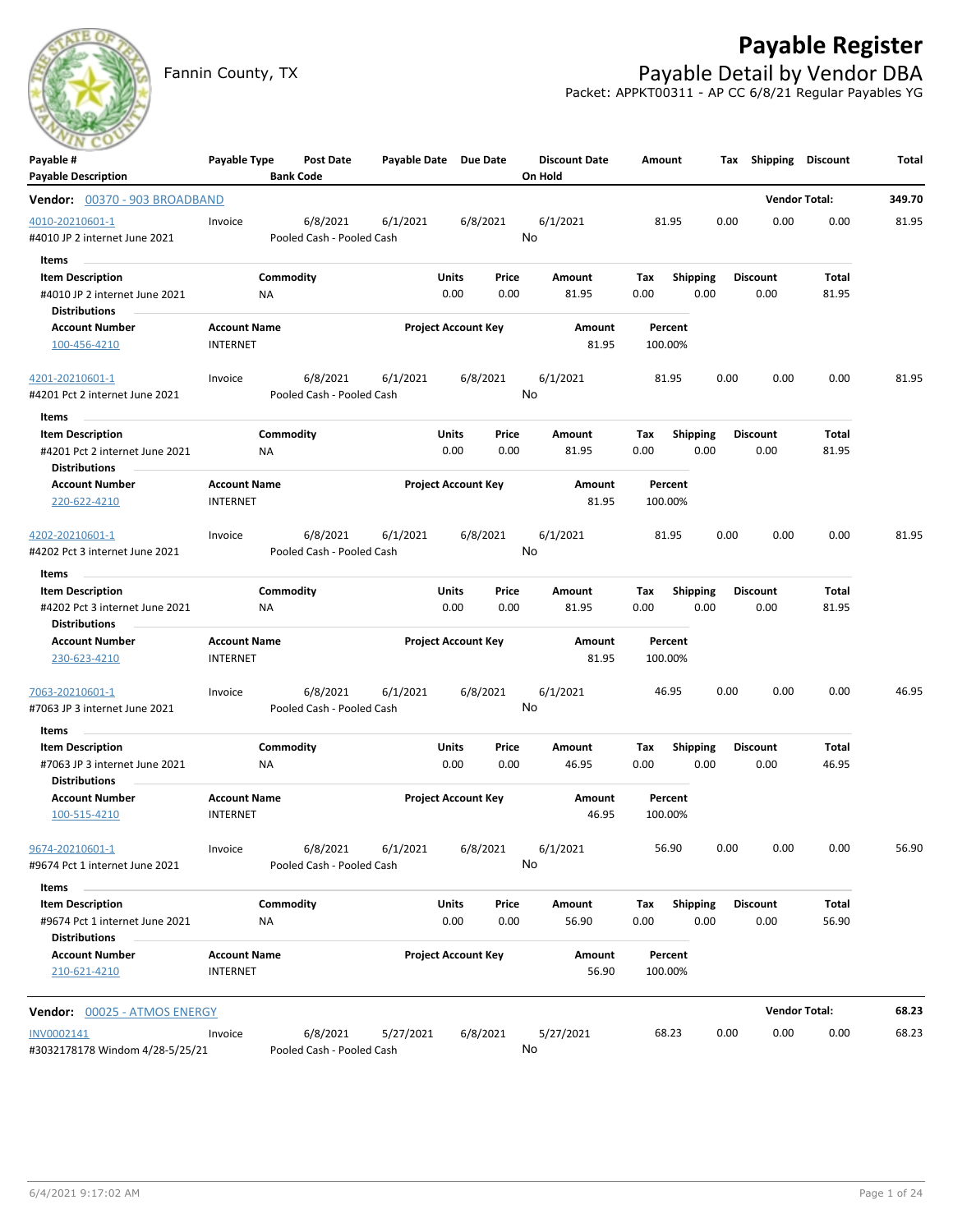| <b>Payable Register</b>                                                                    |                                      |                                       |                       |                            |                |                                 |             |                         |      |                         | Packet: APPKT00311 - AP CC 6/8/21 Regular Payables YG |          |
|--------------------------------------------------------------------------------------------|--------------------------------------|---------------------------------------|-----------------------|----------------------------|----------------|---------------------------------|-------------|-------------------------|------|-------------------------|-------------------------------------------------------|----------|
| Payable #<br><b>Payable Description</b>                                                    | Payable Type                         | <b>Post Date</b><br><b>Bank Code</b>  | Payable Date Due Date |                            |                | <b>Discount Date</b><br>On Hold | Amount      |                         |      | Tax Shipping Discount   |                                                       | Total    |
| Items                                                                                      |                                      |                                       |                       |                            |                |                                 |             |                         |      |                         |                                                       |          |
| <b>Item Description</b>                                                                    |                                      | Commodity                             |                       | Units                      | Price          | Amount                          | Tax         | Shipping                |      | <b>Discount</b>         | Total                                                 |          |
| #3032178178 Windom 4/28-5/25/21<br><b>Distributions</b>                                    |                                      | NA                                    |                       | 0.00                       | 0.00           | 68.23                           | 0.00        | 0.00                    |      | 0.00                    | 68.23                                                 |          |
|                                                                                            |                                      |                                       |                       |                            |                |                                 |             |                         |      |                         |                                                       |          |
| <b>Account Number</b><br>100-515-4410                                                      | <b>Account Name</b><br>UTILITIES GAS |                                       |                       | <b>Project Account Key</b> |                | Amount<br>68.23                 |             | Percent<br>100.00%      |      |                         |                                                       |          |
| <b>Vendor: 00017 - BOIS D'ARC MUD</b>                                                      |                                      |                                       |                       |                            |                |                                 |             |                         |      | <b>Vendor Total:</b>    |                                                       | 32.28    |
| <b>INV0002164</b>                                                                          | Invoice                              | 6/8/2021                              | 5/31/2021             |                            | 6/8/2021       | 5/31/2021                       |             | 32.28                   | 0.00 | 0.00                    | 0.00                                                  | 32.28    |
| Pct 3 water 4/22-5/28/21                                                                   |                                      | Pooled Cash - Pooled Cash             |                       |                            |                | No                              |             |                         |      |                         |                                                       |          |
| Items                                                                                      |                                      |                                       |                       |                            |                |                                 |             |                         |      |                         |                                                       |          |
| <b>Item Description</b>                                                                    |                                      | Commodity                             |                       | Units                      | Price          | Amount                          | Tax         | <b>Shipping</b>         |      | <b>Discount</b>         | Total                                                 |          |
| Pct 3 water 4/22-5/28/21                                                                   |                                      | ΝA                                    |                       | 0.00                       | 0.00           | 32.28                           | 0.00        | 0.00                    |      | 0.00                    | 32.28                                                 |          |
| <b>Distributions</b>                                                                       |                                      |                                       |                       |                            |                |                                 |             |                         |      |                         |                                                       |          |
| <b>Account Number</b><br>230-623-4420                                                      | <b>Account Name</b><br>UTILITY WATER |                                       |                       | <b>Project Account Key</b> |                | Amount<br>32.28                 |             | Percent<br>100.00%      |      |                         |                                                       |          |
| Vendor: 00800 - Bonham Quick Lube                                                          |                                      |                                       |                       |                            |                |                                 |             |                         |      | <b>Vendor Total:</b>    |                                                       | 113.00   |
| 107353                                                                                     | Invoice                              | 6/8/2021                              | 6/1/2021              |                            | 6/8/2021       | 6/1/2021                        |             | 59.00                   | 0.00 | 0.00                    | 0.00                                                  | 59.00    |
| Sheriff 2018 Ram Unit 1034 oil change                                                      |                                      | Pooled Cash - Pooled Cash             |                       |                            |                | No                              |             |                         |      |                         |                                                       |          |
| Items<br><b>Item Description</b>                                                           |                                      | Commodity                             |                       | Units                      | Price          | Amount                          | Tax         | <b>Shipping</b>         |      | <b>Discount</b>         | Total                                                 |          |
| Sheriff 2018 Ram Unit 1034 oil change<br><b>Distributions</b>                              |                                      | ΝA                                    |                       | 0.00                       | 0.00           | 59.00                           | 0.00        | 0.00                    |      | 0.00                    | 59.00                                                 |          |
| <b>Account Number</b>                                                                      | <b>Account Name</b>                  |                                       |                       | <b>Project Account Key</b> |                | Amount                          |             | Percent                 |      |                         |                                                       |          |
| 100-560-4540                                                                               |                                      | R & M AUTOMOBILES                     |                       |                            |                | 59.00                           |             | 100.00%                 |      |                         |                                                       |          |
|                                                                                            |                                      |                                       |                       |                            |                |                                 |             |                         |      |                         |                                                       |          |
| 107451<br>Sheriff 2011 Chev Unit 4878 inspection                                           | Invoice                              | 6/8/2021<br>Pooled Cash - Pooled Cash | 6/2/2021              |                            | 6/8/2021       | 6/2/2021<br>No                  |             | 7.00                    | 0.00 | 0.00                    | 0.00                                                  | 7.00     |
| Items                                                                                      |                                      |                                       |                       |                            |                |                                 |             |                         |      |                         |                                                       |          |
| <b>Item Description</b>                                                                    |                                      | Commodity                             |                       | Units                      | Price          | Amount                          | Tax         | Shipping                |      | <b>Discount</b>         | Total                                                 |          |
| Sheriff 2011 Chev Unit 4878 inspection<br><b>Distributions</b>                             |                                      | NA                                    |                       | 0.00                       | 0.00           | 7.00                            | 0.00        | 0.00                    |      | 0.00                    | 7.00                                                  |          |
| <b>Account Number</b>                                                                      | <b>Account Name</b>                  |                                       |                       | <b>Project Account Key</b> |                | Amount                          |             | Percent                 |      |                         |                                                       |          |
| 100-560-4540                                                                               |                                      | <b>R &amp; M AUTOMOBILES</b>          |                       |                            |                | 7.00                            |             | 100.00%                 |      |                         |                                                       |          |
| 107521<br>Sheriff 2018 Ford Unit 4599 oil change                                           | Invoice                              | 6/8/2021<br>Pooled Cash - Pooled Cash | 6/3/2021              |                            | 6/8/2021<br>No | 6/3/2021                        |             | 47.00                   | 0.00 | 0.00                    | 0.00                                                  | 47.00    |
| Items                                                                                      |                                      |                                       |                       |                            |                |                                 |             |                         |      |                         |                                                       |          |
| <b>Item Description</b><br>Sheriff 2018 Ford Unit 4599 oil change                          |                                      | Commodity<br>ΝA                       |                       | Units<br>0.00              | Price<br>0.00  | Amount<br>47.00                 | Tax<br>0.00 | <b>Shipping</b><br>0.00 |      | <b>Discount</b><br>0.00 | Total<br>47.00                                        |          |
| <b>Distributions</b>                                                                       |                                      |                                       |                       |                            |                |                                 |             |                         |      |                         |                                                       |          |
| <b>Account Number</b><br>100-560-4540                                                      | <b>Account Name</b>                  | R & M AUTOMOBILES                     |                       | <b>Project Account Key</b> |                | Amount<br>47.00                 |             | Percent<br>100.00%      |      |                         |                                                       |          |
| <b>Vendor: 00046 - BONHAM, CITY OF</b>                                                     |                                      |                                       |                       |                            |                |                                 |             |                         |      | <b>Vendor Total:</b>    |                                                       | 1,455.81 |
| <b>INV0002150</b><br>#209-0093037-002 200 1st water/trash 4/3-5/ Pooled Cash - Pooled Cash | Invoice                              | 6/8/2021                              | 5/27/2021             |                            | 6/8/2021       | 5/27/2021<br>No                 | 161.41      |                         | 0.00 | 0.00                    | 0.00                                                  | 161.41   |
| Items                                                                                      |                                      |                                       |                       |                            |                |                                 |             |                         |      |                         |                                                       |          |
| <b>Item Description</b>                                                                    |                                      | Commodity                             |                       | Units                      | Price          | Amount                          | Tax         | <b>Shipping</b>         |      | <b>Discount</b>         | Total                                                 |          |
| #209-0093037-002 200 1st water/trash 4 NA                                                  |                                      |                                       |                       | 0.00                       | 0.00           | 161.41                          | 0.00        | 0.00                    |      | 0.00                    | 161.41                                                |          |
| <b>Distributions</b>                                                                       |                                      |                                       |                       |                            |                |                                 |             |                         |      |                         |                                                       |          |
| <b>Account Number</b>                                                                      | <b>Account Name</b>                  |                                       |                       | <b>Project Account Key</b> |                | Amount                          |             | Percent                 |      |                         |                                                       |          |
| 100-518-4420                                                                               | UTILITIES WATER                      |                                       |                       |                            |                | 137.27                          |             | 85.04%                  |      |                         |                                                       |          |
| 100-518-4430                                                                               |                                      | <b>TRASH PICKUP SERVICE</b>           |                       |                            |                | 24.14                           |             | 14.96%                  |      |                         |                                                       |          |
| INV0002151                                                                                 | Invoice                              | 6/8/2021                              | 5/27/2021             |                            | 6/8/2021       | 5/27/2021                       |             | 64.10                   | 0.00 | 0.00                    | 0.00                                                  | 64.10    |
| #209-0092782-001 Pct 4 water 4/3-5/27/21                                                   |                                      | Pooled Cash - Pooled Cash             |                       |                            |                | No                              |             |                         |      |                         |                                                       |          |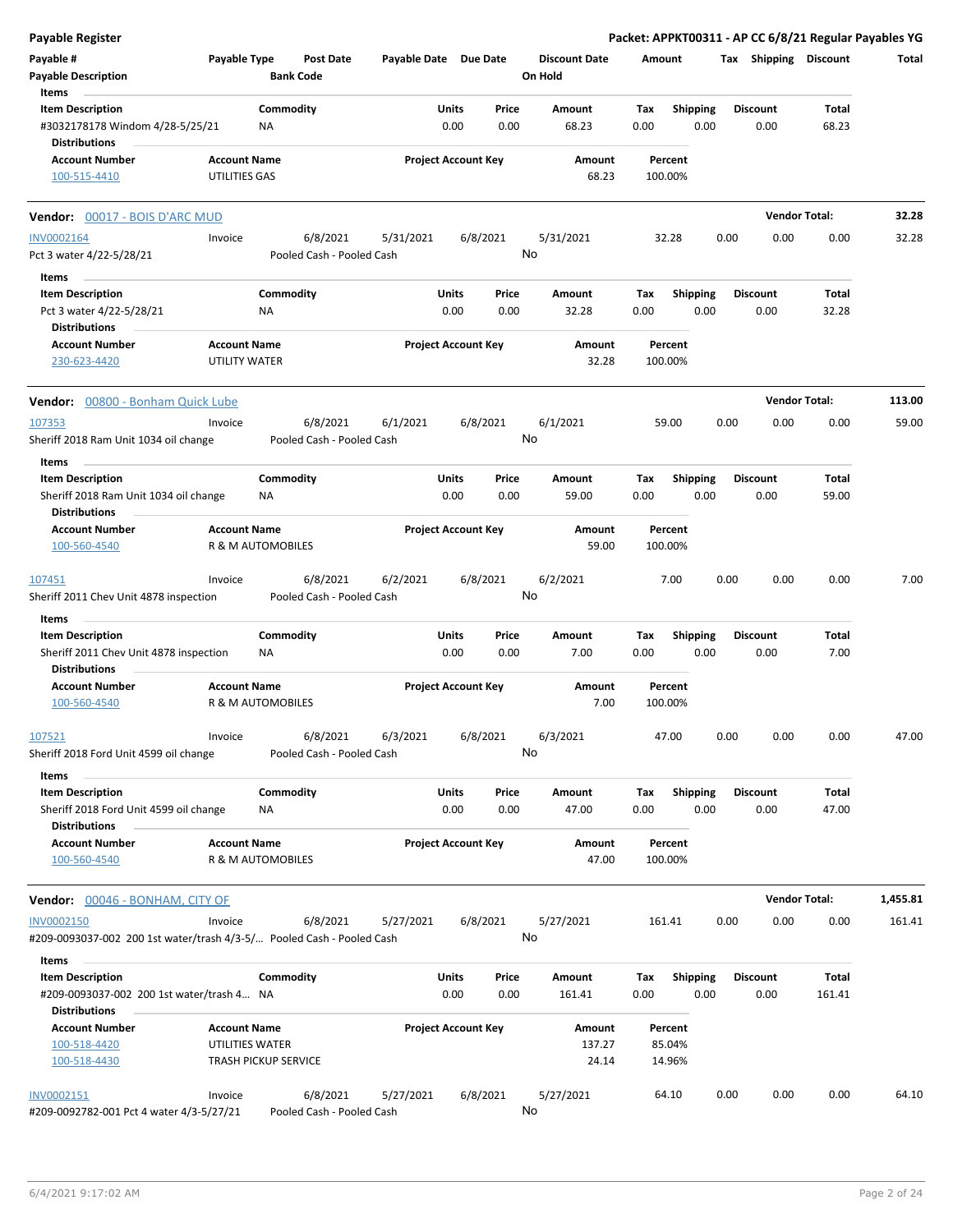| <b>Payable Register</b>                                                         |                                                                                                            |                       |                            |                                 | Packet: APPKT00311 - AP CC 6/8/21 Regular Payables YG |                          |                |        |
|---------------------------------------------------------------------------------|------------------------------------------------------------------------------------------------------------|-----------------------|----------------------------|---------------------------------|-------------------------------------------------------|--------------------------|----------------|--------|
| Payable #<br><b>Payable Description</b>                                         | Payable Type<br><b>Post Date</b><br><b>Bank Code</b>                                                       | Payable Date Due Date |                            | <b>Discount Date</b><br>On Hold | Amount                                                | Tax Shipping Discount    |                | Total  |
| Items<br><b>Item Description</b><br>#209-0092782-001 Pct 4 water 4/3-5/27/      | Commodity<br>NA                                                                                            | Units<br>0.00         | Price<br>0.00              | Amount<br>64.10                 | <b>Shipping</b><br>Tax<br>0.00<br>0.00                | <b>Discount</b><br>0.00  | Total<br>64.10 |        |
| Distributions                                                                   |                                                                                                            |                       |                            |                                 |                                                       |                          |                |        |
| <b>Account Number</b><br>240-624-4420                                           | <b>Account Name</b><br>UTILITY WATER                                                                       |                       | <b>Project Account Key</b> | Amount<br>64.10                 | Percent<br>100.00%                                    |                          |                |        |
| INV0002152                                                                      | 6/8/2021<br>Invoice                                                                                        | 5/27/2021             | 6/8/2021                   | 5/27/2021                       | 57.58                                                 | 0.00<br>0.00             | 0.00           | 57.58  |
| #209-0092738-001 Co Bldg 4/3-5/3/21                                             | Pooled Cash - Pooled Cash                                                                                  |                       |                            | No                              |                                                       |                          |                |        |
| Items                                                                           |                                                                                                            |                       |                            |                                 |                                                       |                          |                |        |
| <b>Item Description</b><br>#209-0092738-001 Co Bldg 4/3-5/3/21<br>Distributions | Commodity<br>ΝA                                                                                            | Units<br>0.00         | Price<br>0.00              | Amount<br>57.58                 | <b>Shipping</b><br>Tax<br>0.00<br>0.00                | <b>Discount</b><br>0.00  | Total<br>57.58 |        |
| <b>Account Number</b>                                                           | <b>Account Name</b>                                                                                        |                       | <b>Project Account Key</b> | Amount                          | Percent                                               |                          |                |        |
| 100-511-4420                                                                    | UTILITIES WATER                                                                                            |                       |                            | 57.58                           | 100.00%                                               |                          |                |        |
| INV0002153                                                                      | 6/8/2021<br>Invoice<br>#205-0050150-001 S Annex water/trash 4/29-5 Pooled Cash - Pooled Cash               | 5/27/2021             | 6/8/2021                   | 5/27/2021<br>No                 | 180.31                                                | 0.00<br>0.00             | 0.00           | 180.31 |
| Items                                                                           |                                                                                                            |                       |                            |                                 |                                                       |                          |                |        |
| <b>Item Description</b>                                                         | Commodity                                                                                                  | Units                 | Price                      | Amount                          | Tax<br><b>Shipping</b>                                | <b>Discount</b>          | Total          |        |
| #205-0050150-001 S Annex water/trash 4 NA<br><b>Distributions</b>               |                                                                                                            | 0.00                  | 0.00                       | 180.31                          | 0.00<br>0.00                                          | 0.00                     | 180.31         |        |
| <b>Account Number</b>                                                           | <b>Account Name</b>                                                                                        |                       | <b>Project Account Key</b> | Amount                          | Percent                                               |                          |                |        |
| 100-513-4420                                                                    | UTILITIES WATER                                                                                            |                       |                            | 92.75                           | 51.44%                                                |                          |                |        |
| 100-513-4430                                                                    | <b>TRASH PICKUP SERVICE</b>                                                                                |                       |                            | 87.56                           | 48.56%                                                |                          |                |        |
| INV0002154<br>Items<br><b>Item Description</b>                                  | 6/8/2021<br>Invoice<br>#214-0043011-001 Sheriff water/trash 4/3-5/2 Pooled Cash - Pooled Cash<br>Commodity | 5/27/2021<br>Units    | 6/8/2021<br>Price          | 5/27/2021<br>No<br>Amount       | 395.39<br><b>Shipping</b><br>Tax                      | 0.00<br>0.00<br>Discount | 0.00<br>Total  | 395.39 |
| #214-0043011-001 Sheriff water/trash 4/3 NA                                     |                                                                                                            | 0.00                  | 0.00                       | 395.39                          | 0.00<br>0.00                                          | 0.00                     | 395.39         |        |
| <b>Distributions</b>                                                            |                                                                                                            |                       |                            |                                 |                                                       |                          |                |        |
| <b>Account Number</b>                                                           | <b>Account Name</b>                                                                                        |                       | <b>Project Account Key</b> | Amount                          | Percent                                               |                          |                |        |
| 100-560-4420<br>100-560-4430                                                    | UTILITIES WATER<br>SHERIFF TRASH PICKUP                                                                    |                       |                            | 274.55<br>120.84                | 69.44%<br>30.56%                                      |                          |                |        |
| INV0002155                                                                      | 6/8/2021<br>Invoice<br>#209-0092863-001 800 2nd trash 4/29-5/27/21 Pooled Cash - Pooled Cash               | 5/27/2021             | 6/8/2021                   | 5/27/2021<br>No                 | 67.99                                                 | 0.00<br>0.00             | 0.00           | 67.99  |
| Items                                                                           |                                                                                                            |                       |                            |                                 |                                                       |                          |                |        |
| <b>Item Description</b><br>#209-0092863-001 800 2nd trash 4/29-5/ NA            | Commodity                                                                                                  | <b>Units</b><br>0.00  | Price<br>0.00              | Amount<br>67.99                 | <b>Shipping</b><br>Tax<br>0.00<br>0.00                | <b>Discount</b><br>0.00  | Total<br>67.99 |        |
| <b>Distributions</b><br><b>Account Number</b><br>100-518-4430                   | <b>Account Name</b><br><b>TRASH PICKUP SERVICE</b>                                                         |                       | <b>Project Account Key</b> | Amount<br>67.99                 | Percent<br>100.00%                                    |                          |                |        |
| INV0002156                                                                      | 6/8/2021<br>Invoice                                                                                        | 5/27/2021             | 6/8/2021                   | 5/27/2021                       | 57.58                                                 | 0.00<br>0.00             | 0.00           | 57.58  |
|                                                                                 | #208-0082528-001 Agrilife water 4/29-5/27/21    Pooled Cash - Pooled Cash                                  |                       |                            | No                              |                                                       |                          |                |        |
| Items                                                                           |                                                                                                            |                       |                            |                                 |                                                       |                          |                |        |
| <b>Item Description</b><br>#208-0082528-001 Agrilife water 4/29-5/ NA           | Commodity                                                                                                  | <b>Units</b><br>0.00  | Price<br>0.00              | Amount<br>57.58                 | <b>Shipping</b><br>Tax<br>0.00<br>0.00                | <b>Discount</b><br>0.00  | Total<br>57.58 |        |
| Distributions<br><b>Account Number</b>                                          | <b>Account Name</b>                                                                                        |                       | <b>Project Account Key</b> | Amount                          | Percent                                               |                          |                |        |
| 100-516-4420                                                                    | UTILITIES WATER                                                                                            |                       |                            | 57.58                           | 100.00%                                               |                          |                |        |
| INV0002157                                                                      | 6/8/2021<br>Invoice<br>#204-0041265-003 108 Sam Rayburn 4/29-5/2 Pooled Cash - Pooled Cash                 | 5/27/2021             | 6/8/2021                   | 5/27/2021<br>No                 | 81.72                                                 | 0.00<br>0.00             | 0.00           | 81.72  |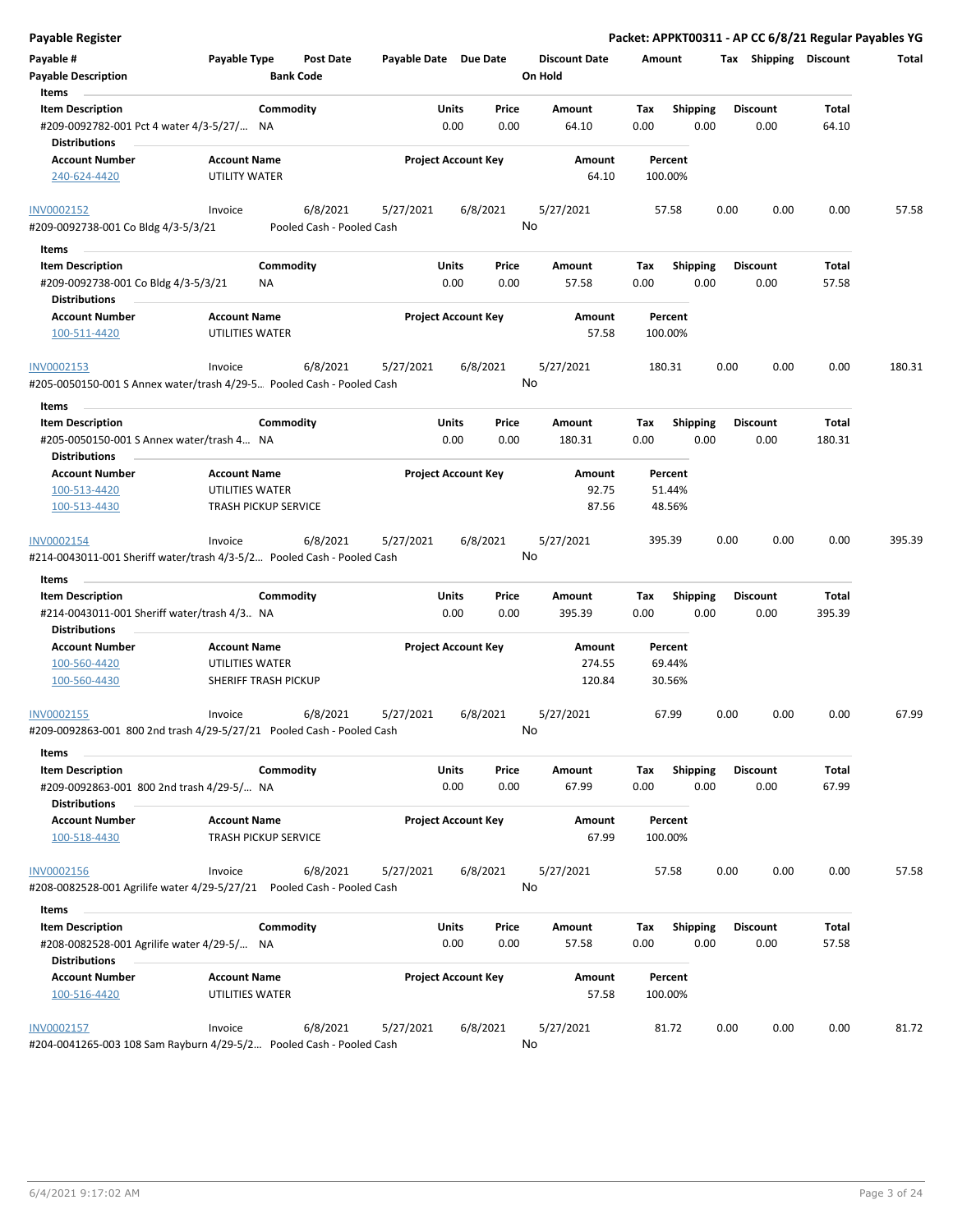| Payable #<br><b>Payable Description</b><br>Items                                         | Payable Type                                   |                    | Post Date<br><b>Bank Code</b>         | Payable Date Due Date      |                      |               | <b>Discount Date</b><br>On Hold | Amount      |                         | Tax  | <b>Shipping</b>         | <b>Discount</b>   | Total    |
|------------------------------------------------------------------------------------------|------------------------------------------------|--------------------|---------------------------------------|----------------------------|----------------------|---------------|---------------------------------|-------------|-------------------------|------|-------------------------|-------------------|----------|
| <b>Item Description</b><br>#204-0041265-003 108 Sam Rayburn 4/29 NA                      |                                                | Commodity          |                                       |                            | Units<br>0.00        | Price<br>0.00 | Amount<br>81.72                 | Tax<br>0.00 | Shipping<br>0.00        |      | <b>Discount</b><br>0.00 | Total<br>81.72    |          |
| <b>Distributions</b><br><b>Account Number</b><br>100-518-4420                            | <b>Account Name</b><br>UTILITIES WATER         |                    |                                       | <b>Project Account Key</b> |                      |               | Amount<br>57.58                 |             | Percent<br>70.46%       |      |                         |                   |          |
| 100-518-4430                                                                             | <b>TRASH PICKUP SERVICE</b>                    |                    |                                       |                            |                      |               | 24.14                           |             | 29.54%                  |      |                         |                   |          |
| INV0002159<br>#209-0092739-001 TDHS water/trash 4/27-5/2 Pooled Cash - Pooled Cash       | Invoice                                        |                    | 6/8/2021                              | 5/27/2021                  |                      | 6/8/2021      | 5/27/2021<br>No                 |             | 389.73                  | 0.00 | 0.00                    | 0.00              | 389.73   |
| Items                                                                                    |                                                |                    |                                       |                            |                      |               |                                 |             |                         |      |                         |                   |          |
| <b>Item Description</b>                                                                  |                                                | Commodity          |                                       |                            | Units                | Price         | Amount                          | Tax         | <b>Shipping</b>         |      | <b>Discount</b>         | Total             |          |
| #209-0092739-001 TDHS water/trash 4/27 NA<br><b>Distributions</b>                        |                                                |                    |                                       |                            | 0.00                 | 0.00          | 389.73                          | 0.00        | 0.00                    |      | 0.00                    | 389.73            |          |
| <b>Account Number</b>                                                                    | <b>Account Name</b>                            |                    |                                       | <b>Project Account Key</b> |                      |               | Amount                          |             | Percent                 |      |                         |                   |          |
| 100-640-4420                                                                             | UTILITIES WATER                                |                    |                                       |                            |                      |               | 302.17                          |             | 77.53%                  |      |                         |                   |          |
| 100-640-4430                                                                             | TRASH PICK-UP                                  |                    |                                       |                            |                      |               | 43.78                           |             | 11.23%                  |      |                         |                   |          |
| 100-511-4430                                                                             | TRASH PICK-UP SERVICE                          |                    |                                       |                            |                      |               | 43.78                           |             | 11.23%                  |      |                         |                   |          |
| Vendor: 00725 - BRANNAN, QUIENCY SMITH                                                   |                                                |                    |                                       |                            |                      |               |                                 |             |                         |      | <b>Vendor Total:</b>    |                   | 2,584.00 |
| INV0002147                                                                               | Invoice                                        |                    | 6/8/2021                              | 5/23/2021                  |                      | 6/8/2021      | 5/23/2021                       | 2,048.50    |                         | 0.00 | 0.00                    | 0.00              | 2,048.50 |
| CR-20-27412 Voris Dst Ct 3/1-5/21/21                                                     |                                                |                    | Pooled Cash - Pooled Cash             |                            |                      |               | No                              |             |                         |      |                         |                   |          |
| Items                                                                                    |                                                |                    |                                       |                            |                      |               |                                 |             |                         |      |                         |                   |          |
| <b>Item Description</b><br>CR-20-27412 Voris Dst Ct 3/1-5/21/21<br><b>Distributions</b>  |                                                | Commodity<br>ΝA    |                                       |                            | Units<br>0.00        | Price<br>0.00 | Amount<br>2,048.50              | Tax<br>0.00 | Shipping<br>0.00        |      | <b>Discount</b><br>0.00 | Total<br>2,048.50 |          |
| <b>Account Number</b>                                                                    | <b>Account Name</b>                            |                    |                                       | <b>Project Account Key</b> |                      |               | Amount                          |             | Percent                 |      |                         |                   |          |
| 100-435-4370                                                                             | <b>ATTORNEY FEES</b>                           |                    |                                       |                            |                      |               | 2,048.50                        |             | 100.00%                 |      |                         |                   |          |
| <b>INV0002148</b><br>CR-20-27392 Galban Dst Ct 5/6-5/21/21                               | Invoice                                        |                    | 6/8/2021<br>Pooled Cash - Pooled Cash | 5/23/2021                  |                      | 6/8/2021      | 5/23/2021<br>No                 |             | 535.50                  | 0.00 | 0.00                    | 0.00              | 535.50   |
|                                                                                          |                                                |                    |                                       |                            |                      |               |                                 |             |                         |      |                         |                   |          |
| <b>Items</b>                                                                             |                                                |                    |                                       |                            |                      |               |                                 |             |                         |      |                         |                   |          |
| <b>Item Description</b><br>CR-20-27392 Galban Dst Ct 5/6-5/21/21<br><b>Distributions</b> |                                                | Commodity<br>ΝA    |                                       |                            | <b>Units</b><br>0.00 | Price<br>0.00 | Amount<br>535.50                | Tax<br>0.00 | <b>Shipping</b><br>0.00 |      | <b>Discount</b><br>0.00 | Total<br>535.50   |          |
| <b>Account Number</b><br>100-435-4370                                                    | <b>Account Name</b><br><b>ATTORNEY FEES</b>    |                    |                                       | <b>Project Account Key</b> |                      |               | <b>Amount</b><br>535.50         |             | Percent<br>100.00%      |      |                         |                   |          |
| <b>Vendor:</b> VEN02488 - Capital One                                                    |                                                |                    |                                       |                            |                      |               |                                 |             |                         |      | <b>Vendor Total:</b>    |                   | 27.89    |
| 1635665129<br>May 2021 statement                                                         | Invoice                                        |                    | 6/8/2021<br>Pooled Cash - Pooled Cash | 5/19/2021                  |                      | 6/8/2021      | 5/19/2021<br>No                 |             | 27.89                   | 0.00 | 0.00                    | 0.00              | 27.89    |
| Items                                                                                    |                                                |                    |                                       |                            |                      |               |                                 |             |                         |      |                         |                   |          |
| <b>Item Description</b><br>May 2021 statement-marker                                     |                                                | Commodity<br>Goods |                                       |                            | Units<br>1.00        | Price<br>9.97 | Amount<br>9.97                  | Tax<br>0.00 | <b>Shipping</b><br>0.00 |      | <b>Discount</b><br>0.00 | Total<br>9.97     |          |
| <b>Distributions</b><br><b>Account Number</b>                                            | <b>Account Name</b>                            |                    |                                       | <b>Project Account Key</b> |                      |               | <b>Amount</b>                   |             | Percent                 |      |                         |                   |          |
| 100-403-3100                                                                             | <b>OFFICE SUPPLIES</b>                         |                    |                                       |                            |                      |               | 9.97                            |             | 100.00%                 |      |                         |                   |          |
| Items                                                                                    |                                                |                    |                                       |                            |                      |               |                                 |             |                         |      |                         |                   |          |
| <b>Item Description</b>                                                                  |                                                | Commodity          |                                       |                            | <b>Units</b>         | Price         | Amount                          | Tax         | Shipping                |      | <b>Discount</b>         | Total             |          |
| May 2021 statement-light bulbs<br><b>Distributions</b>                                   |                                                | Goods              |                                       |                            | 2.00                 | 4.97          | 9.94                            | 0.00        | 0.00                    |      | 0.00                    | 9.94              |          |
| <b>Account Number</b><br>100-513-4500                                                    | <b>Account Name</b><br><b>R&amp;M BUILDING</b> |                    |                                       | <b>Project Account Key</b> |                      |               | Amount<br>9.94                  |             | Percent<br>100.00%      |      |                         |                   |          |
|                                                                                          |                                                |                    |                                       |                            |                      |               |                                 |             |                         |      |                         |                   |          |
| Items<br><b>Item Description</b>                                                         |                                                | Commodity          |                                       |                            | Units                | Price         | Amount                          | Tax         | <b>Shipping</b>         |      | <b>Discount</b>         | Total             |          |
| May 2021 statement-bins for X-ray equip<br><b>Distributions</b>                          |                                                | Goods              |                                       |                            | 1.00                 | 7.98          | 7.98                            | 0.00        | 0.00                    |      | 0.00                    | 7.98              |          |
| <b>Account Number</b>                                                                    | <b>Account Name</b>                            |                    |                                       | <b>Project Account Key</b> |                      |               | Amount                          |             | Percent                 |      |                         |                   |          |
| 100-435-3100                                                                             | OFFICE SUPPLIES                                |                    |                                       |                            |                      |               | 7.98                            |             | 100.00%                 |      |                         |                   |          |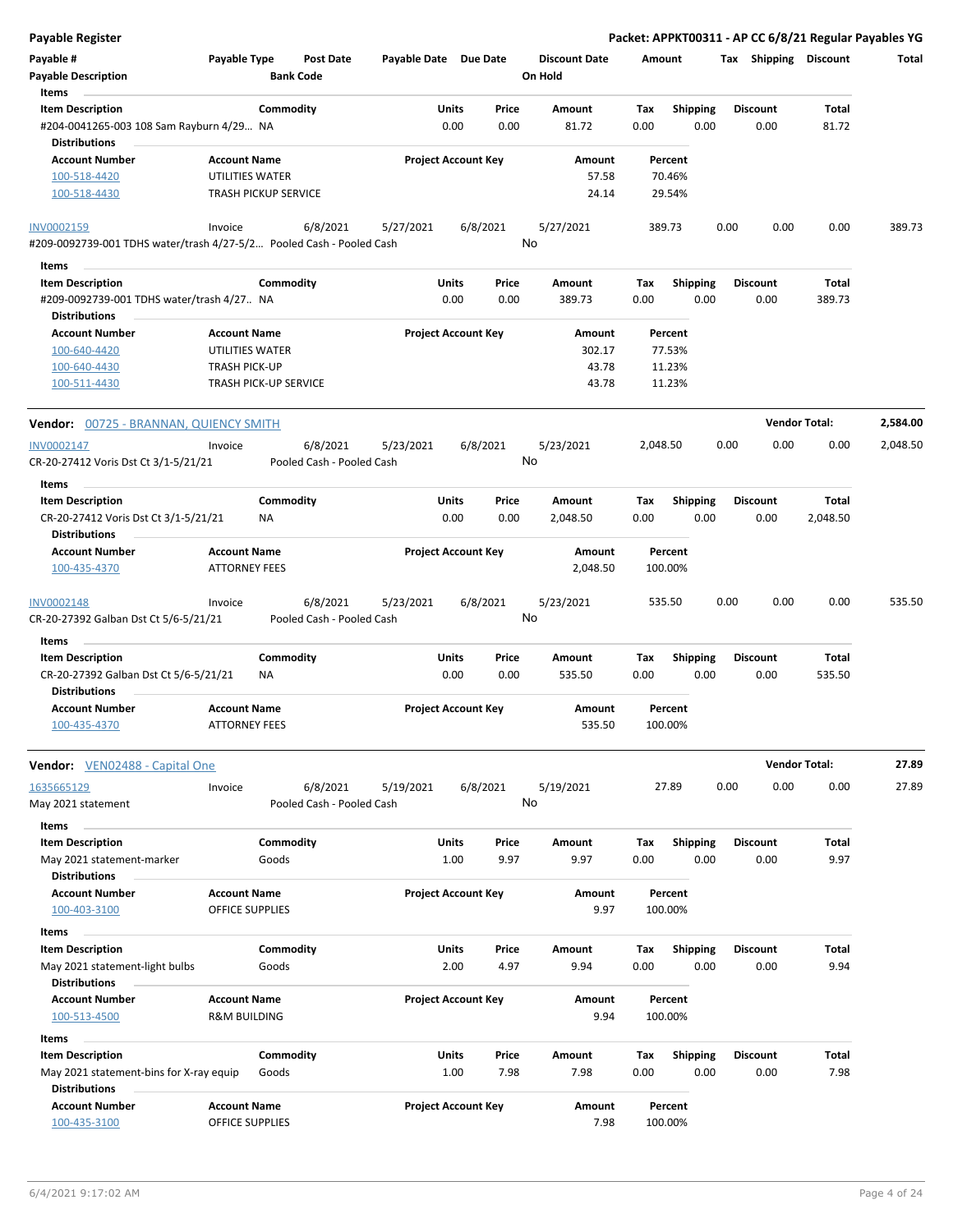| Payable Register                                                                                        |                                             |                        |                                       |                       |                            |               |                                 |                    |                         |      |                         | Packet: APPKT00311 - AP CC 6/8/21 Regular Payables YG |        |
|---------------------------------------------------------------------------------------------------------|---------------------------------------------|------------------------|---------------------------------------|-----------------------|----------------------------|---------------|---------------------------------|--------------------|-------------------------|------|-------------------------|-------------------------------------------------------|--------|
| Payable #<br><b>Payable Description</b>                                                                 | Payable Type                                | <b>Bank Code</b>       | Post Date                             | Payable Date Due Date |                            |               | <b>Discount Date</b><br>On Hold | Amount             |                         |      | Tax Shipping Discount   |                                                       | Total  |
| Vendor: 00610 - CIRCLE STAR QUICK LUBE & TIRE                                                           |                                             |                        |                                       |                       |                            |               |                                 |                    |                         |      |                         | <b>Vendor Total:</b>                                  | 47.44  |
| 11-0186383<br>Const #1 2018 Dodge 6192 oil change<br>Items                                              | Invoice                                     |                        | 6/8/2021<br>Pooled Cash - Pooled Cash | 5/28/2021             |                            | 6/8/2021      | 5/28/2021<br>No                 | 47.44              |                         | 0.00 | 0.00                    | 0.00                                                  | 47.44  |
| <b>Item Description</b><br>Const #1 2018 Dodge 6192 oil change<br><b>Distributions</b>                  |                                             | Commodity<br>ΝA        |                                       |                       | Units<br>0.00              | Price<br>0.00 | Amount<br>47.44                 | Тах<br>0.00        | <b>Shipping</b><br>0.00 |      | <b>Discount</b><br>0.00 | Total<br>47.44                                        |        |
| <b>Account Number</b><br>100-551-3300                                                                   | <b>Account Name</b>                         |                        | AUTO EXPENSE-GAS AND OIL              |                       | <b>Project Account Key</b> |               | Amount<br>47.44                 | Percent<br>100.00% |                         |      |                         |                                                       |        |
| Vendor: 00766 - COLLISION 1ST                                                                           |                                             |                        |                                       |                       |                            |               |                                 |                    |                         |      |                         | <b>Vendor Total:</b>                                  | 870.00 |
| 17339a<br>Sheriff 2018 Chev Unit 0342 windshield                                                        | Invoice                                     |                        | 6/8/2021<br>Pooled Cash - Pooled Cash | 6/2/2021              |                            | 6/8/2021      | 6/2/2021<br>No                  | 225.00             |                         | 0.00 | 0.00                    | 0.00                                                  | 225.00 |
| Items<br><b>Item Description</b><br>Sheriff 2018 Chev Unit 0342 windshield<br><b>Distributions</b>      |                                             | Commodity<br>ΝA        |                                       |                       | Units<br>0.00              | Price<br>0.00 | <b>Amount</b><br>225.00         | Тах<br>0.00        | <b>Shipping</b><br>0.00 |      | <b>Discount</b><br>0.00 | Total<br>225.00                                       |        |
| <b>Account Number</b><br>100-560-4540                                                                   | <b>Account Name</b><br>R & M AUTOMOBILES    |                        |                                       |                       | <b>Project Account Key</b> |               | Amount<br>225.00                | Percent<br>100.00% |                         |      |                         |                                                       |        |
| <u> 192239</u><br>Sheriff 2011 Chev Unit 4878 windshield/coverl Pooled Cash - Pooled Cash               | Invoice                                     |                        | 6/8/2021                              | 5/5/2021              |                            | 6/8/2021      | 5/5/2021<br>No                  | 410.00             |                         | 0.00 | 0.00                    | 0.00                                                  | 410.00 |
| Items<br><b>Item Description</b><br>Sheriff 2011 Chev Unit 4878 windshield/c NA<br><b>Distributions</b> |                                             | Commodity              |                                       |                       | Units<br>0.00              | Price<br>0.00 | Amount<br>410.00                | Tax<br>0.00        | <b>Shipping</b><br>0.00 |      | <b>Discount</b><br>0.00 | Total<br>410.00                                       |        |
| <b>Account Number</b><br>100-560-4540                                                                   | <b>Account Name</b><br>R & M AUTOMOBILES    |                        |                                       |                       | <b>Project Account Key</b> |               | Amount<br>410.00                | Percent<br>100.00% |                         |      |                         |                                                       |        |
| <u> 192240</u><br>Sheriff 2018 Chev Unit 5514 coverlay                                                  | Invoice                                     |                        | 6/8/2021<br>Pooled Cash - Pooled Cash | 6/2/2021              |                            | 6/8/2021      | 6/2/2021<br>No                  | 235.00             |                         | 0.00 | 0.00                    | 0.00                                                  | 235.00 |
| Items                                                                                                   |                                             |                        |                                       |                       |                            |               |                                 |                    |                         |      |                         |                                                       |        |
| <b>Item Description</b><br>Sheriff 2018 Chev Unit 5514 coverlay<br><b>Distributions</b>                 |                                             | Commodity<br><b>NA</b> |                                       |                       | Units<br>0.00              | Price<br>0.00 | Amount<br>235.00                | Tax<br>0.00        | <b>Shipping</b><br>0.00 |      | <b>Discount</b><br>0.00 | Total<br>235.00                                       |        |
| Account Number<br>100-560-4540                                                                          | <b>Account Name</b><br>R & M AUTOMOBILES    |                        |                                       |                       | <b>Project Account Key</b> |               | Amount<br>235.00                | Percent<br>100.00% |                         |      |                         |                                                       |        |
| Vendor: 00055 - CROSSROADS HARDWARE                                                                     |                                             |                        |                                       |                       |                            |               |                                 |                    |                         |      |                         | <b>Vendor Total:</b>                                  | 261.60 |
| W16971<br>Pct 2 tee post clips                                                                          | Invoice                                     |                        | 6/8/2021<br>Pooled Cash - Pooled Cash | 4/26/2021             |                            | 6/8/2021      | 4/26/2021<br>No                 | 59.99              |                         | 0.00 | 0.00                    | 0.00                                                  | 59.99  |
| Items<br><b>Item Description</b>                                                                        |                                             | Commodity              |                                       |                       | Units                      | Price         | Amount                          | Tax                | <b>Shipping</b>         |      | <b>Discount</b>         | Total                                                 |        |
| Pct 2 tee post clips<br><b>Distributions</b>                                                            |                                             | Goods                  |                                       |                       | 1.00                       | 59.99         | 59.99                           | 0.00               | 0.00                    |      | 0.00                    | 59.99                                                 |        |
| <b>Account Number</b><br>220-622-3430                                                                   | <b>Account Name</b>                         |                        | R&B MAT. HARDWARE & LUMBER            |                       | <b>Project Account Key</b> |               | Amount<br>59.99                 | Percent<br>100.00% |                         |      |                         |                                                       |        |
| W17418<br>Pct 2 pipe/tape                                                                               | Invoice                                     |                        | 6/8/2021<br>Pooled Cash - Pooled Cash | 4/29/2021             |                            | 6/8/2021      | 4/29/2021<br>No                 | 5.37               |                         | 0.00 | 0.00                    | 0.00                                                  | 5.37   |
| Items<br><b>Item Description</b><br>Pct 2 pipe/tape                                                     |                                             | Commodity<br>ΝA        |                                       |                       | Units<br>0.00              | Price<br>0.00 | Amount<br>5.37                  | Tax<br>0.00        | <b>Shipping</b><br>0.00 |      | <b>Discount</b><br>0.00 | Total<br>5.37                                         |        |
| <b>Distributions</b><br><b>Account Number</b><br>220-622-3400                                           | <b>Account Name</b><br><b>SHOP SUPPLIES</b> |                        |                                       |                       | <b>Project Account Key</b> |               | Amount<br>5.37                  | Percent<br>100.00% |                         |      |                         |                                                       |        |
| W17499<br>Pct 2 wire brushes                                                                            | Invoice                                     |                        | 6/8/2021<br>Pooled Cash - Pooled Cash | 4/30/2021             |                            | 6/8/2021      | 4/30/2021<br>No                 | 12.68              |                         | 0.00 | 0.00                    | 0.00                                                  | 12.68  |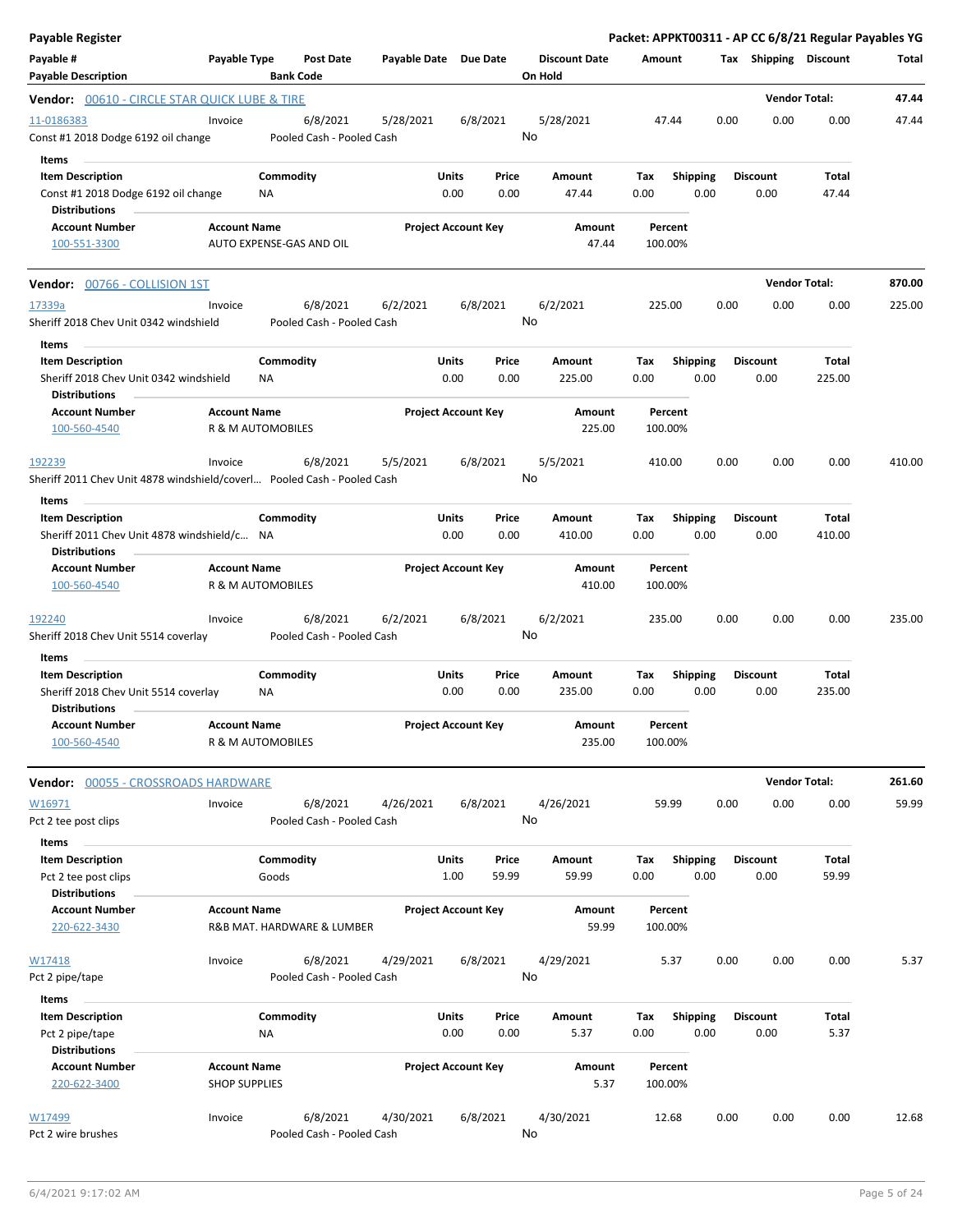| <b>Payable Register</b>                                        |                                |                  |                                  |                       |               |                            |                                 |             |                         |      |                         |                      | Packet: APPKT00311 - AP CC 6/8/21 Regular Payables YG |
|----------------------------------------------------------------|--------------------------------|------------------|----------------------------------|-----------------------|---------------|----------------------------|---------------------------------|-------------|-------------------------|------|-------------------------|----------------------|-------------------------------------------------------|
| Payable #<br><b>Payable Description</b>                        | Payable Type                   | <b>Bank Code</b> | <b>Post Date</b>                 | Payable Date Due Date |               |                            | <b>Discount Date</b><br>On Hold | Amount      |                         |      | Tax Shipping Discount   |                      | Total                                                 |
| Items                                                          |                                |                  |                                  |                       |               |                            |                                 |             |                         |      |                         |                      |                                                       |
| <b>Item Description</b><br>Pct 2 wire brushes                  |                                | Commodity<br>ΝA  |                                  |                       | Units<br>0.00 | Price<br>0.00              | Amount<br>12.68                 | Tax<br>0.00 | <b>Shipping</b><br>0.00 |      | <b>Discount</b><br>0.00 | Total<br>12.68       |                                                       |
| <b>Distributions</b><br><b>Account Number</b>                  | <b>Account Name</b>            |                  |                                  |                       |               | <b>Project Account Key</b> | Amount                          | Percent     |                         |      |                         |                      |                                                       |
| 220-622-3400                                                   | <b>SHOP SUPPLIES</b>           |                  |                                  |                       |               |                            | 12.68                           | 100.00%     |                         |      |                         |                      |                                                       |
| W19251                                                         | Invoice                        |                  | 6/8/2021                         | 5/10/2021             |               | 6/8/2021                   | 5/10/2021                       | 4.58        |                         | 0.00 | 0.00                    | 0.00                 | 4.58                                                  |
| Pct 2 pins                                                     |                                |                  | Pooled Cash - Pooled Cash        |                       |               | No                         |                                 |             |                         |      |                         |                      |                                                       |
| Items                                                          |                                |                  |                                  |                       |               |                            |                                 |             |                         |      |                         |                      |                                                       |
| <b>Item Description</b>                                        |                                | Commodity        |                                  |                       | Units         | Price                      | Amount                          | Tax         | <b>Shipping</b>         |      | <b>Discount</b>         | Total                |                                                       |
| Pct 2 pins                                                     |                                | NA               |                                  |                       | 0.00          | 0.00                       | 4.58                            | 0.00        | 0.00                    |      | 0.00                    | 4.58                 |                                                       |
| <b>Distributions</b>                                           |                                |                  |                                  |                       |               |                            |                                 |             |                         |      |                         |                      |                                                       |
| <b>Account Number</b>                                          | <b>Account Name</b>            |                  |                                  |                       |               | <b>Project Account Key</b> | Amount                          | Percent     |                         |      |                         |                      |                                                       |
| 220-622-3400                                                   | <b>SHOP SUPPLIES</b>           |                  |                                  |                       |               |                            | 4.58                            | 100.00%     |                         |      |                         |                      |                                                       |
| W19264                                                         | Invoice                        |                  | 6/8/2021                         | 5/10/2021             |               | 6/8/2021                   | 5/10/2021                       | 4.99        |                         | 0.00 | 0.00                    | 0.00                 | 4.99                                                  |
| Pct 2 hitch pin                                                |                                |                  | Pooled Cash - Pooled Cash        |                       |               | No                         |                                 |             |                         |      |                         |                      |                                                       |
| Items                                                          |                                |                  |                                  |                       |               |                            |                                 |             |                         |      |                         |                      |                                                       |
| <b>Item Description</b>                                        |                                | Commodity        |                                  |                       | Units         | Price                      | Amount                          | Tax         | <b>Shipping</b>         |      | <b>Discount</b>         | Total                |                                                       |
| Pct 2 hitch pin                                                |                                | Goods            |                                  |                       | 1.00          | 4.99                       | 4.99                            | 0.00        | 0.00                    |      | 0.00                    | 4.99                 |                                                       |
| <b>Distributions</b>                                           |                                |                  |                                  |                       |               |                            |                                 |             |                         |      |                         |                      |                                                       |
| <b>Account Number</b>                                          | <b>Account Name</b>            |                  |                                  |                       |               | <b>Project Account Key</b> | Amount                          | Percent     |                         |      |                         |                      |                                                       |
| 220-622-4580                                                   | <b>R&amp;M MACHINERY PARTS</b> |                  |                                  |                       |               |                            | 4.99                            | 100.00%     |                         |      |                         |                      |                                                       |
| W19442                                                         | Invoice                        |                  | 6/8/2021                         | 5/12/2021             |               | 6/8/2021                   | 5/12/2021                       | 173.99      |                         | 0.00 | 0.00                    | 0.00                 | 173.99                                                |
| Pct 2 welding oxygen/acetylene                                 |                                |                  | Pooled Cash - Pooled Cash        |                       |               | No                         |                                 |             |                         |      |                         |                      |                                                       |
| Items                                                          |                                |                  |                                  |                       |               |                            |                                 |             |                         |      |                         |                      |                                                       |
| <b>Item Description</b>                                        |                                | Commodity        |                                  |                       | Units         | Price                      | Amount                          | Tax         | <b>Shipping</b>         |      | <b>Discount</b>         | Total                |                                                       |
| Pct 2 welding oxygen/acetylene<br><b>Distributions</b>         |                                | NA               |                                  |                       | 0.00          | 0.00                       | 173.99                          | 0.00        | 0.00                    |      | 0.00                    | 173.99               |                                                       |
| <b>Account Number</b>                                          | <b>Account Name</b>            |                  |                                  |                       |               | <b>Project Account Key</b> | Amount                          | Percent     |                         |      |                         |                      |                                                       |
| 220-622-3430                                                   |                                |                  | R&B MAT. HARDWARE & LUMBER       |                       |               |                            | 173.99                          | 100.00%     |                         |      |                         |                      |                                                       |
| <b>Vendor:</b> VEN02487 - District 5 TEAFCS                    |                                |                  |                                  |                       |               |                            |                                 |             |                         |      |                         | <b>Vendor Total:</b> | 235.00                                                |
| <b>INV0002146</b>                                              | Invoice                        |                  | 6/8/2021                         | 6/1/2021              |               | 6/8/2021                   | 6/1/2021                        | 235.00      |                         | 0.00 | 0.00                    | 0.00                 | 235.00                                                |
| 2021 TEAFCS conference regist. B. Arie<br>Items                |                                |                  | Pooled Cash - Pooled Cash        |                       |               | No                         |                                 |             |                         |      |                         |                      |                                                       |
| <b>Item Description</b>                                        |                                | Commodity        |                                  |                       | Units         | Price                      | Amount                          | Tax         | <b>Shipping</b>         |      | <b>Discount</b>         | Total                |                                                       |
| 2021 TEAFCS conference regist. B. Arie<br><b>Distributions</b> |                                | ΝA               |                                  |                       | 0.00          | 0.00                       | 235.00                          | 0.00        | 0.00                    |      | 0.00                    | 235.00               |                                                       |
| <b>Account Number</b>                                          | <b>Account Name</b>            |                  |                                  |                       |               | <b>Project Account Key</b> | Amount                          | Percent     |                         |      |                         |                      |                                                       |
| 100-665-4280                                                   |                                |                  | IN/OUT CO.TRAVEL/TRAINING-F.C.S. |                       |               |                            | 235.00                          | 100.00%     |                         |      |                         |                      |                                                       |
| Vendor: 00096 - DM TRUCKING, LLC                               |                                |                  |                                  |                       |               |                            |                                 |             |                         |      |                         | <b>Vendor Total:</b> | 1,518.47                                              |
| 3000                                                           | Invoice                        |                  | 6/8/2021                         | 5/24/2021             |               | 6/8/2021                   | 5/24/2021                       | 1,518.47    |                         | 0.00 | 0.00                    | 0.00                 | 1,518.47                                              |
| Pct 4 Rock & gravel-hauling 5/20/21                            |                                |                  | Pooled Cash - Pooled Cash        |                       |               | No                         |                                 |             |                         |      |                         |                      |                                                       |
| Items<br><b>Item Description</b>                               |                                | Commodity        |                                  |                       | Units         | Price                      | Amount                          |             | <b>Shipping</b>         |      | <b>Discount</b>         | Total                |                                                       |
| Pct 4 Rock & gravel-hauling 5/20/21<br><b>Distributions</b>    |                                | Service          |                                  |                       | 0.00          | 0.00                       | 1,518.47                        | Тах<br>0.00 | 0.00                    |      | 0.00                    | 1,518.47             |                                                       |
| <b>Account Number</b>                                          | <b>Account Name</b>            |                  |                                  |                       |               | <b>Project Account Key</b> | Amount                          | Percent     |                         |      |                         |                      |                                                       |
| 240-624-3410                                                   | R&B MAT. ROCK & GRAVEL         |                  |                                  |                       |               |                            | 1,518.47                        | 100.00%     |                         |      |                         |                      |                                                       |
| Vendor: 00200 - DOLESE BROS. CO.                               |                                |                  |                                  |                       |               |                            |                                 |             |                         |      |                         | <b>Vendor Total:</b> | 25,755.10                                             |
| AG21050847                                                     | Invoice                        |                  | 6/8/2021                         | 5/3/2021              |               | 6/8/2021                   | 5/3/2021                        | 698.77      |                         | 0.00 | 0.00                    | 0.00                 | 698.77                                                |
| #FAN582 Pct 2 Rock & Gravel                                    |                                |                  | Pooled Cash - Pooled Cash        |                       |               | No                         |                                 |             |                         |      |                         |                      |                                                       |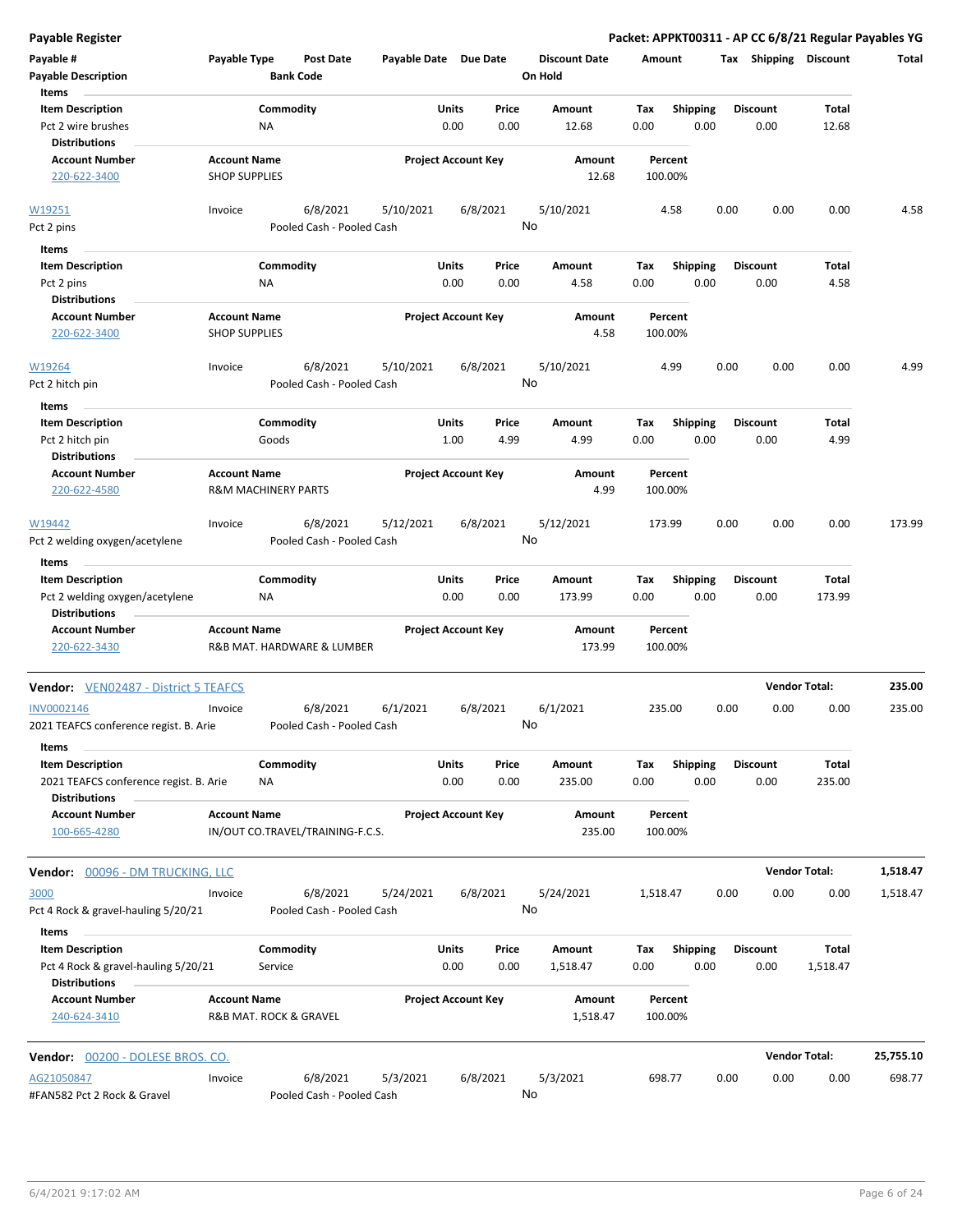| Payable #<br><b>Payable Description</b><br>Items                               | Payable Type                                  | Post Date<br><b>Bank Code</b>         | Payable Date Due Date |                            |               | <b>Discount Date</b><br>On Hold | Amount             |                         | Tax  | Shipping                | <b>Discount</b>        | Total  |
|--------------------------------------------------------------------------------|-----------------------------------------------|---------------------------------------|-----------------------|----------------------------|---------------|---------------------------------|--------------------|-------------------------|------|-------------------------|------------------------|--------|
| <b>Item Description</b><br>#FAN582 Pct 2 Rock & Gravel<br><b>Distributions</b> | ΝA                                            | Commodity                             |                       | Units<br>0.00              | Price<br>0.00 | Amount<br>698.77                | Tax<br>0.00        | <b>Shipping</b><br>0.00 |      | <b>Discount</b><br>0.00 | Total<br>698.77        |        |
| <b>Account Number</b><br>220-622-3410                                          | <b>Account Name</b><br>R&B MAT. ROCK & GRAVEL |                                       |                       | <b>Project Account Key</b> |               | Amount<br>698.77                | Percent<br>100.00% |                         |      |                         |                        |        |
| AG21050848<br>#FAN584 Pct 4 Rock & Gravel                                      | Invoice                                       | 6/8/2021<br>Pooled Cash - Pooled Cash | 5/3/2021              |                            | 6/8/2021      | 5/3/2021<br>No                  | 212.40             |                         | 0.00 | 0.00                    | 0.00                   | 212.40 |
| Items                                                                          |                                               |                                       |                       |                            |               |                                 |                    |                         |      |                         |                        |        |
| <b>Item Description</b><br>#FAN584 Pct 4 Rock & Gravel<br><b>Distributions</b> | NA                                            | Commodity                             |                       | Units<br>0.00              | Price<br>0.00 | Amount<br>212.40                | Tax<br>0.00        | <b>Shipping</b><br>0.00 |      | <b>Discount</b><br>0.00 | Total<br>212.40        |        |
| <b>Account Number</b><br>240-624-3410                                          | <b>Account Name</b><br>R&B MAT. ROCK & GRAVEL |                                       |                       | <b>Project Account Key</b> |               | Amount<br>212.40                | Percent<br>100.00% |                         |      |                         |                        |        |
| AG21051512<br>#FAN582 Pct 2 Rock & Gravel                                      | Invoice                                       | 6/8/2021<br>Pooled Cash - Pooled Cash | 5/4/2021              |                            | 6/8/2021      | 5/4/2021<br>No                  | 700.88             |                         | 0.00 | 0.00                    | 0.00                   | 700.88 |
| Items                                                                          |                                               |                                       |                       |                            |               |                                 |                    |                         |      |                         |                        |        |
| <b>Item Description</b><br>#FAN582 Pct 2 Rock & Gravel<br><b>Distributions</b> | ΝA                                            | Commodity                             |                       | Units<br>0.00              | Price<br>0.00 | Amount<br>700.88                | Tax<br>0.00        | <b>Shipping</b><br>0.00 |      | <b>Discount</b><br>0.00 | Total<br>700.88        |        |
| <b>Account Number</b><br>220-622-3410                                          | <b>Account Name</b><br>R&B MAT. ROCK & GRAVEL |                                       |                       | <b>Project Account Key</b> |               | Amount<br>700.88                | Percent<br>100.00% |                         |      |                         |                        |        |
| AG21051513<br>#FAN584 Pct 4 Rock & Gravel                                      | Invoice                                       | 6/8/2021<br>Pooled Cash - Pooled Cash | 5/4/2021              |                            | 6/8/2021      | 5/4/2021<br>No                  | 423.76             |                         | 0.00 | 0.00                    | 0.00                   | 423.76 |
| Items                                                                          |                                               |                                       |                       |                            |               |                                 |                    |                         |      |                         |                        |        |
| <b>Item Description</b><br>#FAN584 Pct 4 Rock & Gravel<br><b>Distributions</b> | <b>NA</b>                                     | Commodity                             |                       | Units<br>0.00              | Price<br>0.00 | Amount<br>423.76                | Tax<br>0.00        | <b>Shipping</b><br>0.00 |      | <b>Discount</b><br>0.00 | <b>Total</b><br>423.76 |        |
| <b>Account Number</b><br>240-624-3410                                          | <b>Account Name</b><br>R&B MAT. ROCK & GRAVEL |                                       |                       | <b>Project Account Key</b> |               | Amount<br>423.76                | Percent<br>100.00% |                         |      |                         |                        |        |
| AG21052221<br>#FAN582 Pct 2 Rock & Gravel<br>Items                             | Invoice                                       | 6/8/2021<br>Pooled Cash - Pooled Cash | 5/5/2021              |                            | 6/8/2021      | 5/5/2021<br>No                  | 692.57             |                         | 0.00 | 0.00                    | 0.00                   | 692.57 |
| <b>Item Description</b><br>#FAN582 Pct 2 Rock & Gravel<br><b>Distributions</b> | ΝA                                            | Commodity                             |                       | Units<br>0.00              | Price<br>0.00 | Amount<br>692.57                | Tax<br>0.00        | <b>Shipping</b><br>0.00 |      | <b>Discount</b><br>0.00 | <b>Total</b><br>692.57 |        |
| <b>Account Number</b><br>220-622-3410                                          | <b>Account Name</b><br>R&B MAT. ROCK & GRAVEL |                                       |                       | <b>Project Account Key</b> |               | Amount<br>692.57                | Percent<br>100.00% |                         |      |                         |                        |        |
| AG21052914<br>#FAN582 Pct 2 Rock & Gravel                                      | Invoice                                       | 6/8/2021<br>Pooled Cash - Pooled Cash | 5/6/2021              |                            | 6/8/2021      | 5/6/2021<br>No                  | 456.68             |                         | 0.00 | 0.00                    | 0.00                   | 456.68 |
| Items                                                                          |                                               |                                       |                       |                            |               |                                 |                    |                         |      |                         |                        |        |
| <b>Item Description</b><br>#FAN582 Pct 2 Rock & Gravel<br><b>Distributions</b> | ΝA                                            | Commodity                             |                       | <b>Units</b><br>0.00       | Price<br>0.00 | Amount<br>456.68                | Tax<br>0.00        | <b>Shipping</b><br>0.00 |      | <b>Discount</b><br>0.00 | Total<br>456.68        |        |
| <b>Account Number</b><br>220-622-3410                                          | <b>Account Name</b><br>R&B MAT. ROCK & GRAVEL |                                       |                       | <b>Project Account Key</b> |               | Amount<br>456.68                | Percent<br>100.00% |                         |      |                         |                        |        |
| AG21054456<br>#FAN582 Pct 2 Rock & Gravel                                      | Invoice                                       | 6/8/2021<br>Pooled Cash - Pooled Cash | 5/10/2021             |                            | 6/8/2021      | 5/10/2021<br>No                 | 460.69             |                         | 0.00 | 0.00                    | 0.00                   | 460.69 |
| Items                                                                          |                                               |                                       |                       |                            |               |                                 |                    |                         |      |                         |                        |        |
| <b>Item Description</b>                                                        |                                               | Commodity                             |                       | Units                      | Price         | Amount                          | Tax Shipping       |                         |      | <b>Discount</b>         | Total                  |        |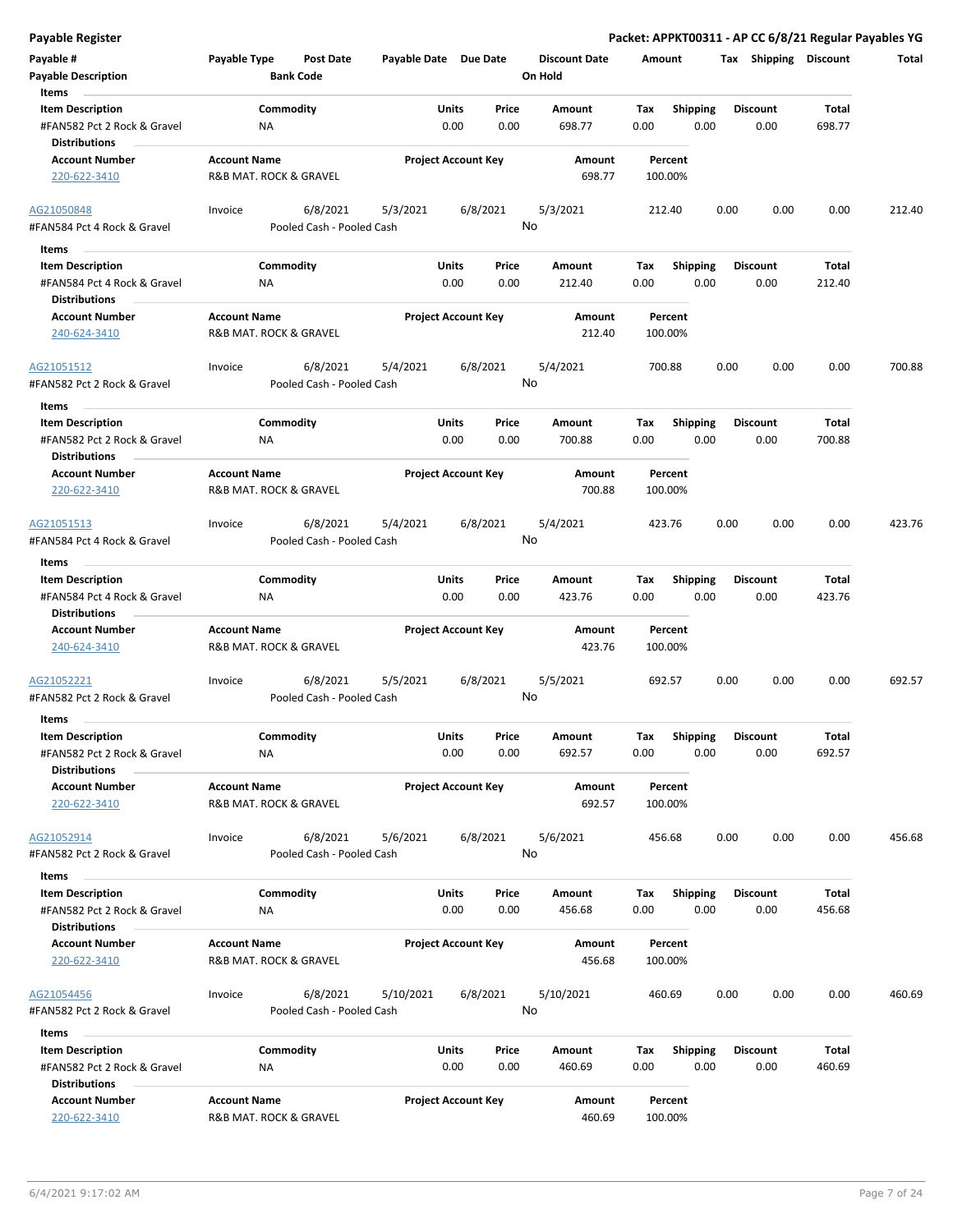| Payable Register                                       |                     |                        |                                       |                       |                            |               |                      |             |                 |      |                         |                 | Packet: APPKT00311 - AP CC 6/8/21 Regular Payables YG |
|--------------------------------------------------------|---------------------|------------------------|---------------------------------------|-----------------------|----------------------------|---------------|----------------------|-------------|-----------------|------|-------------------------|-----------------|-------------------------------------------------------|
| Payable #                                              | Payable Type        |                        | <b>Post Date</b>                      | Payable Date Due Date |                            |               | <b>Discount Date</b> | Amount      |                 |      | Tax Shipping Discount   |                 | Total                                                 |
| <b>Payable Description</b>                             |                     | <b>Bank Code</b>       |                                       |                       |                            |               | On Hold              |             |                 |      |                         |                 |                                                       |
| AG21054457<br>#FAN584 Pct 4 Rock & Gravel              | Invoice             |                        | 6/8/2021<br>Pooled Cash - Pooled Cash | 5/10/2021             | 6/8/2021                   |               | 5/10/2021<br>No      |             | 414.96          | 0.00 | 0.00                    | 0.00            | 414.96                                                |
| Items                                                  |                     |                        |                                       |                       |                            |               |                      |             |                 |      |                         |                 |                                                       |
| <b>Item Description</b>                                |                     | Commodity              |                                       |                       | Units                      | Price         | Amount               | Tax         | <b>Shipping</b> |      | <b>Discount</b>         | Total           |                                                       |
| #FAN584 Pct 4 Rock & Gravel                            |                     | ΝA                     |                                       |                       | 0.00                       | 0.00          | 414.96               | 0.00        |                 | 0.00 | 0.00                    | 414.96          |                                                       |
| <b>Distributions</b>                                   |                     |                        |                                       |                       |                            |               |                      |             |                 |      |                         |                 |                                                       |
| <b>Account Number</b>                                  | <b>Account Name</b> |                        |                                       |                       | <b>Project Account Key</b> |               | Amount               |             | Percent         |      |                         |                 |                                                       |
| 240-624-3410                                           |                     | R&B MAT. ROCK & GRAVEL |                                       |                       |                            |               | 414.96               |             | 100.00%         |      |                         |                 |                                                       |
| AG21055035                                             | Invoice             |                        | 6/8/2021                              | 5/11/2021             | 6/8/2021                   |               | 5/11/2021            |             | 460.79          | 0.00 | 0.00                    | 0.00            | 460.79                                                |
| #FAN582 Pct 2 Rock & Gravel                            |                     |                        | Pooled Cash - Pooled Cash             |                       |                            |               | No                   |             |                 |      |                         |                 |                                                       |
| Items                                                  |                     |                        |                                       |                       |                            |               |                      |             |                 |      |                         |                 |                                                       |
| <b>Item Description</b><br>#FAN582 Pct 2 Rock & Gravel |                     | Commodity<br>NA        |                                       |                       | Units<br>0.00              | Price<br>0.00 | Amount<br>460.79     | Tax<br>0.00 | <b>Shipping</b> | 0.00 | <b>Discount</b><br>0.00 | Total<br>460.79 |                                                       |
| <b>Distributions</b>                                   |                     |                        |                                       |                       |                            |               |                      |             |                 |      |                         |                 |                                                       |
| <b>Account Number</b>                                  | <b>Account Name</b> |                        |                                       |                       | <b>Project Account Key</b> |               | Amount               |             | Percent         |      |                         |                 |                                                       |
| 220-622-3410                                           |                     | R&B MAT. ROCK & GRAVEL |                                       |                       |                            |               | 460.79               |             | 100.00%         |      |                         |                 |                                                       |
| AG21055646                                             | Invoice             |                        | 6/8/2021                              | 5/12/2021             | 6/8/2021                   |               | 5/12/2021            |             | 692.75          | 0.00 | 0.00                    | 0.00            | 692.75                                                |
| #FAN582 Pct 2 Rock & Gravel                            |                     |                        | Pooled Cash - Pooled Cash             |                       |                            |               | No                   |             |                 |      |                         |                 |                                                       |
| Items                                                  |                     |                        |                                       |                       |                            |               |                      |             |                 |      |                         |                 |                                                       |
| <b>Item Description</b>                                |                     | Commodity              |                                       |                       | Units                      | Price         | Amount               | Tax         | <b>Shipping</b> |      | <b>Discount</b>         | Total           |                                                       |
| #FAN582 Pct 2 Rock & Gravel                            |                     | ΝA                     |                                       |                       | 0.00                       | 0.00          | 692.75               | 0.00        |                 | 0.00 | 0.00                    | 692.75          |                                                       |
| <b>Distributions</b>                                   |                     |                        |                                       |                       |                            |               |                      |             |                 |      |                         |                 |                                                       |
| <b>Account Number</b>                                  | <b>Account Name</b> |                        |                                       |                       | <b>Project Account Key</b> |               | Amount               |             | Percent         |      |                         |                 |                                                       |
| 220-622-3410                                           |                     | R&B MAT. ROCK & GRAVEL |                                       |                       |                            |               | 692.75               |             | 100.00%         |      |                         |                 |                                                       |
| AG21056373                                             | Invoice             |                        | 6/8/2021                              | 5/13/2021             | 6/8/2021                   |               | 5/13/2021            |             | 681.87          | 0.00 | 0.00                    | 0.00            | 681.87                                                |
| #FAN582 Pct 2 Rock & Gravel                            |                     |                        | Pooled Cash - Pooled Cash             |                       |                            |               | No                   |             |                 |      |                         |                 |                                                       |
| Items                                                  |                     |                        |                                       |                       |                            |               |                      |             |                 |      |                         |                 |                                                       |
| <b>Item Description</b>                                |                     | Commodity              |                                       |                       | Units                      | Price         | Amount               | Tax         | Shipping        |      | <b>Discount</b>         | Total           |                                                       |
| #FAN582 Pct 2 Rock & Gravel                            |                     | ΝA                     |                                       |                       | 0.00                       | 0.00          | 681.87               | 0.00        |                 | 0.00 | 0.00                    | 681.87          |                                                       |
| <b>Distributions</b>                                   |                     |                        |                                       |                       |                            |               |                      |             |                 |      |                         |                 |                                                       |
| <b>Account Number</b>                                  | <b>Account Name</b> |                        |                                       |                       | <b>Project Account Key</b> |               | Amount               |             | Percent         |      |                         |                 |                                                       |
| 220-622-3410                                           |                     | R&B MAT. ROCK & GRAVEL |                                       |                       |                            |               | 681.87               |             | 100.00%         |      |                         |                 |                                                       |
| AG21056374                                             | Invoice             |                        | 6/8/2021                              | 5/13/2021             | 6/8/2021                   |               | 5/13/2021            |             | 808.72          | 0.00 | 0.00                    | 0.00            | 808.72                                                |
| #FAN584 Pct 4 Rock & Gravel                            |                     |                        | Pooled Cash - Pooled Cash             |                       |                            |               | No                   |             |                 |      |                         |                 |                                                       |
| Items<br><b>Item Description</b>                       |                     | Commodity              |                                       |                       | Units                      | Price         | Amount               | Tax         | Shipping        |      | <b>Discount</b>         | Total           |                                                       |
| #FAN584 Pct 4 Rock & Gravel                            |                     | NA                     |                                       |                       | 0.00                       | 0.00          | 808.72               | 0.00        |                 | 0.00 | 0.00                    | 808.72          |                                                       |
| <b>Distributions</b>                                   |                     |                        |                                       |                       |                            |               |                      |             |                 |      |                         |                 |                                                       |
| <b>Account Number</b>                                  | <b>Account Name</b> |                        |                                       |                       | <b>Project Account Key</b> |               | Amount               |             | Percent         |      |                         |                 |                                                       |
| 240-624-3410                                           |                     | R&B MAT. ROCK & GRAVEL |                                       |                       |                            |               | 808.72               |             | 100.00%         |      |                         |                 |                                                       |
| AG21057187                                             | Invoice             |                        | 6/8/2021                              | 5/14/2021             | 6/8/2021                   |               | 5/14/2021            |             | 688.27          | 0.00 | 0.00                    | 0.00            | 688.27                                                |
| #FAN582 Pct 2 Rock & Gravel                            |                     |                        | Pooled Cash - Pooled Cash             |                       |                            |               | No                   |             |                 |      |                         |                 |                                                       |
| Items                                                  |                     |                        |                                       |                       |                            |               |                      |             |                 |      |                         |                 |                                                       |
| <b>Item Description</b>                                |                     | Commodity              |                                       |                       | Units                      | Price         | Amount               | Tax         | <b>Shipping</b> |      | <b>Discount</b>         | Total           |                                                       |
| #FAN582 Pct 2 Rock & Gravel                            |                     | ΝA                     |                                       |                       | 0.00                       | 0.00          | 688.27               | 0.00        |                 | 0.00 | 0.00                    | 688.27          |                                                       |
| <b>Distributions</b>                                   |                     |                        |                                       |                       |                            |               |                      |             |                 |      |                         |                 |                                                       |
| <b>Account Number</b>                                  | <b>Account Name</b> |                        |                                       |                       | <b>Project Account Key</b> |               | Amount               |             | Percent         |      |                         |                 |                                                       |
| 220-622-3410                                           |                     | R&B MAT. ROCK & GRAVEL |                                       |                       |                            |               | 688.27               |             | 100.00%         |      |                         |                 |                                                       |
| AG21057930                                             | Invoice             |                        | 6/8/2021                              | 5/17/2021             | 6/8/2021                   |               | 5/17/2021            |             | 697.91          | 0.00 | 0.00                    | 0.00            | 697.91                                                |
| #FAN582 Pct 2 Rock & Gravel                            |                     |                        | Pooled Cash - Pooled Cash             |                       |                            |               | No                   |             |                 |      |                         |                 |                                                       |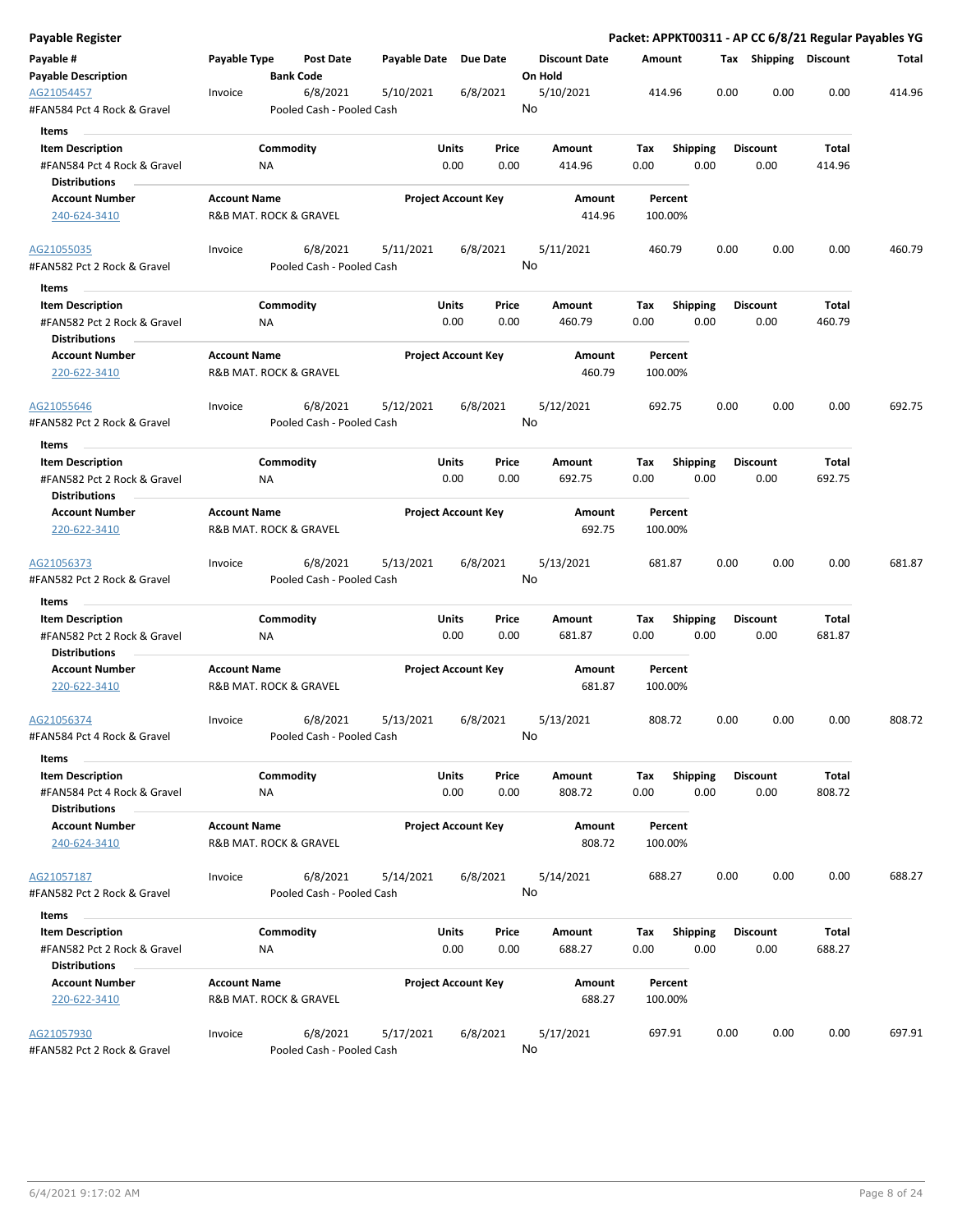| Payable #                                              | Payable Type           | Post Date                             | Payable Date Due Date      |               |               | <b>Discount Date</b> | Amount      |                         | Tax  | Shipping        | <b>Discount</b>   | Total    |
|--------------------------------------------------------|------------------------|---------------------------------------|----------------------------|---------------|---------------|----------------------|-------------|-------------------------|------|-----------------|-------------------|----------|
| <b>Payable Description</b>                             |                        | <b>Bank Code</b>                      |                            |               |               | On Hold              |             |                         |      |                 |                   |          |
| Items<br><b>Item Description</b>                       |                        | Commodity                             |                            | Units         | Price         | Amount               | Tax         | <b>Shipping</b>         |      | <b>Discount</b> | Total             |          |
| #FAN582 Pct 2 Rock & Gravel                            | ΝA                     |                                       |                            | 0.00          | 0.00          | 697.91               | 0.00        | 0.00                    |      | 0.00            | 697.91            |          |
| <b>Distributions</b>                                   |                        |                                       |                            |               |               |                      |             |                         |      |                 |                   |          |
| <b>Account Number</b>                                  | <b>Account Name</b>    |                                       | <b>Project Account Key</b> |               |               | Amount               |             | Percent                 |      |                 |                   |          |
| 220-622-3410                                           | R&B MAT. ROCK & GRAVEL |                                       |                            |               |               | 697.91               |             | 100.00%                 |      |                 |                   |          |
| AG21057931                                             | Invoice                | 6/8/2021                              | 5/17/2021                  |               | 6/8/2021      | 5/17/2021            | 1,269.52    |                         | 0.00 | 0.00            | 0.00              | 1,269.52 |
| #FAN584 Pct 4 Rock & Gravel                            |                        | Pooled Cash - Pooled Cash             |                            |               |               | No                   |             |                         |      |                 |                   |          |
|                                                        |                        |                                       |                            |               |               |                      |             |                         |      |                 |                   |          |
| Items                                                  |                        |                                       |                            |               |               |                      |             |                         |      | <b>Discount</b> |                   |          |
| <b>Item Description</b><br>#FAN584 Pct 4 Rock & Gravel | ΝA                     | Commodity                             |                            | Units<br>0.00 | Price<br>0.00 | Amount<br>1,269.52   | Tax<br>0.00 | <b>Shipping</b><br>0.00 |      | 0.00            | Total<br>1,269.52 |          |
| <b>Distributions</b>                                   |                        |                                       |                            |               |               |                      |             |                         |      |                 |                   |          |
| <b>Account Number</b>                                  | <b>Account Name</b>    |                                       | <b>Project Account Key</b> |               |               | Amount               |             | Percent                 |      |                 |                   |          |
| 240-624-3410                                           | R&B MAT. ROCK & GRAVEL |                                       |                            |               |               | 1,269.52             |             | 100.00%                 |      |                 |                   |          |
| AG21057932                                             | Invoice                | 6/8/2021                              | 5/17/2021                  |               | 6/8/2021      | 5/17/2021            | 1,680.24    |                         | 0.00 | 0.00            | 0.00              | 1,680.24 |
| #FAN584 Pct 4 Rock & Gravel                            |                        | Pooled Cash - Pooled Cash             |                            |               |               | No                   |             |                         |      |                 |                   |          |
|                                                        |                        |                                       |                            |               |               |                      |             |                         |      |                 |                   |          |
| Items                                                  |                        |                                       |                            |               |               |                      |             |                         |      | <b>Discount</b> |                   |          |
| <b>Item Description</b>                                | ΝA                     | Commodity                             |                            | Units<br>0.00 | Price<br>0.00 | Amount               | Tax<br>0.00 | <b>Shipping</b><br>0.00 |      |                 | Total<br>1,680.24 |          |
| #FAN584 Pct 4 Rock & Gravel<br><b>Distributions</b>    |                        |                                       |                            |               |               | 1,680.24             |             |                         |      | 0.00            |                   |          |
| <b>Account Number</b>                                  | <b>Account Name</b>    |                                       | <b>Project Account Key</b> |               |               | Amount               |             | Percent                 |      |                 |                   |          |
| 240-624-3410                                           | R&B MAT. ROCK & GRAVEL |                                       |                            |               |               | 1,680.24             |             | 100.00%                 |      |                 |                   |          |
|                                                        |                        |                                       |                            |               |               |                      |             |                         |      |                 |                   |          |
| AG21058496                                             | Invoice                | 6/8/2021                              | 5/18/2021                  |               | 6/8/2021      | 5/18/2021            |             | 686.94                  | 0.00 | 0.00            | 0.00              | 686.94   |
| #FAN582 Pct 2 Rock & Gravel                            |                        | Pooled Cash - Pooled Cash             |                            |               |               | No                   |             |                         |      |                 |                   |          |
| Items                                                  |                        |                                       |                            |               |               |                      |             |                         |      |                 |                   |          |
| <b>Item Description</b>                                |                        | Commodity                             |                            | Units         | Price         | Amount               | Tax         | <b>Shipping</b>         |      | <b>Discount</b> | Total             |          |
| #FAN582 Pct 2 Rock & Gravel                            | ΝA                     |                                       |                            | 0.00          | 0.00          | 686.94               | 0.00        | 0.00                    |      | 0.00            | 686.94            |          |
| <b>Distributions</b>                                   |                        |                                       |                            |               |               |                      |             |                         |      |                 |                   |          |
| <b>Account Number</b>                                  | <b>Account Name</b>    |                                       | <b>Project Account Key</b> |               |               | Amount               |             | Percent                 |      |                 |                   |          |
| 220-622-3410                                           | R&B MAT. ROCK & GRAVEL |                                       |                            |               |               | 686.94               |             | 100.00%                 |      |                 |                   |          |
| AG21058497                                             | Invoice                | 6/8/2021                              | 5/18/2021                  |               | 6/8/2021      | 5/18/2021            | 1,053.28    |                         | 0.00 | 0.00            | 0.00              | 1,053.28 |
| #FAN584 Pct 4 Rock & Gravel                            |                        | Pooled Cash - Pooled Cash             |                            |               |               | No                   |             |                         |      |                 |                   |          |
| <b>Items</b>                                           |                        |                                       |                            |               |               |                      |             |                         |      |                 |                   |          |
| <b>Item Description</b>                                |                        | Commodity                             |                            | Units         | Price         | Amount               | Tax         | <b>Shipping</b>         |      | <b>Discount</b> | Total             |          |
| #FAN584 Pct 4 Rock & Gravel                            | ΝA                     |                                       |                            | 0.00          | 0.00          | 1,053.28             | 0.00        | 0.00                    |      | 0.00            | 1,053.28          |          |
| <b>Distributions</b>                                   |                        |                                       |                            |               |               |                      |             |                         |      |                 |                   |          |
| <b>Account Number</b>                                  | <b>Account Name</b>    |                                       | <b>Project Account Key</b> |               |               | Amount               |             | Percent                 |      |                 |                   |          |
| 240-624-3410                                           | R&B MAT. ROCK & GRAVEL |                                       |                            |               |               | 1,053.28             |             | 100.00%                 |      |                 |                   |          |
|                                                        |                        |                                       |                            |               | 6/8/2021      |                      |             |                         |      | 0.00            |                   |          |
| AG21058498<br>#FAN584 Pct 4 Rock & Gravel              | Invoice                | 6/8/2021<br>Pooled Cash - Pooled Cash | 5/18/2021                  |               |               | 5/18/2021<br>No      | 1,258.40    |                         | 0.00 |                 | 0.00              | 1,258.40 |
|                                                        |                        |                                       |                            |               |               |                      |             |                         |      |                 |                   |          |
| Items                                                  |                        |                                       |                            |               |               |                      |             |                         |      |                 |                   |          |
| <b>Item Description</b>                                |                        | Commodity                             |                            | Units         | Price         | Amount               | Tax         | <b>Shipping</b>         |      | <b>Discount</b> | Total             |          |
| #FAN584 Pct 4 Rock & Gravel<br><b>Distributions</b>    | ΝA                     |                                       |                            | 0.00          | 0.00          | 1,258.40             | 0.00        | 0.00                    |      | 0.00            | 1,258.40          |          |
| <b>Account Number</b>                                  | <b>Account Name</b>    |                                       | <b>Project Account Key</b> |               |               | Amount               |             | Percent                 |      |                 |                   |          |
| 240-624-3410                                           | R&B MAT. ROCK & GRAVEL |                                       |                            |               |               | 1,258.40             |             | 100.00%                 |      |                 |                   |          |
|                                                        |                        |                                       |                            |               |               |                      |             |                         |      |                 |                   |          |
| AG21059085                                             | Invoice                | 6/8/2021                              | 5/19/2021                  |               | 6/8/2021      | 5/19/2021            |             | 702.12                  | 0.00 | 0.00            | 0.00              | 702.12   |
| #FAN582 Pct 2 Rock & Gravel                            |                        | Pooled Cash - Pooled Cash             |                            |               |               | No                   |             |                         |      |                 |                   |          |
| Items                                                  |                        |                                       |                            |               |               |                      |             |                         |      |                 |                   |          |
| <b>Item Description</b>                                |                        | Commodity                             |                            | Units         | Price         | Amount               | Tax         | <b>Shipping</b>         |      | Discount        | Total             |          |
| #FAN582 Pct 2 Rock & Gravel                            | ΝA                     |                                       |                            | 0.00          | 0.00          | 702.12               | 0.00        | 0.00                    |      | 0.00            | 702.12            |          |
| <b>Distributions</b><br><b>Account Number</b>          | <b>Account Name</b>    |                                       | <b>Project Account Key</b> |               |               | Amount               |             | Percent                 |      |                 |                   |          |
|                                                        |                        |                                       |                            |               |               |                      |             |                         |      |                 |                   |          |

220-622-3410 R&B MAT. ROCK & GRAVEL 702.12 100.00%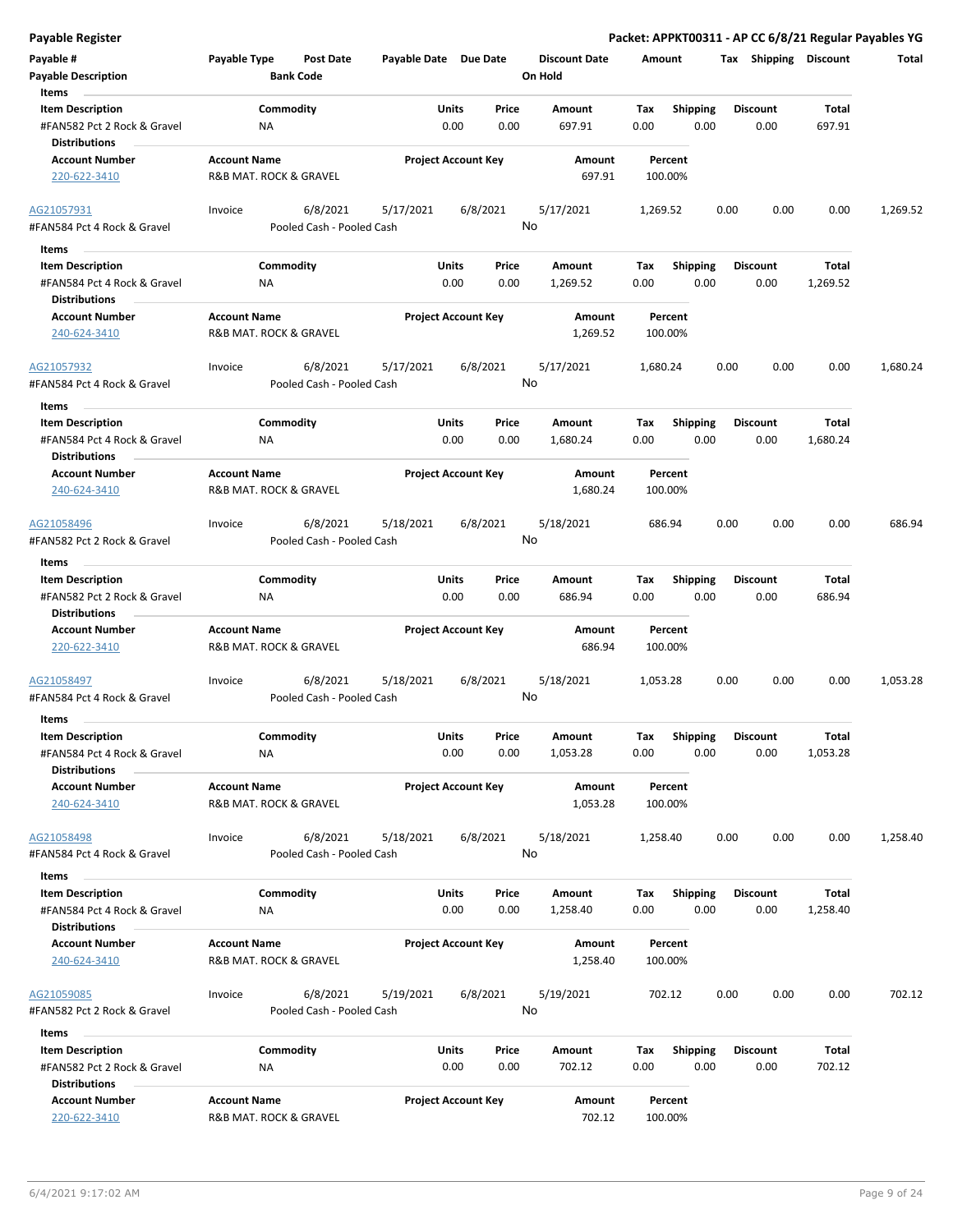| Payable Register                          |                     |                                       |                       |                            |                      |          |                 |      |                       |          | Packet: APPKT00311 - AP CC 6/8/21 Regular Payables YG |
|-------------------------------------------|---------------------|---------------------------------------|-----------------------|----------------------------|----------------------|----------|-----------------|------|-----------------------|----------|-------------------------------------------------------|
| Payable #                                 | Payable Type        | Post Date                             | Payable Date Due Date |                            | <b>Discount Date</b> | Amount   |                 |      | Tax Shipping Discount |          | Total                                                 |
| <b>Payable Description</b>                |                     | <b>Bank Code</b>                      |                       |                            | On Hold              |          |                 |      |                       |          |                                                       |
| AG21059693<br>#FAN582 Pct 2 Rock & Gravel | Invoice             | 6/8/2021<br>Pooled Cash - Pooled Cash | 5/20/2021             | 6/8/2021                   | 5/20/2021<br>No      | 3,789.44 |                 | 0.00 | 0.00                  | 0.00     | 3,789.44                                              |
| Items                                     |                     |                                       |                       |                            |                      |          |                 |      |                       |          |                                                       |
| <b>Item Description</b>                   |                     | Commodity                             |                       | Units<br>Price             | Amount               | Tax      | <b>Shipping</b> |      | <b>Discount</b>       | Total    |                                                       |
| #FAN582 Pct 2 Rock & Gravel               |                     | ΝA                                    |                       | 0.00<br>0.00               | 3,789.44             | 0.00     | 0.00            |      | 0.00                  | 3,789.44 |                                                       |
| <b>Distributions</b>                      |                     |                                       |                       |                            |                      |          |                 |      |                       |          |                                                       |
| <b>Account Number</b>                     | <b>Account Name</b> |                                       |                       | <b>Project Account Key</b> | Amount               |          | Percent         |      |                       |          |                                                       |
| 220-622-3410                              |                     | R&B MAT. ROCK & GRAVEL                |                       |                            | 3,789.44             |          | 100.00%         |      |                       |          |                                                       |
| AG21059694                                | Invoice             | 6/8/2021                              | 5/20/2021             | 6/8/2021                   | 5/20/2021            | 1,431.07 |                 | 0.00 | 0.00                  | 0.00     | 1,431.07                                              |
| #FAN582 Pct 2 Rock & Gravel<br>Items      |                     | Pooled Cash - Pooled Cash             |                       |                            | No                   |          |                 |      |                       |          |                                                       |
| <b>Item Description</b>                   |                     | Commodity                             |                       | Units<br>Price             | Amount               | Tax      | <b>Shipping</b> |      | <b>Discount</b>       | Total    |                                                       |
| #FAN582 Pct 2 Rock & Gravel               |                     | NA                                    |                       | 0.00<br>0.00               | 1,431.07             | 0.00     | 0.00            |      | 0.00                  | 1,431.07 |                                                       |
| <b>Distributions</b>                      |                     |                                       |                       |                            |                      |          |                 |      |                       |          |                                                       |
| <b>Account Number</b>                     | <b>Account Name</b> |                                       |                       | <b>Project Account Key</b> | Amount               |          | Percent         |      |                       |          |                                                       |
| 220-622-3410                              |                     | R&B MAT. ROCK & GRAVEL                |                       |                            | 1,431.07             |          | 100.00%         |      |                       |          |                                                       |
| AG21059695                                | Invoice             | 6/8/2021                              | 5/20/2021             | 6/8/2021                   | 5/20/2021            | 1,592.92 |                 | 0.00 | 0.00                  | 0.00     | 1,592.92                                              |
| #FAN584 Pct 4 Rock & Gravel               |                     | Pooled Cash - Pooled Cash             |                       |                            | No                   |          |                 |      |                       |          |                                                       |
| Items                                     |                     |                                       |                       |                            |                      |          |                 |      |                       |          |                                                       |
| <b>Item Description</b>                   |                     | Commodity                             |                       | Units<br>Price             | Amount               | Tax      | <b>Shipping</b> |      | <b>Discount</b>       | Total    |                                                       |
| #FAN584 Pct 4 Rock & Gravel               |                     | ΝA                                    |                       | 0.00<br>0.00               | 1,592.92             | 0.00     | 0.00            |      | 0.00                  | 1,592.92 |                                                       |
| <b>Distributions</b>                      |                     |                                       |                       |                            |                      |          |                 |      |                       |          |                                                       |
| <b>Account Number</b>                     | <b>Account Name</b> |                                       |                       | <b>Project Account Key</b> | Amount               |          | Percent         |      |                       |          |                                                       |
| 240-624-3410                              |                     | R&B MAT. ROCK & GRAVEL                |                       |                            | 1,592.92             |          | 100.00%         |      |                       |          |                                                       |
| AG21060349                                | Invoice             | 6/8/2021                              | 5/21/2021             | 6/8/2021                   | 5/21/2021            | 1,190.03 |                 | 0.00 | 0.00                  | 0.00     | 1,190.03                                              |
| #FAN582 Pct 2 Rock & Gravel               |                     | Pooled Cash - Pooled Cash             |                       |                            | No                   |          |                 |      |                       |          |                                                       |
| Items                                     |                     |                                       |                       |                            |                      |          |                 |      |                       |          |                                                       |
| <b>Item Description</b>                   |                     | Commodity                             |                       | Units<br>Price             | Amount               | Tax      | Shipping        |      | <b>Discount</b>       | Total    |                                                       |
| #FAN582 Pct 2 Rock & Gravel               |                     | ΝA                                    |                       | 0.00<br>0.00               | 1,190.03             | 0.00     | 0.00            |      | 0.00                  | 1,190.03 |                                                       |
| Distributions                             |                     |                                       |                       |                            |                      |          |                 |      |                       |          |                                                       |
| <b>Account Number</b>                     | <b>Account Name</b> |                                       |                       | <b>Project Account Key</b> | Amount               |          | Percent         |      |                       |          |                                                       |
| 220-622-3410                              |                     | R&B MAT. ROCK & GRAVEL                |                       |                            | 1,190.03             |          | 100.00%         |      |                       |          |                                                       |
| AG21061058                                | Invoice             | 6/8/2021                              | 5/24/2021             | 6/8/2021                   | 5/24/2021            | 686.17   |                 | 0.00 | 0.00                  | 0.00     | 686.17                                                |
| #FAN582 Pct 2 Rock & Gravel<br>Items      |                     | Pooled Cash - Pooled Cash             |                       |                            | No                   |          |                 |      |                       |          |                                                       |
| <b>Item Description</b>                   |                     | Commodity                             |                       | Units<br>Price             | Amount               | Tax      | Shipping        |      | <b>Discount</b>       | Total    |                                                       |
| #FAN582 Pct 2 Rock & Gravel               |                     | <b>NA</b>                             |                       | 0.00<br>0.00               | 686.17               | 0.00     | 0.00            |      | 0.00                  | 686.17   |                                                       |
| <b>Distributions</b>                      |                     |                                       |                       |                            |                      |          |                 |      |                       |          |                                                       |
| <b>Account Number</b>                     | <b>Account Name</b> |                                       |                       | <b>Project Account Key</b> | Amount               |          | Percent         |      |                       |          |                                                       |
| 220-622-3410                              |                     | R&B MAT. ROCK & GRAVEL                |                       |                            | 686.17               |          | 100.00%         |      |                       |          |                                                       |
| AG21061059                                | Invoice             | 6/8/2021                              | 5/24/2021             | 6/8/2021                   | 5/24/2021            |          | 211.68          | 0.00 | 0.00                  | 0.00     | 211.68                                                |
| #FAN584 Pct 4 Rock & Gravel               |                     | Pooled Cash - Pooled Cash             |                       |                            | No                   |          |                 |      |                       |          |                                                       |
| Items                                     |                     |                                       |                       |                            |                      |          |                 |      |                       |          |                                                       |
| <b>Item Description</b>                   |                     | Commodity                             |                       | Units<br>Price             | Amount               | Tax      | <b>Shipping</b> |      | <b>Discount</b>       | Total    |                                                       |
| #FAN584 Pct 4 Rock & Gravel               |                     | ΝA                                    |                       | 0.00<br>0.00               | 211.68               | 0.00     | 0.00            |      | 0.00                  | 211.68   |                                                       |
| <b>Distributions</b>                      |                     |                                       |                       |                            |                      |          |                 |      |                       |          |                                                       |
| <b>Account Number</b>                     | <b>Account Name</b> |                                       |                       | <b>Project Account Key</b> | Amount               |          | Percent         |      |                       |          |                                                       |
| 240-624-3410                              |                     | R&B MAT. ROCK & GRAVEL                |                       |                            | 211.68               |          | 100.00%         |      |                       |          |                                                       |
| AG21061730                                | Invoice             | 6/8/2021                              | 5/25/2021             | 6/8/2021                   | 5/25/2021            |          | 697.72          | 0.00 | 0.00                  | 0.00     | 697.72                                                |
| #FAN582 Pct 2 Rock & Gravel               |                     | Pooled Cash - Pooled Cash             |                       |                            | No                   |          |                 |      |                       |          |                                                       |
|                                           |                     |                                       |                       |                            |                      |          |                 |      |                       |          |                                                       |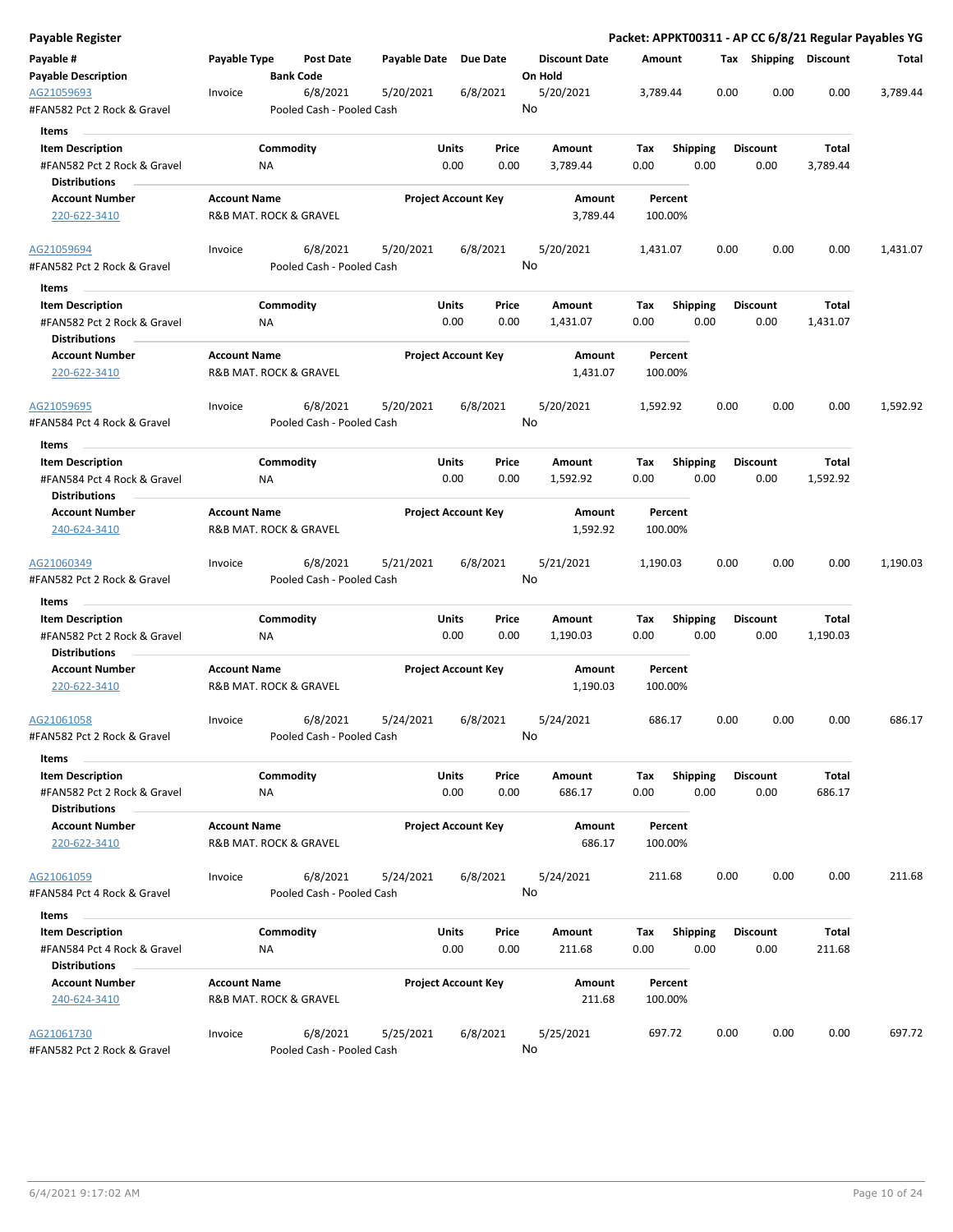| <b>Payable Register</b>                                                           |                                                                                                 |                            |                 |                                 | Packet: APPKT00311 - AP CC 6/8/21 Regular Payables YG |                         |                      |          |
|-----------------------------------------------------------------------------------|-------------------------------------------------------------------------------------------------|----------------------------|-----------------|---------------------------------|-------------------------------------------------------|-------------------------|----------------------|----------|
| Payable #<br><b>Payable Description</b><br>Items                                  | Payable Type<br><b>Post Date</b><br><b>Bank Code</b>                                            | Payable Date Due Date      |                 | <b>Discount Date</b><br>On Hold | Amount                                                | Tax Shipping Discount   |                      | Total    |
| <b>Item Description</b><br>#FAN582 Pct 2 Rock & Gravel                            | Commodity<br>ΝA                                                                                 | Units<br>0.00              | Price<br>0.00   | Amount<br>697.72                | Shipping<br>Tax<br>0.00<br>0.00                       | <b>Discount</b><br>0.00 | Total<br>697.72      |          |
| <b>Distributions</b><br><b>Account Number</b><br>220-622-3410                     | <b>Account Name</b><br>R&B MAT. ROCK & GRAVEL                                                   | <b>Project Account Key</b> |                 | Amount<br>697.72                | Percent<br>100.00%                                    |                         |                      |          |
| AG21062427<br>#FAN582 Pct 2 Rock & Gravel                                         | 6/8/2021<br>Invoice<br>Pooled Cash - Pooled Cash                                                | 5/26/2021                  | 6/8/2021<br>No  | 5/26/2021                       | 698.77                                                | 0.00<br>0.00            | 0.00                 | 698.77   |
| Items                                                                             |                                                                                                 |                            |                 |                                 |                                                       |                         |                      |          |
| <b>Item Description</b><br>#FAN582 Pct 2 Rock & Gravel<br><b>Distributions</b>    | Commodity<br>ΝA                                                                                 | Units<br>0.00              | Price<br>0.00   | Amount<br>698.77                | <b>Shipping</b><br>Tax<br>0.00<br>0.00                | <b>Discount</b><br>0.00 | Total<br>698.77      |          |
| <b>Account Number</b><br>220-622-3410                                             | <b>Account Name</b><br>R&B MAT. ROCK & GRAVEL                                                   | <b>Project Account Key</b> |                 | Amount<br>698.77                | Percent<br>100.00%                                    |                         |                      |          |
| AG21063144<br>#FAN582 Pct 2 Rock & Gravel                                         | 6/8/2021<br>Invoice<br>Pooled Cash - Pooled Cash                                                | 5/27/2021                  | 6/8/2021<br>No  | 5/27/2021                       | 715.78                                                | 0.00<br>0.00            | 0.00                 | 715.78   |
| Items                                                                             |                                                                                                 |                            |                 |                                 |                                                       |                         |                      |          |
| <b>Item Description</b><br>#FAN582 Pct 2 Rock & Gravel<br><b>Distributions</b>    | Commodity<br>NA                                                                                 | Units<br>0.00              | Price<br>0.00   | Amount<br>715.78                | Tax<br><b>Shipping</b><br>0.00<br>0.00                | <b>Discount</b><br>0.00 | Total<br>715.78      |          |
| <b>Account Number</b><br>220-622-3410                                             | <b>Account Name</b><br>R&B MAT. ROCK & GRAVEL                                                   | <b>Project Account Key</b> |                 | Amount<br>715.78                | Percent<br>100.00%                                    |                         |                      |          |
| Vendor: 00009 - DOUBLE D TRUCK REPAIR                                             |                                                                                                 |                            |                 |                                 |                                                       |                         | <b>Vendor Total:</b> | 174.68   |
| 11833<br>Pct 2 air bag                                                            | 6/8/2021<br>Invoice<br>Pooled Cash - Pooled Cash                                                | 5/26/2021                  | 6/8/2021<br>No  | 5/26/2021                       | 174.68                                                | 0.00<br>0.00            | 0.00                 | 174.68   |
| Items<br><b>Item Description</b><br>Pct 2 air bag                                 | Commodity<br>Goods                                                                              | Units<br>1.00              | Price<br>174.68 | Amount<br>174.68                | <b>Shipping</b><br>Tax<br>0.00<br>0.00                | <b>Discount</b><br>0.00 | Total<br>174.68      |          |
| <b>Distributions</b><br><b>Account Number</b><br>220-622-4580                     | <b>Account Name</b><br><b>R&amp;M MACHINERY PARTS</b>                                           | <b>Project Account Key</b> |                 | Amount<br>174.68                | Percent<br>100.00%                                    |                         |                      |          |
| Vendor: 00797 - FANNIN COUNTY TAX ASSESSOR-COL                                    |                                                                                                 |                            |                 |                                 |                                                       | <b>Vendor Total:</b>    |                      | 7.50     |
| INV0002160                                                                        | 6/8/2021<br>Invoice<br>Sheriff 2011 Chev Unit 4878 regist Plate CX2Z7 Pooled Cash - Pooled Cash | 6/3/2021                   | 6/8/2021<br>No  | 6/3/2021                        | 7.50                                                  | 0.00<br>0.00            | 0.00                 | 7.50     |
| Items<br><b>Item Description</b><br>Sheriff 2011 Chev Unit 4878 regist Plate C NA | Commodity                                                                                       | Units<br>0.00              | Price<br>0.00   | Amount<br>7.50                  | <b>Shipping</b><br>Tax<br>0.00<br>0.00                | <b>Discount</b><br>0.00 | Total<br>7.50        |          |
| <b>Distributions</b><br><b>Account Number</b><br>100-560-4540                     | <b>Account Name</b><br>R & M AUTOMOBILES                                                        | <b>Project Account Key</b> |                 | Amount<br>7.50                  | Percent<br>100.00%                                    |                         |                      |          |
| <b>Vendor: 00215 - FIRST UNITED METHODIST CHURCH</b>                              |                                                                                                 |                            |                 |                                 |                                                       |                         | <b>Vendor Total:</b> | 2,350.00 |
| INV0002144<br>6/15-7/14/21 Lease 200 W 8th                                        | 6/8/2021<br>Invoice<br>Pooled Cash - Pooled Cash                                                | 6/1/2021                   | 6/8/2021<br>No  | 6/1/2021                        | 2,350.00                                              | 0.00<br>0.00            | 0.00                 | 2,350.00 |
| Items<br><b>Item Description</b><br>6/15-7/14/21 Lease 200 W 8th                  | Commodity<br>ΝA                                                                                 | <b>Units</b><br>0.00       | Price<br>0.00   | Amount<br>2,350.00              | Tax<br><b>Shipping</b><br>0.00<br>0.00                | <b>Discount</b><br>0.00 | Total<br>2,350.00    |          |
| <b>Distributions</b><br><b>Account Number</b><br>100-518-4700                     | <b>Account Name</b><br>OFFICE SPACE LEASE                                                       | <b>Project Account Key</b> |                 | Amount<br>2,350.00              | Percent<br>100.00%                                    |                         |                      |          |
| <b>Vendor: 00195 - FIX &amp; FEED BONHAM/COMMERCE</b>                             |                                                                                                 |                            |                 |                                 |                                                       |                         | <b>Vendor Total:</b> | 366.11   |
| 2105-250711<br>Pct 1 rod/tire guage                                               | 6/8/2021<br>Invoice<br>Pooled Cash - Pooled Cash                                                | 5/10/2021                  | 6/8/2021<br>No  | 5/10/2021                       | 17.28                                                 | 0.00<br>0.00            | 0.00                 | 17.28    |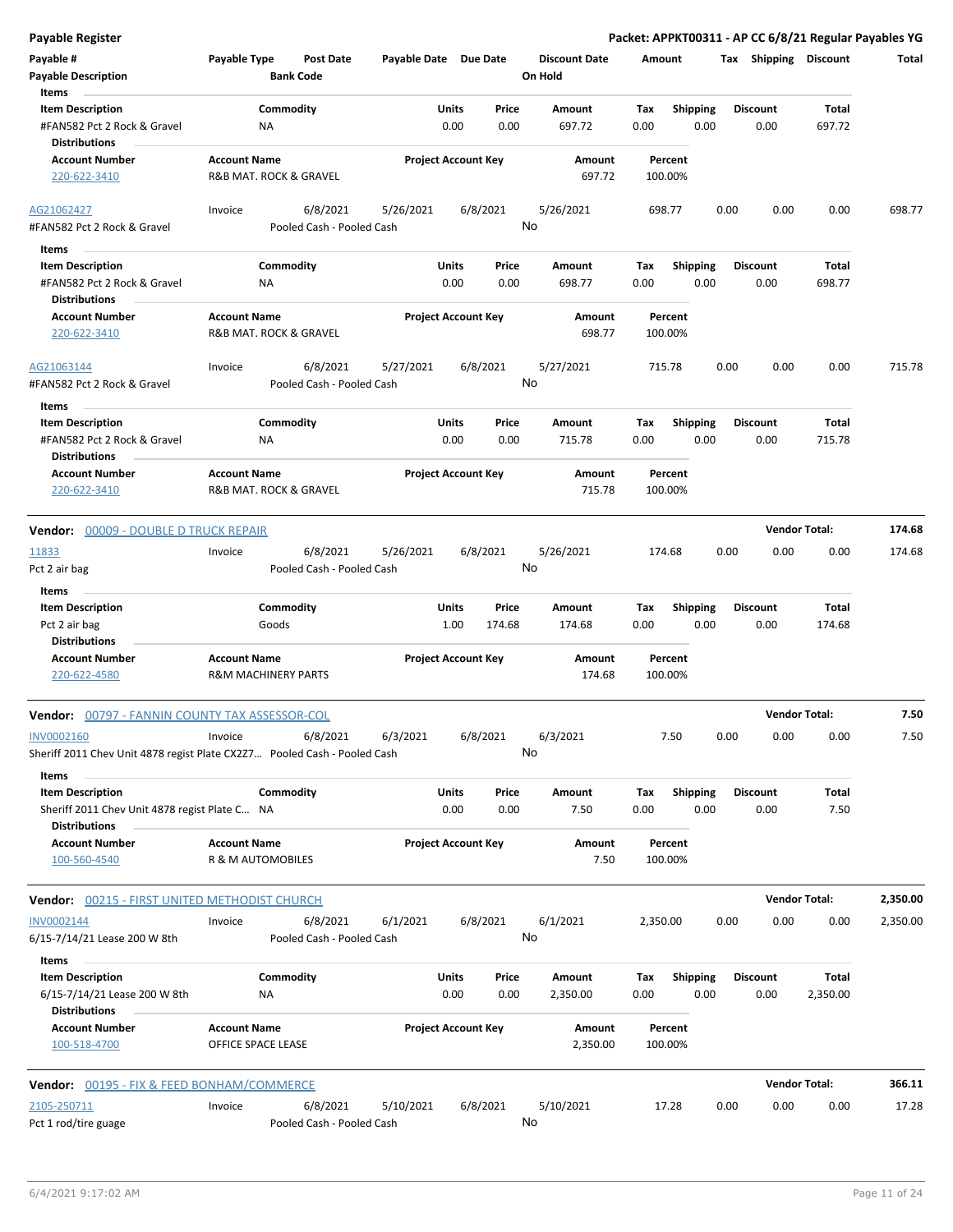| Payable #<br><b>Payable Description</b>        | Payable Type<br><b>Bank Code</b>            | <b>Post Date</b>          | Payable Date Due Date      |       | <b>Discount Date</b><br>On Hold | Amount             |                 | <b>Shipping</b><br>Tax | <b>Discount</b> | <b>Total</b> |
|------------------------------------------------|---------------------------------------------|---------------------------|----------------------------|-------|---------------------------------|--------------------|-----------------|------------------------|-----------------|--------------|
| Items                                          |                                             |                           |                            |       |                                 |                    |                 |                        |                 |              |
| <b>Item Description</b>                        | Commodity                                   |                           | Units                      | Price | Amount                          | Tax                | <b>Shipping</b> | <b>Discount</b>        | Total           |              |
| Pct 1 round rod                                | Goods                                       |                           | 1.00                       | 11.49 | 11.49                           | 0.00               | 0.00            | 0.00                   | 11.49           |              |
| <b>Distributions</b>                           |                                             |                           |                            |       |                                 |                    |                 |                        |                 |              |
| <b>Account Number</b>                          | <b>Account Name</b>                         |                           | <b>Project Account Key</b> |       | Amount                          | Percent            |                 |                        |                 |              |
| 210-621-4580                                   | <b>R&amp;M MACHINERY PARTS</b>              |                           |                            |       | 11.49                           | 100.00%            |                 |                        |                 |              |
| Items                                          |                                             |                           |                            |       |                                 |                    |                 |                        |                 |              |
| <b>Item Description</b>                        | Commodity                                   |                           | Units                      | Price | Amount                          | Tax                | <b>Shipping</b> | <b>Discount</b>        | Total           |              |
| Pct 1 tire guage<br><b>Distributions</b>       | Goods                                       |                           | 1.00                       | 5.79  | 5.79                            | 0.00               | 0.00            | 0.00                   | 5.79            |              |
| <b>Account Number</b><br>210-621-3400          | <b>Account Name</b><br><b>SHOP SUPPLIES</b> |                           | <b>Project Account Key</b> |       | Amount<br>5.79                  | Percent<br>100.00% |                 |                        |                 |              |
|                                                |                                             |                           |                            |       |                                 |                    |                 |                        |                 |              |
| 2105-253169                                    | Invoice                                     | 6/8/2021<br>5/12/2021     | 6/8/2021                   |       | 5/12/2021                       | 99.96              |                 | 0.00<br>0.00           | 0.00            | 99.96        |
| Pct 4 hydraulic fluid                          |                                             | Pooled Cash - Pooled Cash |                            |       | No                              |                    |                 |                        |                 |              |
| Items                                          |                                             |                           |                            |       |                                 |                    |                 |                        |                 |              |
| <b>Item Description</b>                        | Commodity                                   |                           | Units                      | Price | Amount                          | Tax                | <b>Shipping</b> | <b>Discount</b>        | Total           |              |
| Pct 4 hydraulic fluid                          | Goods                                       |                           | 4.00                       | 24.99 | 99.96                           | 0.00               | 0.00            | 0.00                   | 99.96           |              |
| <b>Distributions</b>                           |                                             |                           |                            |       |                                 |                    |                 |                        |                 |              |
| <b>Account Number</b>                          | <b>Account Name</b>                         |                           | <b>Project Account Key</b> |       | Amount                          | Percent            |                 |                        |                 |              |
| 240-624-4580                                   | <b>R&amp;M MACHINERY PARTS</b>              |                           |                            |       | 99.96                           | 100.00%            |                 |                        |                 |              |
| 2105-253929                                    | Invoice                                     | 6/8/2021<br>5/12/2021     | 6/8/2021                   |       | 5/12/2021                       | 55.97              |                 | 0.00<br>0.00           | 0.00            | 55.97        |
| CH auger tube/holesaw                          |                                             | Pooled Cash - Pooled Cash |                            |       | No                              |                    |                 |                        |                 |              |
| Items                                          |                                             |                           |                            |       |                                 |                    |                 |                        |                 |              |
| <b>Item Description</b>                        | Commodity                                   |                           | Units                      | Price | Amount                          | Tax                | <b>Shipping</b> | <b>Discount</b>        | Total           |              |
| CH auger tube/holesaw<br><b>Distributions</b>  | ΝA                                          |                           | 0.00                       | 0.00  | 55.97                           | 0.00               | 0.00            | 0.00                   | 55.97           |              |
| <b>Account Number</b>                          | <b>Account Name</b>                         |                           | <b>Project Account Key</b> |       | Amount                          | Percent            |                 |                        |                 |              |
| 690-669-1650                                   | <b>CONSTRUCTION</b>                         |                           |                            |       | 55.97                           | 100.00%            |                 |                        |                 |              |
| 2105-257480                                    | Invoice                                     | 6/8/2021<br>5/14/2021     | 6/8/2021                   |       | 5/14/2021                       | 10.23              |                 | 0.00<br>0.00           | 0.00            | 10.23        |
| CH air chuck/coupler                           |                                             | Pooled Cash - Pooled Cash |                            |       | No                              |                    |                 |                        |                 |              |
| Items                                          |                                             |                           |                            |       |                                 |                    |                 |                        |                 |              |
|                                                |                                             |                           | Units                      |       | Amount                          |                    |                 |                        |                 |              |
| <b>Item Description</b>                        | Commodity                                   |                           |                            | Price |                                 | Tax                | <b>Shipping</b> | <b>Discount</b>        | Total           |              |
| CH air chuck/coupler<br><b>Distributions</b>   | <b>NA</b>                                   |                           | 0.00                       | 0.00  | 10.23                           | 0.00               | 0.00            | 0.00                   | 10.23           |              |
| <b>Account Number</b>                          | <b>Account Name</b>                         |                           | <b>Project Account Key</b> |       | Amount                          | Percent            |                 |                        |                 |              |
| 690-669-1650                                   | <b>CONSTRUCTION</b>                         |                           |                            |       | 10.23                           | 100.00%            |                 |                        |                 |              |
| 2105-257579                                    | Credit Memo                                 | 6/8/2021<br>5/14/2021     | 5/14/2021                  |       | 5/14/2021                       | $-4.02$            |                 | 0.00<br>0.00           | 0.00            | $-4.02$      |
| CH plug return coupler                         |                                             | Pooled Cash - Pooled Cash |                            |       | No                              |                    |                 |                        |                 |              |
| Items                                          |                                             |                           |                            |       |                                 |                    |                 |                        |                 |              |
| <b>Item Description</b>                        | Commodity                                   |                           | Units                      | Price | Amount                          | Tax                | Shipping        | <b>Discount</b>        | Total           |              |
| CH plug return coupler<br><b>Distributions</b> | ΝA                                          |                           | 0.00                       | 0.00  | $-4.02$                         | 0.00               | 0.00            | 0.00                   | $-4.02$         |              |
| <b>Account Number</b>                          | <b>Account Name</b>                         |                           | <b>Project Account Key</b> |       | Amount                          | Percent            |                 |                        |                 |              |
| 690-669-1650                                   | CONSTRUCTION                                |                           |                            |       | $-4.02$                         | 100.00%            |                 |                        |                 |              |
| 2105-264525                                    | Invoice                                     | 6/8/2021<br>5/17/2021     | 6/8/2021                   |       | 5/17/2021                       | 78.46              |                 | 0.00<br>0.00           | 0.00            | 78.46        |
| #FSHER sink repair supplies                    |                                             | Pooled Cash - Pooled Cash |                            |       | No                              |                    |                 |                        |                 |              |
| Items                                          |                                             |                           |                            |       |                                 |                    |                 |                        |                 |              |
| <b>Item Description</b>                        | Commodity                                   |                           | Units                      | Price | Amount                          | Tax                | <b>Shipping</b> | <b>Discount</b>        | Total           |              |
| #FSHER sink repair supplies                    | <b>NA</b>                                   |                           | 0.00                       | 0.00  | 78.46                           | 0.00               | 0.00            | 0.00                   | 78.46           |              |
| <b>Distributions</b>                           |                                             |                           |                            |       |                                 |                    |                 |                        |                 |              |
| <b>Account Number</b>                          | <b>Account Name</b>                         |                           | <b>Project Account Key</b> |       | Amount                          | Percent            |                 |                        |                 |              |
| 100-560-4500                                   | R & M BUILDING                              |                           |                            |       | 78.46                           | 100.00%            |                 |                        |                 |              |
| 2105-269382                                    | Invoice                                     | 6/8/2021<br>5/20/2021     | 6/8/2021                   |       | 5/20/2021                       | 13.99              |                 | 0.00<br>0.00           | 0.00            | 13.99        |
| EA toilet seat                                 |                                             | Pooled Cash - Pooled Cash |                            |       | No                              |                    |                 |                        |                 |              |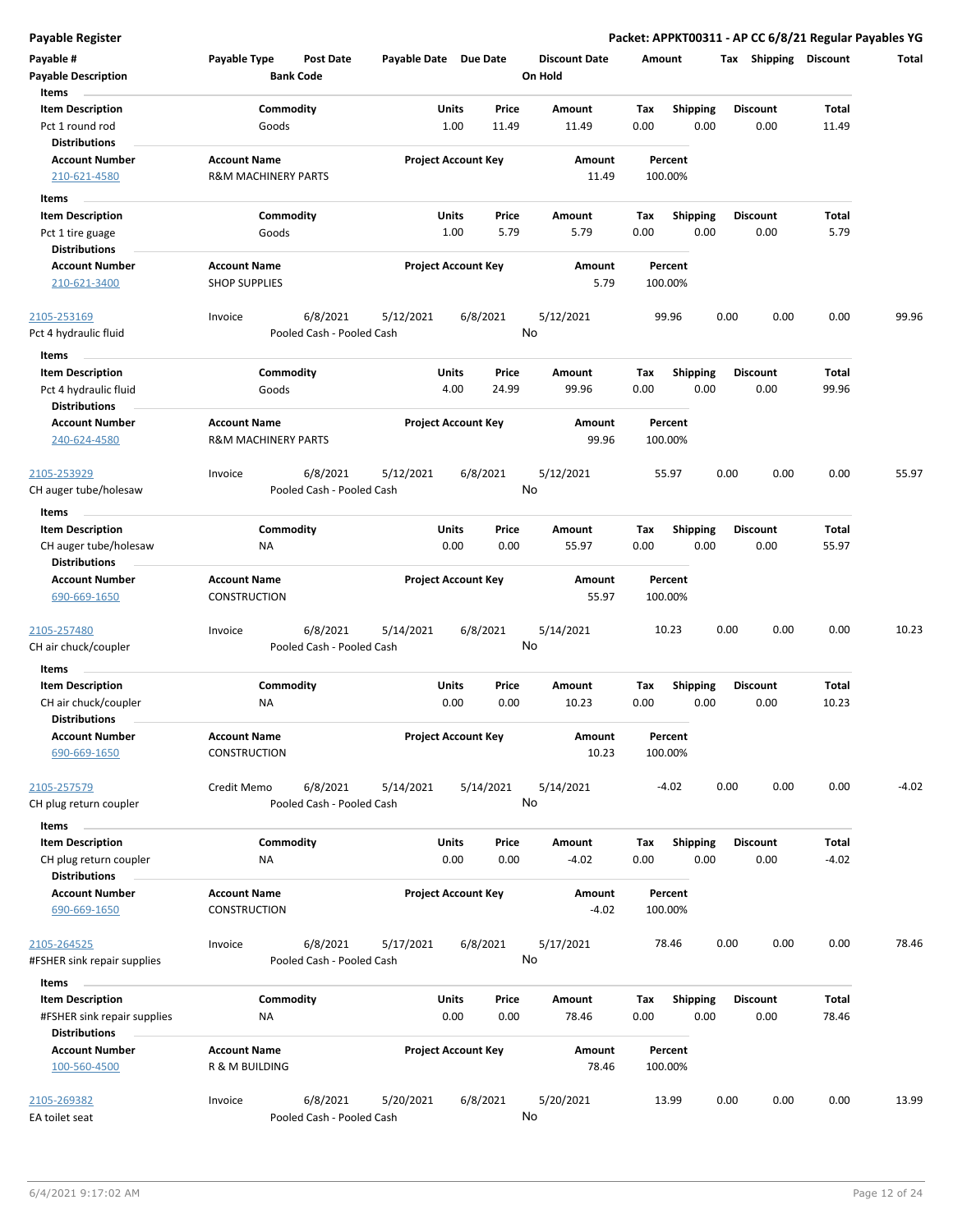| Payable #<br><b>Payable Description</b><br>Items                                     | Payable Type                                          | <b>Post Date</b><br><b>Bank Code</b>  | Payable Date Due Date |                            |                | <b>Discount Date</b><br>On Hold | Amount             |                         | Tax  | Shipping                | Discount             | Total    |
|--------------------------------------------------------------------------------------|-------------------------------------------------------|---------------------------------------|-----------------------|----------------------------|----------------|---------------------------------|--------------------|-------------------------|------|-------------------------|----------------------|----------|
| <b>Item Description</b><br><b>EA toilet seat</b><br><b>Distributions</b>             |                                                       | Commodity<br>Goods                    |                       | Units<br>1.00              | Price<br>13.99 | Amount<br>13.99                 | Tax<br>0.00        | <b>Shipping</b><br>0.00 |      | <b>Discount</b><br>0.00 | Total<br>13.99       |          |
| <b>Account Number</b><br>100-511-4500                                                | <b>Account Name</b><br>R & M BUILDING                 |                                       |                       | <b>Project Account Key</b> |                | Amount<br>13.99                 | Percent<br>100.00% |                         |      |                         |                      |          |
| 2105-276624                                                                          | Invoice                                               | 6/8/2021                              | 5/24/2021             |                            | 6/8/2021       | 5/24/2021                       |                    | 4.99                    | 0.00 | 0.00                    | 0.00                 | 4.99     |
| Pct 4 rocker switch                                                                  |                                                       | Pooled Cash - Pooled Cash             |                       |                            |                | No                              |                    |                         |      |                         |                      |          |
| Items                                                                                |                                                       |                                       |                       |                            |                |                                 |                    |                         |      |                         |                      |          |
| <b>Item Description</b>                                                              |                                                       | Commodity                             |                       | Units                      | Price          | Amount                          | Tax                | Shipping                |      | <b>Discount</b>         | Total                |          |
| Pct 4 rocker switch                                                                  |                                                       | Goods                                 |                       | 1.00                       | 4.99           | 4.99                            | 0.00               | 0.00                    |      | 0.00                    | 4.99                 |          |
| <b>Distributions</b>                                                                 |                                                       |                                       |                       |                            |                |                                 |                    |                         |      |                         |                      |          |
| <b>Account Number</b><br>240-624-4580                                                | <b>Account Name</b><br><b>R&amp;M MACHINERY PARTS</b> |                                       |                       | <b>Project Account Key</b> |                | Amount<br>4.99                  | Percent<br>100.00% |                         |      |                         |                      |          |
| 2105-281591<br>#FSHER training supplies                                              | Invoice                                               | 6/8/2021<br>Pooled Cash - Pooled Cash | 5/26/2021             |                            | 6/8/2021       | 5/26/2021<br>No                 | 89.25              |                         | 0.00 | 0.00                    | 0.00                 | 89.25    |
|                                                                                      |                                                       |                                       |                       |                            |                |                                 |                    |                         |      |                         |                      |          |
| Items<br><b>Item Description</b><br>#FSHER training supplies<br><b>Distributions</b> | ΝA                                                    | Commodity                             |                       | Units<br>0.00              | Price<br>0.00  | Amount<br>89.25                 | Tax<br>0.00        | <b>Shipping</b><br>0.00 |      | <b>Discount</b><br>0.00 | Total<br>89.25       |          |
| <b>Account Number</b><br>100-560-4270                                                | <b>Account Name</b>                                   | OUT OF COUNTY TRAVEL/TRAINING         |                       | <b>Project Account Key</b> |                | Amount<br>89.25                 | Percent<br>100.00% |                         |      |                         |                      |          |
|                                                                                      |                                                       |                                       |                       |                            |                |                                 |                    |                         |      |                         | <b>Vendor Total:</b> | 1,175.00 |
| Vendor: 00010 - HOLLAND, JORDAN PLLC                                                 |                                                       |                                       |                       |                            |                |                                 |                    |                         |      |                         |                      |          |
| INV0002142                                                                           | Invoice                                               | 6/8/2021                              | 5/26/2021             |                            | 6/8/2021       | 5/26/2021<br>No                 | 400.00             |                         | 0.00 | 0.00                    | 0.00                 | 400.00   |
| 50305 Connelly Co Ct@Law                                                             |                                                       | Pooled Cash - Pooled Cash             |                       |                            |                |                                 |                    |                         |      |                         |                      |          |
| Items                                                                                |                                                       |                                       |                       |                            |                |                                 |                    |                         |      |                         |                      |          |
| <b>Item Description</b>                                                              |                                                       | Commodity                             |                       | Units<br>0.00              | Price<br>0.00  | Amount<br>400.00                | Tax                | <b>Shipping</b><br>0.00 |      | <b>Discount</b>         | Total<br>400.00      |          |
| 50305 Connelly Co Ct@Law<br><b>Distributions</b>                                     | ΝA                                                    |                                       |                       |                            |                |                                 | 0.00               |                         |      | 0.00                    |                      |          |
| <b>Account Number</b>                                                                | <b>Account Name</b>                                   |                                       |                       | <b>Project Account Key</b> |                | Amount                          | Percent            |                         |      |                         |                      |          |
| 100-410-4240                                                                         |                                                       | <b>INDIGENT ATTORNEY FEES</b>         |                       |                            |                | 400.00                          | 100.00%            |                         |      |                         |                      |          |
| INV0002143<br>50838 Bascue Co Ct@Law                                                 | Invoice                                               | 6/8/2021<br>Pooled Cash - Pooled Cash | 5/26/2021             |                            | 6/8/2021       | 5/26/2021<br>No                 | 175.00             |                         | 0.00 | 0.00                    | 0.00                 | 175.00   |
| Items                                                                                |                                                       |                                       |                       |                            |                |                                 |                    |                         |      |                         |                      |          |
| <b>Item Description</b><br>50838 Bascue Co Ct@Law                                    | NA                                                    | Commodity                             |                       | <b>Units</b><br>0.00       | Price<br>0.00  | Amount<br>175.00                | Тах<br>0.00        | Shipping<br>0.00        |      | <b>Discount</b><br>0.00 | Total<br>175.00      |          |
| <b>Distributions</b>                                                                 |                                                       |                                       |                       |                            |                |                                 |                    |                         |      |                         |                      |          |
| <b>Account Number</b>                                                                | <b>Account Name</b>                                   |                                       |                       | <b>Project Account Key</b> |                | Amount                          | Percent            |                         |      |                         |                      |          |
| 100-410-4240                                                                         |                                                       | <b>INDIGENT ATTORNEY FEES</b>         |                       |                            |                | 175.00                          | 100.00%            |                         |      |                         |                      |          |
| INV0002161<br>50738 Graves Co Ct@Law                                                 | Invoice                                               | 6/8/2021<br>Pooled Cash - Pooled Cash | 5/26/2021             |                            | 6/8/2021       | 5/26/2021<br>No                 | 300.00             |                         | 0.00 | 0.00                    | 0.00                 | 300.00   |
|                                                                                      |                                                       |                                       |                       |                            |                |                                 |                    |                         |      |                         |                      |          |
| Items<br><b>Item Description</b>                                                     |                                                       | Commodity                             |                       | Units                      | Price          | Amount                          | Tax                | <b>Shipping</b>         |      | <b>Discount</b>         | Total                |          |
| 50738 Graves Co Ct@Law                                                               | NA                                                    |                                       |                       | 0.00                       | 0.00           | 300.00                          | 0.00               | 0.00                    |      | 0.00                    | 300.00               |          |
| <b>Distributions</b>                                                                 |                                                       |                                       |                       |                            |                |                                 |                    |                         |      |                         |                      |          |
| <b>Account Number</b>                                                                | <b>Account Name</b>                                   |                                       |                       | <b>Project Account Key</b> |                | Amount                          | Percent            |                         |      |                         |                      |          |
| 100-410-4240                                                                         |                                                       | <b>INDIGENT ATTORNEY FEES</b>         |                       |                            |                | 300.00                          | 100.00%            |                         |      |                         |                      |          |
| INV0002162<br>50445 Blair Co Ct@Law                                                  | Invoice                                               | 6/8/2021<br>Pooled Cash - Pooled Cash | 5/26/2021             |                            | 6/8/2021       | 5/26/2021<br>No                 | 300.00             |                         | 0.00 | 0.00                    | 0.00                 | 300.00   |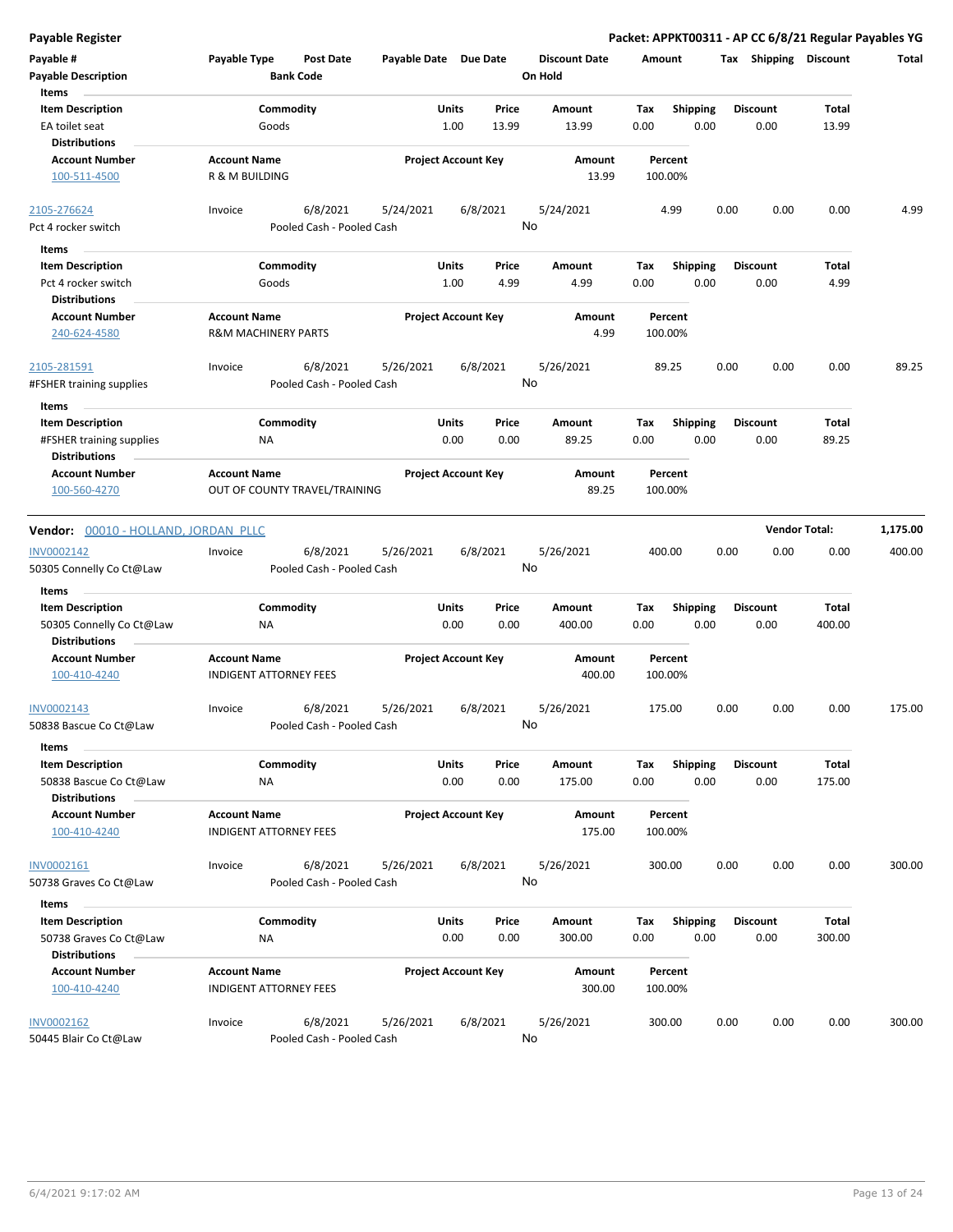| <b>Payable Register</b>                                     |                                      |                                       |                       |                            |                |                      |          |                    |      |                 | Packet: APPKT00311 - AP CC 6/8/21 Regular Payables YG |          |
|-------------------------------------------------------------|--------------------------------------|---------------------------------------|-----------------------|----------------------------|----------------|----------------------|----------|--------------------|------|-----------------|-------------------------------------------------------|----------|
| Payable #<br><b>Payable Description</b>                     | Payable Type                         | <b>Post Date</b><br><b>Bank Code</b>  | Payable Date Due Date |                            | On Hold        | <b>Discount Date</b> | Amount   |                    |      |                 | Tax Shipping Discount                                 | Total    |
| Items                                                       |                                      |                                       |                       |                            |                |                      |          |                    |      |                 |                                                       |          |
| <b>Item Description</b>                                     |                                      | Commodity                             |                       | Units<br>Price             |                | Amount               | Tax      | <b>Shipping</b>    |      | <b>Discount</b> | Total                                                 |          |
| 50445 Blair Co Ct@Law<br><b>Distributions</b>               |                                      | NA                                    |                       | 0.00<br>0.00               |                | 300.00               | 0.00     | 0.00               |      | 0.00            | 300.00                                                |          |
| <b>Account Number</b>                                       | <b>Account Name</b>                  |                                       |                       | <b>Project Account Key</b> |                | Amount               |          | Percent            |      |                 |                                                       |          |
| 100-410-4240                                                |                                      | <b>INDIGENT ATTORNEY FEES</b>         |                       |                            |                | 300.00               |          | 100.00%            |      |                 |                                                       |          |
| Vendor: 00796 - INDIGENT HEALTHCARE SOLUTIONS, LTD          |                                      |                                       |                       |                            |                |                      |          |                    |      |                 | <b>Vendor Total:</b>                                  | 1,059.00 |
| 71851<br>July 2021 computer software support                | Invoice                              | 6/8/2021<br>Pooled Cash - Pooled Cash | 6/1/2021              | 6/8/2021                   | 6/1/2021<br>No |                      | 1,059.00 |                    | 0.00 | 0.00            | 0.00                                                  | 1,059.00 |
| Items                                                       |                                      |                                       |                       |                            |                |                      |          |                    |      |                 |                                                       |          |
| <b>Item Description</b>                                     |                                      | Commodity                             |                       | Units<br>Price             |                | Amount               | Тах      | <b>Shipping</b>    |      | <b>Discount</b> | Total                                                 |          |
| July 2021 computer software support<br><b>Distributions</b> |                                      | ΝA                                    |                       | 0.00<br>0.00               |                | 1,059.00             | 0.00     | 0.00               |      | 0.00            | 1,059.00                                              |          |
| <b>Account Number</b>                                       | <b>Account Name</b>                  |                                       |                       | <b>Project Account Key</b> |                | Amount               |          | Percent            |      |                 |                                                       |          |
| 100-645-4530                                                |                                      | <b>COMPUTER SOFTWARE</b>              |                       |                            |                | 1,059.00             |          | 100.00%            |      |                 |                                                       |          |
| Vendor: 00832 - INTERSTATE BATTERIES OF TEXOMA              |                                      |                                       |                       |                            |                |                      |          |                    |      |                 | <b>Vendor Total:</b>                                  | 295.90   |
| 21440957                                                    | Invoice                              | 6/8/2021                              | 5/24/2021             | 6/8/2021                   |                | 5/24/2021            |          | 295.90             | 0.00 | 0.00            | 0.00                                                  | 295.90   |
| Pct 1 batteries                                             |                                      | Pooled Cash - Pooled Cash             |                       |                            | No             |                      |          |                    |      |                 |                                                       |          |
| Items                                                       |                                      |                                       |                       |                            |                |                      |          |                    |      |                 |                                                       |          |
| <b>Item Description</b>                                     |                                      | Commodity                             |                       | Units<br>Price             |                | Amount               | Tax      | <b>Shipping</b>    |      | <b>Discount</b> | Total                                                 |          |
| Pct 1 batteries                                             |                                      | ΝA                                    |                       | 0.00<br>0.00               |                | 295.90               | 0.00     | 0.00               |      | 0.00            | 295.90                                                |          |
| <b>Distributions</b>                                        |                                      |                                       |                       |                            |                |                      |          |                    |      |                 |                                                       |          |
| <b>Account Number</b><br>210-621-4580                       | <b>Account Name</b>                  | <b>R&amp;M MACHINERY PARTS</b>        |                       | <b>Project Account Key</b> |                | Amount<br>295.90     |          | Percent<br>100.00% |      |                 |                                                       |          |
| Vendor: 00541 - KIRBY, SHELLY                               |                                      |                                       |                       |                            |                |                      |          |                    |      |                 | <b>Vendor Total:</b>                                  | 60.00    |
| 069472                                                      | Invoice                              | 6/8/2021                              | 5/26/2021             | 6/8/2021                   |                | 5/26/2021            |          | 60.00              | 0.00 | 0.00            | 0.00                                                  | 60.00    |
| 5/26/21 Windom mowing                                       |                                      | Pooled Cash - Pooled Cash             |                       |                            | No             |                      |          |                    |      |                 |                                                       |          |
| Items                                                       |                                      |                                       |                       |                            |                |                      |          |                    |      |                 |                                                       |          |
| <b>Item Description</b>                                     |                                      | Commodity                             |                       | Units<br>Price             |                | Amount               | Tax      | Shipping           |      | <b>Discount</b> | Total                                                 |          |
| 5/26/21 Windom mowing<br><b>Distributions</b>               |                                      | ΝA                                    |                       | 0.00<br>0.00               |                | 60.00                | 0.00     | 0.00               |      | 0.00            | 60.00                                                 |          |
| Account Number<br>100-515-4502                              | <b>Account Name</b>                  | LAWN MAINTENANCE                      |                       | <b>Project Account Key</b> |                | Amount<br>60.00      |          | Percent<br>100.00% |      |                 |                                                       |          |
|                                                             |                                      |                                       |                       |                            |                |                      |          |                    |      |                 |                                                       |          |
| <b>Vendor: 00649 - LAW OFFICE OF MYLES PORTER, P.C.</b>     |                                      |                                       |                       |                            |                |                      |          |                    |      |                 | <b>Vendor Total:</b>                                  | 300.00   |
| INV0002163<br>50834 Rosado-Hernandez Co Ct@Law              | Invoice                              | 6/8/2021<br>Pooled Cash - Pooled Cash | 5/26/2021             | 6/8/2021                   | No             | 5/26/2021            |          | 300.00             | 0.00 | 0.00            | 0.00                                                  | 300.00   |
| Items                                                       |                                      |                                       |                       |                            |                |                      |          |                    |      |                 |                                                       |          |
| <b>Item Description</b>                                     |                                      | Commodity                             |                       | Units<br>Price             |                | Amount               | Tax      | <b>Shipping</b>    |      | <b>Discount</b> | Total                                                 |          |
| 50834 Rosado-Hernandez Co Ct@Law<br><b>Distributions</b>    |                                      | ΝA                                    |                       | 0.00<br>0.00               |                | 300.00               | 0.00     | 0.00               |      | 0.00            | 300.00                                                |          |
| <b>Account Number</b>                                       | <b>Account Name</b>                  |                                       |                       | <b>Project Account Key</b> |                | Amount               |          | Percent            |      |                 |                                                       |          |
| 100-410-4240                                                |                                      | <b>INDIGENT ATTORNEY FEES</b>         |                       |                            |                | 300.00               |          | 100.00%            |      |                 |                                                       |          |
| Vendor: 00048 - LEONARD, CITY OF                            |                                      |                                       |                       |                            |                |                      |          |                    |      |                 | <b>Vendor Total:</b>                                  | 89.00    |
| <b>INV0002158</b>                                           | Invoice                              | 6/8/2021                              | 5/15/2021             | 6/8/2021                   |                | 5/15/2021            |          | 89.00              | 0.00 | 0.00            | 0.00                                                  | 89.00    |
| Pct 2 water 4/15-5/15/21                                    |                                      | Pooled Cash - Pooled Cash             |                       |                            | No             |                      |          |                    |      |                 |                                                       |          |
| Items                                                       |                                      |                                       |                       |                            |                |                      |          |                    |      |                 |                                                       |          |
| <b>Item Description</b>                                     |                                      | Commodity                             |                       | Units<br>Price             |                | Amount               | Tax      | <b>Shipping</b>    |      | <b>Discount</b> | Total                                                 |          |
| Pct 2 water 4/15-5/15/21<br><b>Distributions</b>            |                                      | NA                                    |                       | 0.00<br>0.00               |                | 89.00                | 0.00     | 0.00               |      | 0.00            | 89.00                                                 |          |
| <b>Account Number</b><br>220-622-4420                       | <b>Account Name</b><br>UTILITY WATER |                                       |                       | <b>Project Account Key</b> |                | Amount<br>89.00      |          | Percent<br>100.00% |      |                 |                                                       |          |
|                                                             |                                      |                                       |                       |                            |                |                      |          |                    |      |                 |                                                       |          |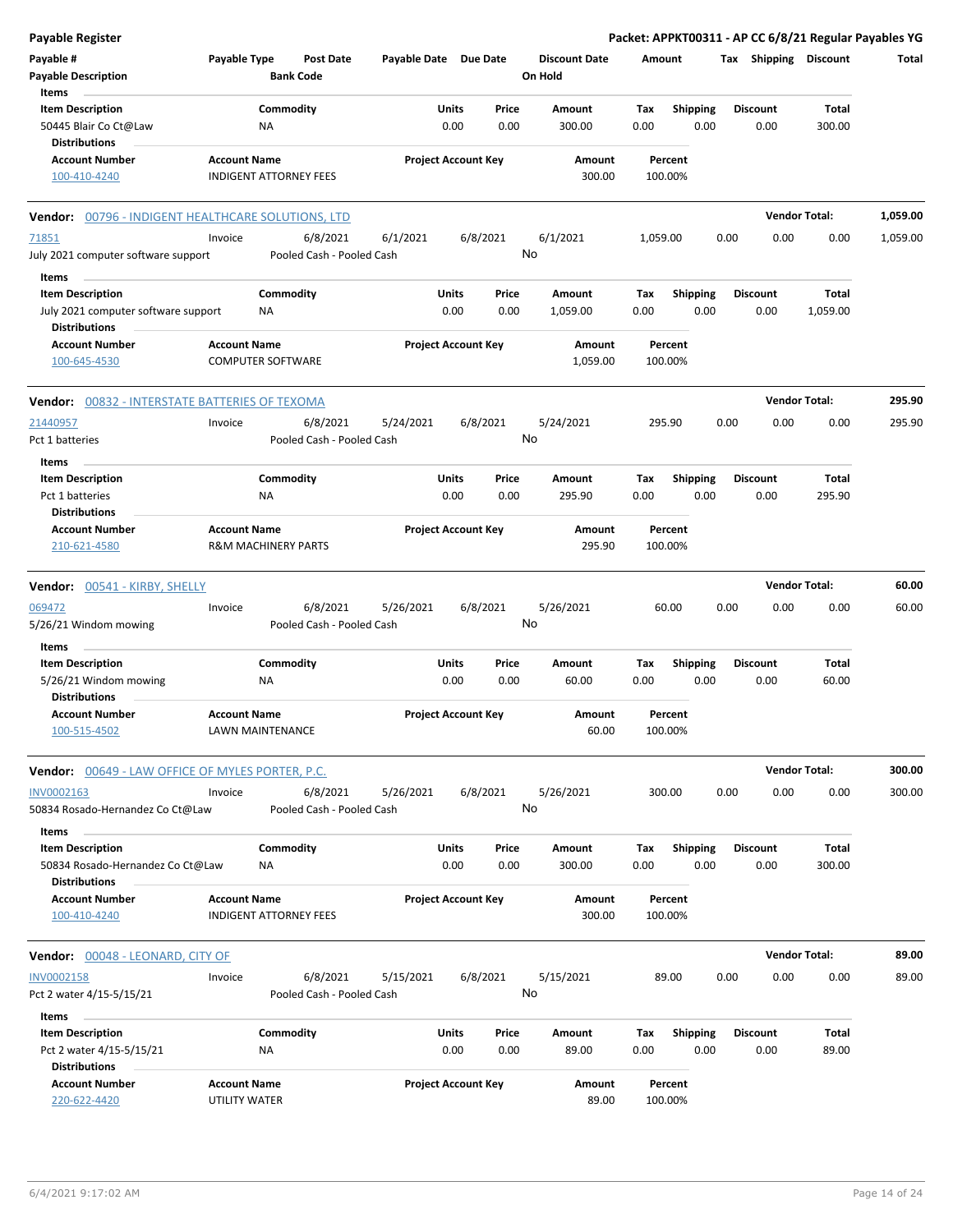| <b>Payable Register</b>                                                                      |                                               |                                       |                       |                                |                                 | Packet: APPKT00311 - AP CC 6/8/21 Regular Payables YG |                         |                         |                        |        |
|----------------------------------------------------------------------------------------------|-----------------------------------------------|---------------------------------------|-----------------------|--------------------------------|---------------------------------|-------------------------------------------------------|-------------------------|-------------------------|------------------------|--------|
| Payable #<br><b>Payable Description</b>                                                      | Payable Type                                  | <b>Post Date</b><br><b>Bank Code</b>  | Payable Date Due Date |                                | <b>Discount Date</b><br>On Hold | Amount                                                |                         | Tax Shipping Discount   |                        | Total  |
| Vendor: 00273 - LEXISNEXIS RISK DATA MANAGEMENT INC                                          |                                               |                                       |                       |                                |                                 |                                                       |                         |                         | <b>Vendor Total:</b>   | 50.00  |
| 1394504-20210531<br>May 2021 Const #1 online research                                        | Invoice                                       | 6/8/2021<br>Pooled Cash - Pooled Cash | 5/31/2021             | 6/8/2021                       | 5/31/2021<br>No                 | 50.00                                                 | 0.00                    | 0.00                    | 0.00                   | 50.00  |
| Items                                                                                        |                                               |                                       |                       |                                |                                 |                                                       |                         |                         |                        |        |
| <b>Item Description</b><br>May 2021 Const #1 online research<br><b>Distributions</b>         | NA                                            | Commodity                             |                       | Units<br>Price<br>0.00<br>0.00 | Amount<br>50.00                 | Тах<br>0.00                                           | Shipping<br>0.00        | <b>Discount</b><br>0.00 | Total<br>50.00         |        |
| <b>Account Number</b><br>100-551-5910                                                        | <b>Account Name</b><br><b>ONLINE RESEARCH</b> |                                       |                       | <b>Project Account Key</b>     | Amount<br>50.00                 | Percent<br>100.00%                                    |                         |                         |                        |        |
| Vendor: 00031 - LEXISNEXIS                                                                   |                                               |                                       |                       |                                |                                 |                                                       |                         |                         | <b>Vendor Total:</b>   | 384.00 |
| 3093284657<br>May 2021 DA online research                                                    | Invoice                                       | 6/8/2021<br>Pooled Cash - Pooled Cash | 5/31/2021             | 6/8/2021                       | 5/31/2021<br>No                 | 384.00                                                | 0.00                    | 0.00                    | 0.00                   | 384.00 |
| Items<br><b>Item Description</b><br>May 2021 DA online research<br><b>Distributions</b>      | <b>NA</b>                                     | Commodity                             |                       | Units<br>Price<br>0.00<br>0.00 | Amount<br>384.00                | Tax<br>0.00                                           | <b>Shipping</b><br>0.00 | <b>Discount</b><br>0.00 | Total<br>384.00        |        |
| <b>Account Number</b><br>100-475-5910                                                        | <b>Account Name</b><br><b>ONLINE RESEARCH</b> |                                       |                       | <b>Project Account Key</b>     | Amount<br>384.00                | Percent<br>100.00%                                    |                         |                         |                        |        |
| Vendor: 00102 - MEADE NORMAN INS. AGENCY, INC.                                               |                                               |                                       |                       |                                |                                 |                                                       |                         |                         | <b>Vendor Total:</b>   | 102.50 |
| 35159<br>#GIBBLA1 Notary bond. L. Gibbs #LSM1518343                                          | Invoice                                       | 6/8/2021<br>Pooled Cash - Pooled Cash | 5/19/2021             | 6/8/2021                       | 5/19/2021<br>No                 | 102.50                                                | 0.00                    | 0.00                    | 0.00                   | 102.50 |
| Items                                                                                        |                                               |                                       |                       |                                |                                 |                                                       |                         |                         |                        |        |
| <b>Item Description</b><br>#GIBBLA1 Notary bond. L. Gibbs #LSM151 NA<br><b>Distributions</b> |                                               | Commodity                             |                       | Units<br>Price<br>0.00<br>0.00 | Amount<br>102.50                | Tax<br>0.00                                           | <b>Shipping</b><br>0.00 | <b>Discount</b><br>0.00 | <b>Total</b><br>102.50 |        |
| <b>Account Number</b><br>100-410-4800                                                        | <b>Account Name</b><br><b>BONDS</b>           |                                       |                       | <b>Project Account Key</b>     | Amount<br>102.50                | Percent<br>100.00%                                    |                         |                         |                        |        |
| <b>Vendor: 00057 - PUSH &amp; PULL HYDRAULICS</b>                                            |                                               |                                       |                       |                                |                                 |                                                       |                         |                         | <b>Vendor Total:</b>   | 40.00  |
| 15600<br>Pct 2 R&M parts                                                                     | Invoice                                       | 6/8/2021<br>Pooled Cash - Pooled Cash | 5/28/2021             | 6/8/2021                       | 5/28/2021<br>No                 | 40.00                                                 | 0.00                    | 0.00                    | 0.00                   | 40.00  |
| Items                                                                                        |                                               |                                       |                       |                                |                                 |                                                       |                         |                         |                        |        |
| Item Description<br>Pct 2 R&M parts<br><b>Distributions</b>                                  | NA                                            | Commodity                             |                       | Units<br>Price<br>0.00<br>0.00 | Amount<br>40.00                 | Tax<br>0.00                                           | Shipping<br>0.00        | <b>Discount</b><br>0.00 | Total<br>40.00         |        |
| <b>Account Number</b><br>220-622-4580                                                        | <b>Account Name</b><br>R&M MACHINERY PARTS    |                                       |                       | <b>Project Account Key</b>     | Amount<br>40.00                 | Percent<br>100.00%                                    |                         |                         |                        |        |
| Vendor: 00782 - QUADIENT LEASING USA, INC                                                    |                                               |                                       |                       |                                |                                 |                                                       |                         |                         | <b>Vendor Total:</b>   | 243.01 |
| N8897694<br>July 2021 Courthouse postage lease                                               | Invoice                                       | 6/8/2021<br>Pooled Cash - Pooled Cash | 6/2/2021              | 6/8/2021                       | 6/2/2021<br>No                  | 165.26                                                | 0.00                    | 0.00                    | 0.00                   | 165.26 |
| Items                                                                                        |                                               |                                       |                       |                                |                                 |                                                       |                         |                         |                        |        |
| <b>Item Description</b><br>July 2021 Courthouse postage lease<br><b>Distributions</b>        | NA                                            | Commodity                             |                       | Units<br>Price<br>0.00<br>0.00 | Amount<br>165.26                | Tax<br>0.00                                           | <b>Shipping</b><br>0.00 | <b>Discount</b><br>0.00 | Total<br>165.26        |        |
| <b>Account Number</b><br>100-510-3110                                                        | <b>Account Name</b><br>POSTAGE                |                                       |                       | <b>Project Account Key</b>     | Amount<br>165.26                | Percent<br>100.00%                                    |                         |                         |                        |        |
| N8897695<br>July 2021 S Annex postage lease                                                  | Invoice                                       | 6/8/2021<br>Pooled Cash - Pooled Cash | 6/2/2021              | 6/8/2021                       | 6/2/2021<br>No                  | 77.75                                                 | 0.00                    | 0.00                    | 0.00                   | 77.75  |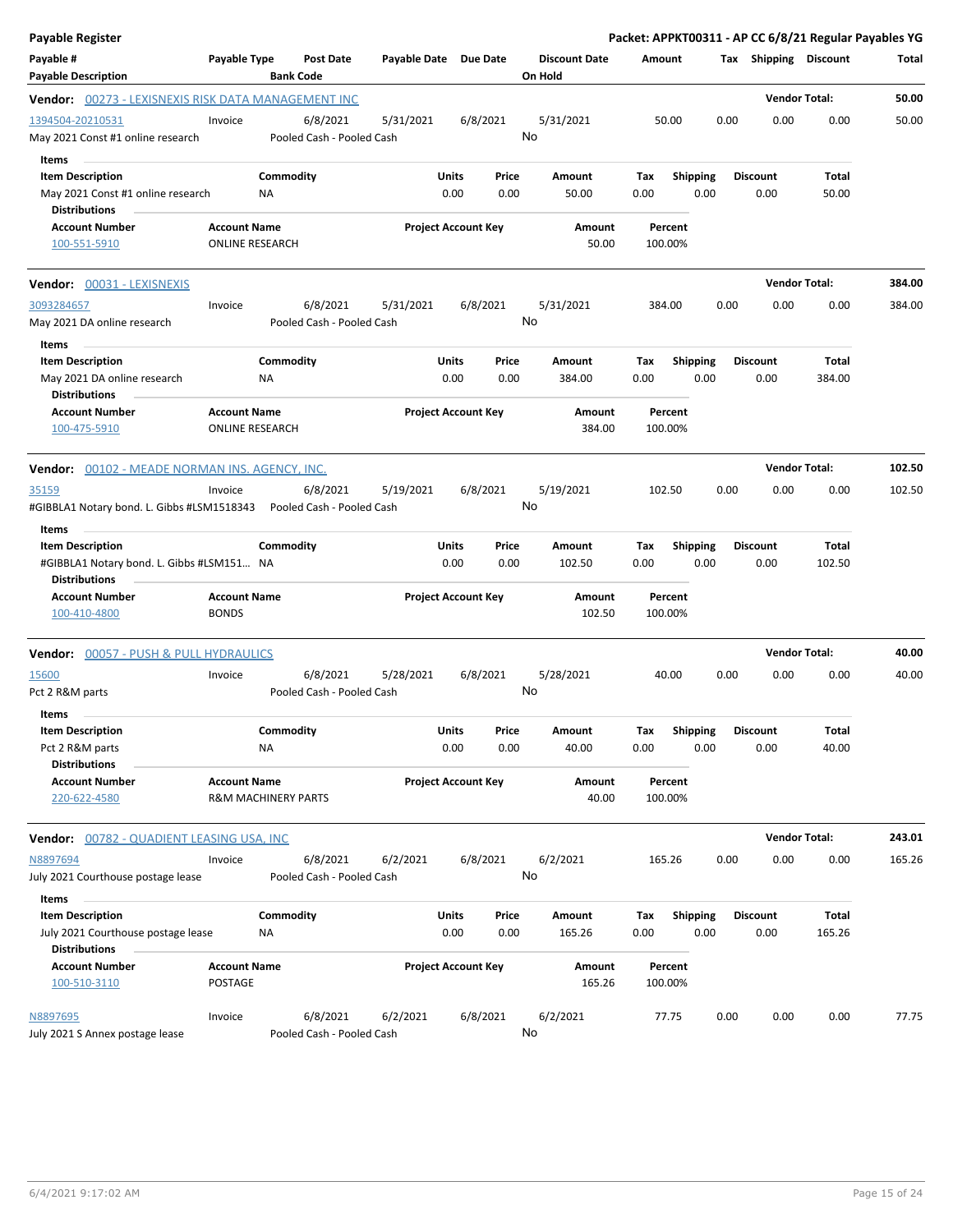| <b>Payable Register</b>                                 |                     |                           |                  |                       |       |                            |                      |          |                         |      |                       |                      | Packet: APPKT00311 - AP CC 6/8/21 Regular Payables YG |
|---------------------------------------------------------|---------------------|---------------------------|------------------|-----------------------|-------|----------------------------|----------------------|----------|-------------------------|------|-----------------------|----------------------|-------------------------------------------------------|
| Payable #                                               | Payable Type        |                           | <b>Post Date</b> | Payable Date Due Date |       |                            | <b>Discount Date</b> | Amount   |                         |      | Tax Shipping Discount |                      | Total                                                 |
| <b>Payable Description</b>                              |                     | <b>Bank Code</b>          |                  |                       |       |                            | On Hold              |          |                         |      |                       |                      |                                                       |
| Items                                                   |                     |                           |                  |                       |       |                            |                      |          |                         |      |                       |                      |                                                       |
| <b>Item Description</b>                                 |                     | Commodity                 |                  |                       | Units | Price                      | Amount               | Tax      | Shipping                |      | <b>Discount</b>       | Total                |                                                       |
| July 2021 S Annex postage lease<br><b>Distributions</b> |                     | NA                        |                  |                       | 0.00  | 0.00                       | 77.75                | 0.00     | 0.00                    |      | 0.00                  | 77.75                |                                                       |
| <b>Account Number</b>                                   | <b>Account Name</b> |                           |                  |                       |       | <b>Project Account Key</b> | Amount               |          | Percent                 |      |                       |                      |                                                       |
| 100-513-3110                                            | POSTAGE             |                           |                  |                       |       |                            | 77.75                |          | 100.00%                 |      |                       |                      |                                                       |
| <b>Vendor:</b> 00638 - R.K. HALL, LLC                   |                     |                           |                  |                       |       |                            |                      |          |                         |      |                       | <b>Vendor Total:</b> | 17,629.08                                             |
| 286919                                                  | Invoice             |                           | 6/8/2021         | 5/3/2021              |       | 6/8/2021                   | 5/3/2021             |          | 202.73                  | 0.00 | 0.00                  | 0.00                 | 202.73                                                |
| #1474 Pct 3 Rock & gravel                               |                     | Pooled Cash - Pooled Cash |                  |                       |       |                            | No                   |          |                         |      |                       |                      |                                                       |
| Items                                                   |                     |                           |                  |                       |       |                            |                      |          |                         |      |                       |                      |                                                       |
| <b>Item Description</b>                                 |                     | Commodity                 |                  |                       | Units | Price                      | Amount               | Tax      |                         |      | <b>Discount</b>       | Total                |                                                       |
| #1474 Pct 3 Rock & gravel                               |                     | ΝA                        |                  |                       | 0.00  | 0.00                       | 202.73               | 0.00     | <b>Shipping</b><br>0.00 |      | 0.00                  | 202.73               |                                                       |
| <b>Distributions</b>                                    |                     |                           |                  |                       |       |                            |                      |          |                         |      |                       |                      |                                                       |
| <b>Account Number</b>                                   | <b>Account Name</b> |                           |                  |                       |       | <b>Project Account Key</b> | <b>Amount</b>        |          | Percent                 |      |                       |                      |                                                       |
| 230-623-3410                                            |                     | R&B MAT. ROCK & GRAVEL    |                  |                       |       |                            | 202.73               |          | 100.00%                 |      |                       |                      |                                                       |
|                                                         |                     |                           |                  |                       |       |                            |                      |          |                         |      |                       |                      |                                                       |
| 286959                                                  | Invoice             |                           | 6/8/2021         | 5/4/2021              |       | 6/8/2021                   | 5/4/2021             |          | 618.56                  | 0.00 | 0.00                  | 0.00                 | 618.56                                                |
| #1474 Pct 3 Rock & gravel                               |                     | Pooled Cash - Pooled Cash |                  |                       |       |                            | No                   |          |                         |      |                       |                      |                                                       |
|                                                         |                     |                           |                  |                       |       |                            |                      |          |                         |      |                       |                      |                                                       |
| Items                                                   |                     |                           |                  |                       |       |                            |                      |          |                         |      |                       |                      |                                                       |
| <b>Item Description</b>                                 |                     | Commodity                 |                  |                       | Units | Price                      | Amount               | Tax      | <b>Shipping</b>         |      | <b>Discount</b>       | <b>Total</b>         |                                                       |
| #1474 Pct 3 Rock & gravel                               |                     | ΝA                        |                  |                       | 0.00  | 0.00                       | 618.56               | 0.00     | 0.00                    |      | 0.00                  | 618.56               |                                                       |
| <b>Distributions</b>                                    |                     |                           |                  |                       |       |                            |                      |          |                         |      |                       |                      |                                                       |
| <b>Account Number</b>                                   | <b>Account Name</b> |                           |                  |                       |       | <b>Project Account Key</b> | Amount               |          | Percent                 |      |                       |                      |                                                       |
| 230-623-3410                                            |                     | R&B MAT. ROCK & GRAVEL    |                  |                       |       |                            | 618.56               |          | 100.00%                 |      |                       |                      |                                                       |
| 286990                                                  | Invoice             |                           | 6/8/2021         | 5/5/2021              |       | 6/8/2021                   | 5/5/2021             |          | 604.36                  | 0.00 | 0.00                  | 0.00                 | 604.36                                                |
| #1474 Pct 3 Rock & gravel                               |                     | Pooled Cash - Pooled Cash |                  |                       |       |                            | No                   |          |                         |      |                       |                      |                                                       |
|                                                         |                     |                           |                  |                       |       |                            |                      |          |                         |      |                       |                      |                                                       |
| Items                                                   |                     |                           |                  |                       |       |                            |                      |          |                         |      |                       |                      |                                                       |
| <b>Item Description</b>                                 |                     | Commodity                 |                  |                       | Units | Price                      | Amount               | Tax      | <b>Shipping</b>         |      | <b>Discount</b>       | Total                |                                                       |
| #1474 Pct 3 Rock & gravel                               |                     | ΝA                        |                  |                       | 0.00  | 0.00                       | 604.36               | 0.00     | 0.00                    |      | 0.00                  | 604.36               |                                                       |
| <b>Distributions</b>                                    |                     |                           |                  |                       |       |                            |                      |          |                         |      |                       |                      |                                                       |
| <b>Account Number</b>                                   | <b>Account Name</b> |                           |                  |                       |       | <b>Project Account Key</b> | Amount               |          | Percent                 |      |                       |                      |                                                       |
| 230-623-3410                                            |                     | R&B MAT. ROCK & GRAVEL    |                  |                       |       |                            | 604.36               |          | 100.00%                 |      |                       |                      |                                                       |
|                                                         |                     |                           |                  |                       |       |                            |                      |          |                         |      |                       |                      |                                                       |
| 287204                                                  | Invoice             |                           | 6/8/2021         | 5/5/2021              |       | 6/8/2021                   | 5/5/2021<br>No       | 1,405.95 |                         | 0.00 | 0.00                  | 0.00                 | 1,405.95                                              |
| #1475 Pct 2 oil sand                                    |                     | Pooled Cash - Pooled Cash |                  |                       |       |                            |                      |          |                         |      |                       |                      |                                                       |
| Items                                                   |                     |                           |                  |                       |       |                            |                      |          |                         |      |                       |                      |                                                       |
| <b>Item Description</b>                                 |                     | Commodity                 |                  |                       | Units | Price                      | Amount               | Tax      | Shipping                |      | <b>Discount</b>       | Total                |                                                       |
| #1475 Pct 2 oil sand                                    |                     | ΝA                        |                  |                       | 0.00  | 0.00                       | 1,405.95             | 0.00     | 0.00                    |      | 0.00                  | 1,405.95             |                                                       |
| <b>Distributions</b>                                    |                     |                           |                  |                       |       |                            |                      |          |                         |      |                       |                      |                                                       |
| <b>Account Number</b>                                   | <b>Account Name</b> |                           |                  |                       |       | <b>Project Account Key</b> | Amount               |          | Percent                 |      |                       |                      |                                                       |
| 220-622-3440                                            |                     | R&B MAT. ASPHALT/RD OIL   |                  |                       |       |                            | 1,405.95             |          | 100.00%                 |      |                       |                      |                                                       |
|                                                         |                     |                           |                  |                       |       |                            |                      |          |                         |      |                       |                      |                                                       |
| 287289                                                  | Invoice             |                           | 6/8/2021         | 5/6/2021              |       | 6/8/2021                   | 5/6/2021             |          | 205.53                  | 0.00 | 0.00                  | 0.00                 | 205.53                                                |
| #1474 Pct 3 Rock & gravel                               |                     | Pooled Cash - Pooled Cash |                  |                       |       |                            | No                   |          |                         |      |                       |                      |                                                       |
| Items                                                   |                     |                           |                  |                       |       |                            |                      |          |                         |      |                       |                      |                                                       |
| <b>Item Description</b>                                 |                     | Commodity                 |                  |                       | Units | Price                      | Amount               | Tax      | <b>Shipping</b>         |      | <b>Discount</b>       | Total                |                                                       |
| #1474 Pct 3 Rock & gravel                               |                     | NA                        |                  |                       | 0.00  | 0.00                       | 205.53               | 0.00     | 0.00                    |      | 0.00                  | 205.53               |                                                       |
| <b>Distributions</b>                                    |                     |                           |                  |                       |       |                            |                      |          |                         |      |                       |                      |                                                       |
| <b>Account Number</b>                                   | <b>Account Name</b> |                           |                  |                       |       | <b>Project Account Key</b> | Amount               |          | Percent                 |      |                       |                      |                                                       |
| 230-623-3410                                            |                     | R&B MAT. ROCK & GRAVEL    |                  |                       |       |                            | 205.53               |          | 100.00%                 |      |                       |                      |                                                       |
|                                                         |                     |                           |                  |                       |       |                            |                      |          |                         |      |                       |                      |                                                       |
| 287473                                                  | Invoice             |                           | 6/8/2021         | 5/6/2021              |       | 6/8/2021                   | 5/6/2021             | 3,220.10 |                         | 0.00 | 0.00                  | 0.00                 | 3,220.10                                              |
| #1474 Pct 3 oil sand                                    |                     | Pooled Cash - Pooled Cash |                  |                       |       |                            | No                   |          |                         |      |                       |                      |                                                       |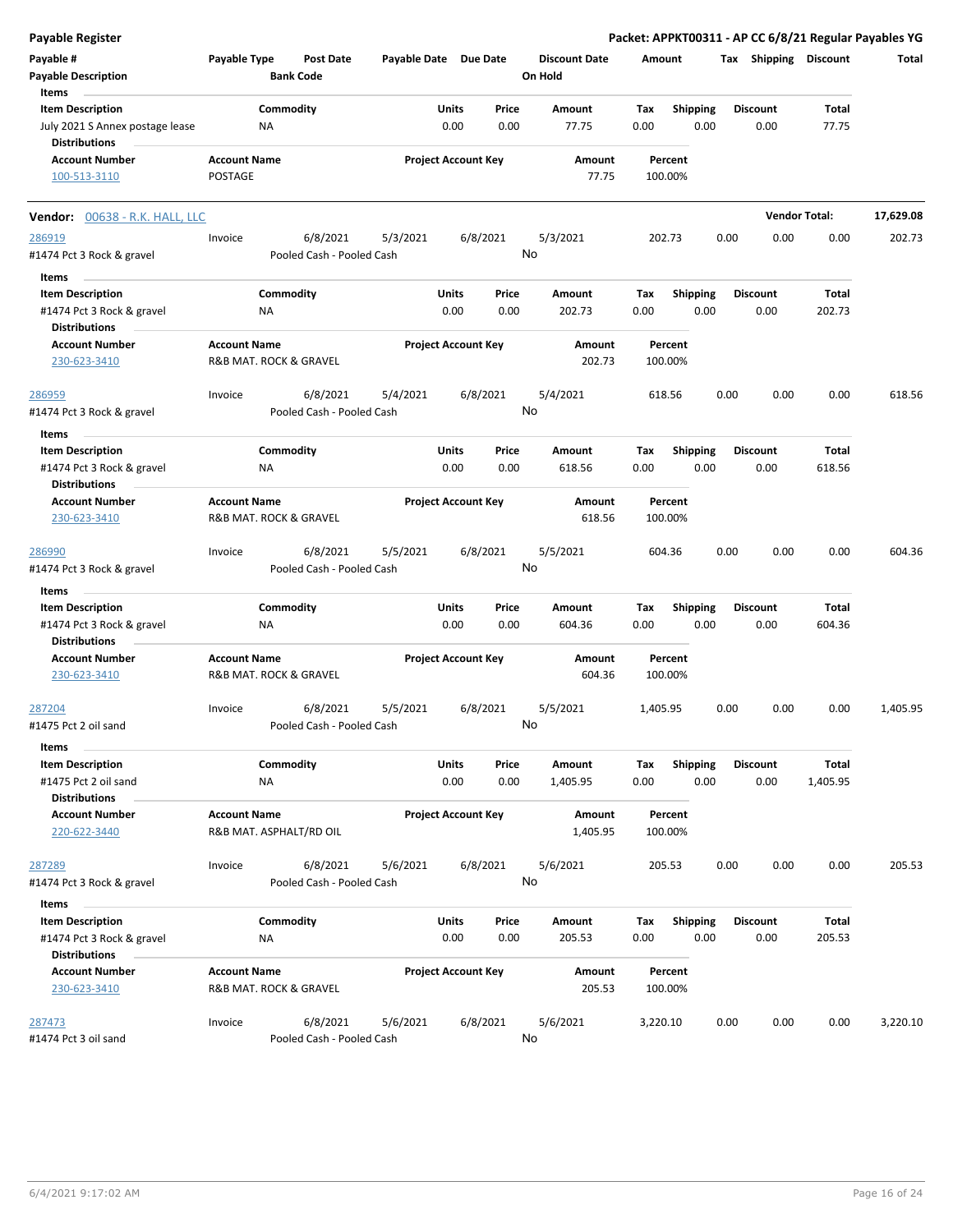| Payable #                             | Payable Type            | Post Date                             | Payable Date Due Date |                            |       | <b>Discount Date</b> | Amount             |                 | Tax  | <b>Shipping</b> | <b>Discount</b> | Total    |
|---------------------------------------|-------------------------|---------------------------------------|-----------------------|----------------------------|-------|----------------------|--------------------|-----------------|------|-----------------|-----------------|----------|
| <b>Payable Description</b><br>Items   |                         | <b>Bank Code</b>                      |                       |                            |       | On Hold              |                    |                 |      |                 |                 |          |
| <b>Item Description</b>               |                         | Commodity                             |                       | Units                      | Price | Amount               | Tax                | <b>Shipping</b> |      | <b>Discount</b> | Total           |          |
| #1474 Pct 3 oil sand                  | ΝA                      |                                       |                       | 0.00                       | 0.00  | 3,220.10             | 0.00               | 0.00            |      | 0.00            | 3,220.10        |          |
| <b>Distributions</b>                  |                         |                                       |                       |                            |       |                      |                    |                 |      |                 |                 |          |
| <b>Account Number</b>                 | <b>Account Name</b>     |                                       |                       | <b>Project Account Key</b> |       | Amount               | Percent            |                 |      |                 |                 |          |
| 230-623-3440                          | R&B MAT. ASPHALT/RD OIL |                                       |                       |                            |       | 3,220.10             | 100.00%            |                 |      |                 |                 |          |
| 287938                                | Invoice                 | 6/8/2021<br>Pooled Cash - Pooled Cash | 5/10/2021             | 6/8/2021                   | No    | 5/10/2021            | 1,462.77           |                 | 0.00 | 0.00            | 0.00            | 1,462.77 |
| #1474 Pct 3 Rock & gravel             |                         |                                       |                       |                            |       |                      |                    |                 |      |                 |                 |          |
| Items                                 |                         |                                       |                       |                            |       |                      |                    |                 |      |                 |                 |          |
| <b>Item Description</b>               |                         | Commodity                             |                       | Units                      | Price | Amount               | Tax                | <b>Shipping</b> |      | <b>Discount</b> | Total           |          |
| #1474 Pct 3 Rock & gravel             | ΝA                      |                                       |                       | 0.00                       | 0.00  | 1,462.77             | 0.00               | 0.00            |      | 0.00            | 1,462.77        |          |
| <b>Distributions</b>                  | <b>Account Name</b>     |                                       |                       |                            |       |                      |                    |                 |      |                 |                 |          |
| <b>Account Number</b><br>230-623-3410 | R&B MAT. ROCK & GRAVEL  |                                       |                       | <b>Project Account Key</b> |       | Amount<br>1,462.77   | Percent<br>100.00% |                 |      |                 |                 |          |
|                                       |                         |                                       |                       |                            |       |                      |                    |                 |      |                 |                 |          |
| 288006<br>#1474 Pct 3 Rock & Gravel   | Invoice                 | 6/8/2021<br>Pooled Cash - Pooled Cash | 5/11/2021             | 6/8/2021                   | No    | 5/11/2021            | 1,668.15           |                 | 0.00 | 0.00            | 0.00            | 1,668.15 |
| Items                                 |                         |                                       |                       |                            |       |                      |                    |                 |      |                 |                 |          |
| <b>Item Description</b>               |                         | Commodity                             |                       | Units                      | Price | Amount               | Tax                | <b>Shipping</b> |      | <b>Discount</b> | Total           |          |
| #1474 Pct 3 Rock & Gravel             | ΝA                      |                                       |                       | 0.00                       | 0.00  | 1,668.15             | 0.00               | 0.00            |      | 0.00            | 1,668.15        |          |
| <b>Distributions</b>                  |                         |                                       |                       |                            |       |                      |                    |                 |      |                 |                 |          |
| <b>Account Number</b>                 | <b>Account Name</b>     |                                       |                       | <b>Project Account Key</b> |       | Amount               | Percent            |                 |      |                 |                 |          |
| 230-623-3410                          | R&B MAT. ROCK & GRAVEL  |                                       |                       |                            |       | 1,668.15             | 100.00%            |                 |      |                 |                 |          |
| <u> 288239</u>                        | Invoice                 | 6/8/2021                              | 5/12/2021             | 6/8/2021                   |       | 5/12/2021            | 1,866.62           |                 | 0.00 | 0.00            | 0.00            | 1,866.62 |
| #1474 Pct 3 Rock & Gravel             |                         | Pooled Cash - Pooled Cash             |                       |                            | No    |                      |                    |                 |      |                 |                 |          |
| Items                                 |                         |                                       |                       |                            |       |                      |                    |                 |      |                 |                 |          |
| <b>Item Description</b>               |                         | Commodity                             |                       | Units                      | Price | Amount               | Tax                | <b>Shipping</b> |      | Discount        | Total           |          |
| #1474 Pct 3 Rock & Gravel             | ΝA                      |                                       |                       | 0.00                       | 0.00  | 1,866.62             | 0.00               | 0.00            |      | 0.00            | 1,866.62        |          |
| <b>Distributions</b>                  |                         |                                       |                       |                            |       |                      |                    |                 |      |                 |                 |          |
| <b>Account Number</b>                 | <b>Account Name</b>     |                                       |                       | <b>Project Account Key</b> |       | Amount               | Percent            |                 |      |                 |                 |          |
| 230-623-3410                          | R&B MAT. ROCK & GRAVEL  |                                       |                       |                            |       | 1,866.62             | 100.00%            |                 |      |                 |                 |          |
| <u> 288357 </u>                       | Invoice                 | 6/8/2021                              | 5/13/2021             | 6/8/2021                   |       | 5/13/2021            | 614.90             |                 | 0.00 | 0.00            | 0.00            | 614.90   |
| #1474 Pct 3 Rock & Gravel             |                         | Pooled Cash - Pooled Cash             |                       |                            | No    |                      |                    |                 |      |                 |                 |          |
| Items                                 |                         |                                       |                       |                            |       |                      |                    |                 |      |                 |                 |          |
| <b>Item Description</b>               |                         | Commodity                             |                       | Units                      | Price | Amount               | Tax                | <b>Shipping</b> |      | <b>Discount</b> | <b>Total</b>    |          |
| #1474 Pct 3 Rock & Gravel             | <b>NA</b>               |                                       |                       | 0.00                       | 0.00  | 614.90               | 0.00               | 0.00            |      | 0.00            | 614.90          |          |
| <b>Distributions</b>                  |                         |                                       |                       |                            |       |                      |                    |                 |      |                 |                 |          |
| <b>Account Number</b>                 | <b>Account Name</b>     |                                       |                       | <b>Project Account Key</b> |       | Amount               | Percent            |                 |      |                 |                 |          |
| 230-623-3410                          | R&B MAT. ROCK & GRAVEL  |                                       |                       |                            |       | 614.90               | 100.00%            |                 |      |                 |                 |          |
| 288940                                | Invoice                 | 6/8/2021                              | 5/17/2021             | 6/8/2021                   |       | 5/17/2021            | 604.28             |                 | 0.00 | 0.00            | 0.00            | 604.28   |
| #1474 Pct 3 Rock & Gravel             |                         | Pooled Cash - Pooled Cash             |                       |                            | No    |                      |                    |                 |      |                 |                 |          |
| Items                                 |                         |                                       |                       |                            |       |                      |                    |                 |      |                 |                 |          |
| <b>Item Description</b>               |                         | Commodity                             |                       | Units                      | Price | Amount               | Tax                | <b>Shipping</b> |      | <b>Discount</b> | Total           |          |
| #1474 Pct 3 Rock & Gravel             | ΝA                      |                                       |                       | 0.00                       | 0.00  | 604.28               | 0.00               | 0.00            |      | 0.00            | 604.28          |          |
| <b>Distributions</b>                  |                         |                                       |                       |                            |       |                      |                    |                 |      |                 |                 |          |
| <b>Account Number</b>                 | <b>Account Name</b>     |                                       |                       | <b>Project Account Key</b> |       | Amount               | Percent            |                 |      |                 |                 |          |
| 230-623-3410                          | R&B MAT. ROCK & GRAVEL  |                                       |                       |                            |       | 604.28               | 100.00%            |                 |      |                 |                 |          |
|                                       |                         |                                       |                       |                            |       |                      |                    |                 |      |                 |                 |          |
| 288966                                | Invoice                 | 6/8/2021                              | 5/18/2021             | 6/8/2021                   |       | 5/18/2021            | 413.19             |                 | 0.00 | 0.00            | 0.00            | 413.19   |
| #1474 Pct 3 Rock & Gravel             |                         | Pooled Cash - Pooled Cash             |                       |                            | No    |                      |                    |                 |      |                 |                 |          |
| Items                                 |                         |                                       |                       |                            |       |                      |                    |                 |      |                 |                 |          |
| <b>Item Description</b>               |                         | Commodity                             |                       | Units                      | Price | Amount               | Tax                | <b>Shipping</b> |      | <b>Discount</b> | Total           |          |
| #1474 Pct 3 Rock & Gravel             | ΝA                      |                                       |                       | 0.00                       | 0.00  | 413.19               | 0.00               | 0.00            |      | 0.00            | 413.19          |          |
| <b>Distributions</b>                  |                         |                                       |                       |                            |       |                      |                    |                 |      |                 |                 |          |
| <b>Account Number</b>                 | <b>Account Name</b>     |                                       |                       | <b>Project Account Key</b> |       | Amount               | Percent            |                 |      |                 |                 |          |
| 230-623-3410                          | R&B MAT. ROCK & GRAVEL  |                                       |                       |                            |       | 413.19               | 100.00%            |                 |      |                 |                 |          |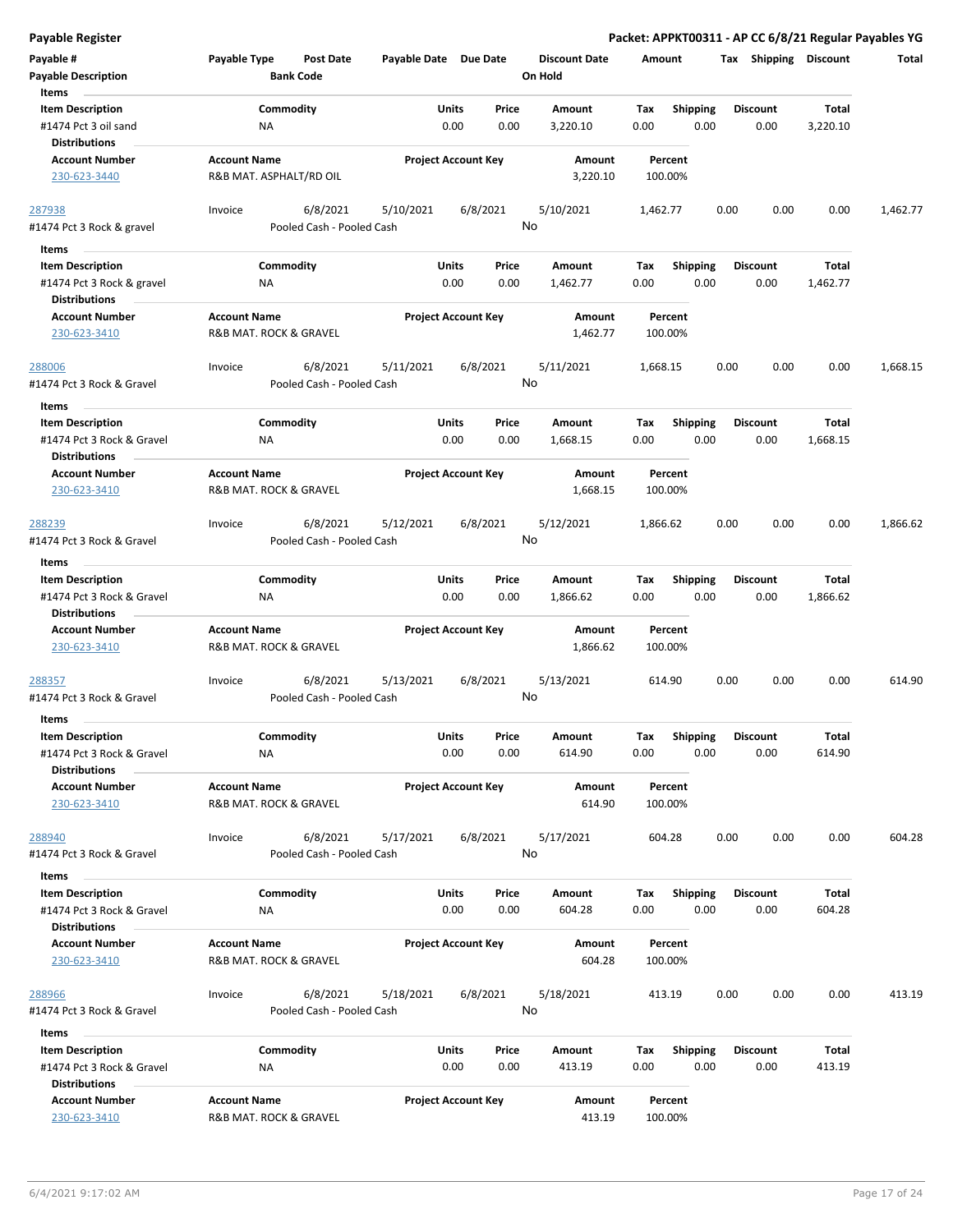| Payable Register                                     |                     |                                       |                       |                                |                                 |                    |                         |      |                         |                      | Packet: APPKT00311 - AP CC 6/8/21 Regular Payables YG |
|------------------------------------------------------|---------------------|---------------------------------------|-----------------------|--------------------------------|---------------------------------|--------------------|-------------------------|------|-------------------------|----------------------|-------------------------------------------------------|
| Payable #<br><b>Payable Description</b>              | Payable Type        | <b>Post Date</b><br><b>Bank Code</b>  | Payable Date Due Date |                                | <b>Discount Date</b><br>On Hold | Amount             |                         |      | Tax Shipping Discount   |                      | Total                                                 |
| 289199<br>#1474 Pct 3 Rock & Gravel                  | Invoice             | 6/8/2021<br>Pooled Cash - Pooled Cash | 5/19/2021             | 6/8/2021                       | 5/19/2021<br>No                 | 615.91             |                         | 0.00 | 0.00                    | 0.00                 | 615.91                                                |
| Items                                                |                     |                                       |                       |                                |                                 |                    |                         |      |                         |                      |                                                       |
| <b>Item Description</b>                              |                     | Commodity                             |                       | Units<br>Price                 | Amount                          | Tax                | <b>Shipping</b>         |      | <b>Discount</b>         | Total                |                                                       |
| #1474 Pct 3 Rock & Gravel                            |                     | ΝA                                    |                       | 0.00<br>0.00                   | 615.91                          | 0.00               | 0.00                    |      | 0.00                    | 615.91               |                                                       |
| <b>Distributions</b>                                 |                     |                                       |                       |                                |                                 |                    |                         |      |                         |                      |                                                       |
| <b>Account Number</b>                                | <b>Account Name</b> |                                       |                       | <b>Project Account Key</b>     | Amount                          | Percent            |                         |      |                         |                      |                                                       |
| 230-623-3410                                         |                     | R&B MAT. ROCK & GRAVEL                |                       |                                | 615.91                          | 100.00%            |                         |      |                         |                      |                                                       |
| 289396                                               | Invoice             | 6/8/2021                              | 5/20/2021             | 6/8/2021                       | 5/20/2021                       | 409.19             |                         | 0.00 | 0.00                    | 0.00                 | 409.19                                                |
| #1474 Pct 3 Rock & Gravel                            |                     | Pooled Cash - Pooled Cash             |                       |                                | No                              |                    |                         |      |                         |                      |                                                       |
| Items                                                |                     |                                       |                       |                                |                                 |                    |                         |      |                         |                      |                                                       |
| <b>Item Description</b>                              |                     | Commodity                             |                       | Units<br>Price                 | Amount                          | Tax                | <b>Shipping</b>         |      | <b>Discount</b>         | <b>Total</b>         |                                                       |
| #1474 Pct 3 Rock & Gravel<br><b>Distributions</b>    |                     | NA                                    |                       | 0.00<br>0.00                   | 409.19                          | 0.00               | 0.00                    |      | 0.00                    | 409.19               |                                                       |
| <b>Account Number</b><br>230-623-3410                | <b>Account Name</b> | R&B MAT. ROCK & GRAVEL                |                       | <b>Project Account Key</b>     | Amount<br>409.19                | Percent<br>100.00% |                         |      |                         |                      |                                                       |
| 289859                                               | Invoice             | 6/8/2021                              | 5/24/2021             | 6/8/2021                       | 5/24/2021                       | 615.07             |                         | 0.00 | 0.00                    | 0.00                 | 615.07                                                |
| #1474 Pct 3 Rock & Gravel                            |                     | Pooled Cash - Pooled Cash             |                       |                                | No                              |                    |                         |      |                         |                      |                                                       |
| Items                                                |                     |                                       |                       |                                |                                 |                    |                         |      |                         |                      |                                                       |
| <b>Item Description</b><br>#1474 Pct 3 Rock & Gravel |                     | Commodity<br>ΝA                       |                       | Units<br>Price<br>0.00<br>0.00 | <b>Amount</b><br>615.07         | Tax<br>0.00        | <b>Shipping</b><br>0.00 |      | <b>Discount</b><br>0.00 | Total<br>615.07      |                                                       |
| Distributions                                        |                     |                                       |                       |                                |                                 |                    |                         |      |                         |                      |                                                       |
| <b>Account Number</b>                                | <b>Account Name</b> |                                       |                       | <b>Project Account Key</b>     | Amount                          | Percent            |                         |      |                         |                      |                                                       |
| 230-623-3410                                         |                     | R&B MAT. ROCK & GRAVEL                |                       |                                | 615.07                          | 100.00%            |                         |      |                         |                      |                                                       |
| 289954                                               | Invoice             | 6/8/2021                              | 5/25/2021             | 6/8/2021                       | 5/25/2021                       | 1,239.99           |                         | 0.00 | 0.00                    | 0.00                 | 1,239.99                                              |
| #1474 Pct 3 Rock & Gravel                            |                     | Pooled Cash - Pooled Cash             |                       |                                | No                              |                    |                         |      |                         |                      |                                                       |
| Items                                                |                     |                                       |                       |                                |                                 |                    |                         |      |                         |                      |                                                       |
| <b>Item Description</b>                              |                     | Commodity                             |                       | Units<br>Price                 | Amount                          | Tax                | Shipping                |      | Discount                | Total                |                                                       |
| #1474 Pct 3 Rock & Gravel                            |                     | ΝA                                    |                       | 0.00<br>0.00                   | 1,239.99                        | 0.00               | 0.00                    |      | 0.00                    | 1,239.99             |                                                       |
| <b>Distributions</b>                                 |                     |                                       |                       |                                |                                 |                    |                         |      |                         |                      |                                                       |
| <b>Account Number</b><br>230-623-3410                | <b>Account Name</b> | R&B MAT. ROCK & GRAVEL                |                       | <b>Project Account Key</b>     | Amount<br>1,239.99              | Percent<br>100.00% |                         |      |                         |                      |                                                       |
| 290142                                               | Invoice             | 6/8/2021                              | 5/26/2021             | 6/8/2021                       | 5/26/2021                       | 1,036.08           |                         | 0.00 | 0.00                    | 0.00                 | 1,036.08                                              |
| #1474 Pct 3 Rock & Gravel                            |                     | Pooled Cash - Pooled Cash             |                       |                                | No                              |                    |                         |      |                         |                      |                                                       |
| Items                                                |                     |                                       |                       |                                |                                 |                    |                         |      |                         |                      |                                                       |
| <b>Item Description</b>                              |                     | Commodity                             |                       | Units<br>Price                 | Amount                          | Tax                | <b>Shipping</b>         |      | Discount                | Total                |                                                       |
| #1474 Pct 3 Rock & Gravel<br><b>Distributions</b>    |                     | NA                                    |                       | 0.00<br>0.00                   | 1,036.08                        | 0.00               | 0.00                    |      | 0.00                    | 1,036.08             |                                                       |
| <b>Account Number</b>                                | <b>Account Name</b> |                                       |                       | <b>Project Account Key</b>     | Amount                          | Percent            |                         |      |                         |                      |                                                       |
| 230-623-3410                                         |                     | R&B MAT. ROCK & GRAVEL                |                       |                                | 1,036.08                        | 100.00%            |                         |      |                         |                      |                                                       |
| <u>290333</u>                                        | Invoice             | 6/8/2021                              | 5/27/2021             | 6/8/2021                       | 5/27/2021                       | 825.70             |                         | 0.00 | 0.00                    | 0.00                 | 825.70                                                |
| #1474 Pct 3 Rock & Gravel                            |                     | Pooled Cash - Pooled Cash             |                       |                                | No                              |                    |                         |      |                         |                      |                                                       |
| Items<br><b>Item Description</b>                     |                     | Commodity                             |                       | Units<br>Price                 | Amount                          | Tax                | <b>Shipping</b>         |      | Discount                | <b>Total</b>         |                                                       |
| #1474 Pct 3 Rock & Gravel                            |                     | ΝA                                    |                       | 0.00<br>0.00                   | 825.70                          | 0.00               | 0.00                    |      | 0.00                    | 825.70               |                                                       |
| <b>Distributions</b>                                 |                     |                                       |                       |                                |                                 |                    |                         |      |                         |                      |                                                       |
| <b>Account Number</b>                                | <b>Account Name</b> |                                       |                       | <b>Project Account Key</b>     | Amount                          | Percent            |                         |      |                         |                      |                                                       |
| 230-623-3410                                         |                     | R&B MAT. ROCK & GRAVEL                |                       |                                | 825.70                          | 100.00%            |                         |      |                         |                      |                                                       |
| <b>Vendor:</b> 00089 - RUTLEDGE CRAIN & COMPANY, PC  |                     |                                       |                       |                                |                                 |                    |                         |      |                         | <b>Vendor Total:</b> | 49,000.00                                             |
|                                                      |                     |                                       |                       |                                |                                 |                    |                         |      |                         |                      |                                                       |
| 210601                                               | Invoice             | 6/8/2021                              | 6/1/2021              | 6/8/2021                       | 6/1/2021<br>No                  | 49,000.00          |                         | 0.00 | 0.00                    | 0.00                 | 49,000.00                                             |
| FY20 audit expense                                   |                     | Pooled Cash - Pooled Cash             |                       |                                |                                 |                    |                         |      |                         |                      |                                                       |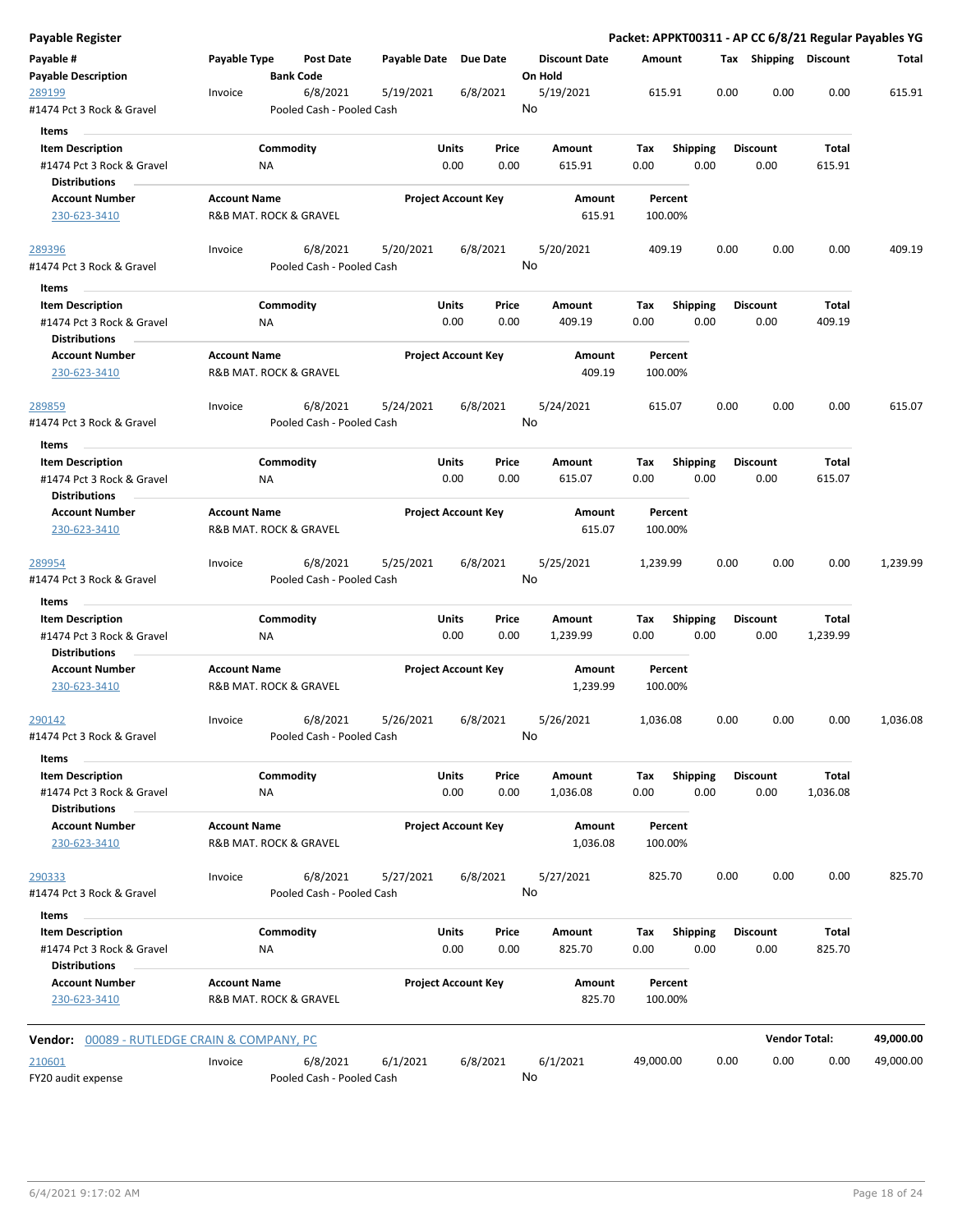| <b>Payable Register</b>                                       |                                                       |                    |                                       |                       |               |                            |                                 |             |                         |      |                         | Packet: APPKT00311 - AP CC 6/8/21 Regular Payables YG |          |
|---------------------------------------------------------------|-------------------------------------------------------|--------------------|---------------------------------------|-----------------------|---------------|----------------------------|---------------------------------|-------------|-------------------------|------|-------------------------|-------------------------------------------------------|----------|
| Payable #<br><b>Payable Description</b>                       | Payable Type                                          | <b>Bank Code</b>   | Post Date                             | Payable Date Due Date |               |                            | <b>Discount Date</b><br>On Hold | Amount      |                         |      |                         | Tax Shipping Discount                                 | Total    |
| Items                                                         |                                                       |                    |                                       |                       |               |                            |                                 |             |                         |      |                         |                                                       |          |
| <b>Item Description</b><br>FY20 audit expense                 |                                                       | Commodity<br>NA    |                                       |                       | Units<br>0.00 | Price<br>0.00              | Amount<br>49,000.00             | Tax<br>0.00 | <b>Shipping</b><br>0.00 |      | <b>Discount</b><br>0.00 | Total<br>49,000.00                                    |          |
| Distributions                                                 |                                                       |                    |                                       |                       |               |                            |                                 |             |                         |      |                         |                                                       |          |
| <b>Account Number</b>                                         | <b>Account Name</b>                                   |                    |                                       |                       |               | <b>Project Account Key</b> | Amount                          |             | Percent                 |      |                         |                                                       |          |
| 100-409-4010                                                  | <b>AUDIT EXPENSE</b>                                  |                    |                                       |                       |               |                            | 49,000.00                       | 100.00%     |                         |      |                         |                                                       |          |
| Vendor: 00349 - SANITATION SOLUTIONS, INC.                    |                                                       |                    |                                       |                       |               |                            |                                 |             |                         |      |                         | <b>Vendor Total:</b>                                  | 1,877.79 |
| 3525748<br>#5200-23345 Pct 4 trash May 2021                   | Invoice                                               |                    | 6/8/2021<br>Pooled Cash - Pooled Cash | 6/1/2021              |               | 6/8/2021<br>No             | 6/1/2021                        | 400.75      |                         | 0.00 | 0.00                    | 0.00                                                  | 400.75   |
| Items                                                         |                                                       |                    |                                       |                       |               |                            |                                 |             |                         |      |                         |                                                       |          |
| <b>Item Description</b>                                       |                                                       | Commodity          |                                       |                       | Units         | Price                      | Amount                          | Tax         | <b>Shipping</b>         |      | <b>Discount</b>         | <b>Total</b>                                          |          |
| #5200-23345 Pct 4 trash May 2021<br><b>Distributions</b>      |                                                       | ΝA                 |                                       |                       | 0.00          | 0.00                       | 400.75                          | 0.00        | 0.00                    |      | 0.00                    | 400.75                                                |          |
| <b>Account Number</b><br>240-624-4430                         | <b>Account Name</b><br>TRASH PICK-UP                  |                    |                                       |                       |               | <b>Project Account Key</b> | Amount<br>400.75                | 100.00%     | Percent                 |      |                         |                                                       |          |
| 3526306<br>#5200-29625 Pct 3 trash May 2021                   | Invoice                                               |                    | 6/8/2021<br>Pooled Cash - Pooled Cash | 6/1/2021              |               | 6/8/2021<br>No             | 6/1/2021                        |             | 99.91                   | 0.00 | 0.00                    | 0.00                                                  | 99.91    |
| Items                                                         |                                                       |                    |                                       |                       |               |                            |                                 |             |                         |      |                         |                                                       |          |
| <b>Item Description</b>                                       |                                                       | Commodity          |                                       |                       | Units         | Price                      | Amount                          | Tax         | Shipping                |      | <b>Discount</b>         | Total                                                 |          |
| #5200-29625 Pct 3 trash May 2021<br>Distributions             |                                                       | NA                 |                                       |                       | 0.00          | 0.00                       | 99.91                           | 0.00        | 0.00                    |      | 0.00                    | 99.91                                                 |          |
| <b>Account Number</b>                                         | <b>Account Name</b>                                   |                    |                                       |                       |               | <b>Project Account Key</b> | Amount                          |             | Percent                 |      |                         |                                                       |          |
| 230-623-4430                                                  | TRASH PICK-UP                                         |                    |                                       |                       |               |                            | 99.91                           | 100.00%     |                         |      |                         |                                                       |          |
| 3530801<br>#5200-50863 Courthouse trash May 2021<br>Items     | Invoice                                               |                    | 6/8/2021<br>Pooled Cash - Pooled Cash | 6/1/2021              |               | 6/8/2021<br>No             | 6/1/2021                        | 1,377.13    |                         | 0.00 | 0.00                    | 0.00                                                  | 1,377.13 |
| <b>Item Description</b>                                       |                                                       | Commodity          |                                       |                       | Units         | Price                      | Amount                          | Tax         | <b>Shipping</b>         |      | <b>Discount</b>         | Total                                                 |          |
| #5200-50863 Courthouse trash May 2021<br><b>Distributions</b> |                                                       | ΝA                 |                                       |                       | 0.00          | 0.00                       | 1,377.13                        | 0.00        | 0.00                    |      | 0.00                    | 1,377.13                                              |          |
| <b>Account Number</b>                                         | <b>Account Name</b>                                   |                    |                                       |                       |               | <b>Project Account Key</b> | Amount                          |             | Percent                 |      |                         |                                                       |          |
| 690-669-4430                                                  | TRASH PICK UP                                         |                    |                                       |                       |               |                            | 1,377.13                        | 100.00%     |                         |      |                         |                                                       |          |
| <b>Vendor: 00191 - SANSOM TRUCK PARTS</b>                     |                                                       |                    |                                       |                       |               |                            |                                 |             |                         |      |                         | <b>Vendor Total:</b>                                  | 3,129.35 |
| 222576                                                        | Invoice                                               |                    | 6/8/2021                              | 5/17/2021             |               | 6/8/2021                   | 5/17/2021                       |             | 9.97                    | 0.00 | 0.00                    | 0.00                                                  | 9.97     |
| Pct 3 #334 headlite                                           |                                                       |                    | Pooled Cash - Pooled Cash             |                       |               | No                         |                                 |             |                         |      |                         |                                                       |          |
| Items                                                         |                                                       |                    |                                       |                       |               |                            |                                 |             |                         |      |                         |                                                       |          |
| <b>Item Description</b><br>Pct 3 #334 headlite                |                                                       | Commodity<br>Goods |                                       |                       | Units<br>1.00 | Price<br>9.97              | Amount<br>9.97                  | Tax<br>0.00 | <b>Shipping</b><br>0.00 |      | <b>Discount</b><br>0.00 | Total<br>9.97                                         |          |
| <b>Distributions</b>                                          |                                                       |                    |                                       |                       |               |                            |                                 |             |                         |      |                         |                                                       |          |
| <b>Account Number</b><br>230-623-4580                         | <b>Account Name</b><br><b>R&amp;M MACHINERY PARTS</b> |                    |                                       |                       |               | <b>Project Account Key</b> | Amount<br>9.97                  | 100.00%     | Percent                 |      |                         |                                                       |          |
| 62228                                                         | Invoice                                               |                    | 6/8/2021                              | 5/11/2021             |               | 6/8/2021                   | 5/11/2021                       | 2,438.65    |                         | 0.00 | 0.00                    | 0.00                                                  | 2,438.65 |
| Pct 3 #307 1999 Intl repairs                                  |                                                       |                    | Pooled Cash - Pooled Cash             |                       |               | No                         |                                 |             |                         |      |                         |                                                       |          |
| Items                                                         |                                                       |                    |                                       |                       |               |                            |                                 |             |                         |      |                         |                                                       |          |
| <b>Item Description</b><br>Pct 3 #307 1999 Intl repairs       |                                                       | Commodity<br>ΝA    |                                       |                       | Units<br>0.00 | Price<br>0.00              | Amount<br>2,438.65              | Тах<br>0.00 | <b>Shipping</b><br>0.00 |      | <b>Discount</b><br>0.00 | Total<br>2,438.65                                     |          |
| <b>Distributions</b>                                          |                                                       |                    |                                       |                       |               |                            |                                 |             |                         |      |                         |                                                       |          |
| <b>Account Number</b><br>230-623-4580                         | <b>Account Name</b><br><b>R&amp;M MACHINERY PARTS</b> |                    |                                       |                       |               | <b>Project Account Key</b> | Amount<br>2,438.65              | 100.00%     | Percent                 |      |                         |                                                       |          |
| 62236<br>Pct 3 #326 Pete repairs                              | Invoice                                               |                    | 6/8/2021<br>Pooled Cash - Pooled Cash | 5/13/2021             |               | 6/8/2021<br>No             | 5/13/2021                       | 207.40      |                         | 0.00 | 0.00                    | 0.00                                                  | 207.40   |
|                                                               |                                                       |                    |                                       |                       |               |                            |                                 |             |                         |      |                         |                                                       |          |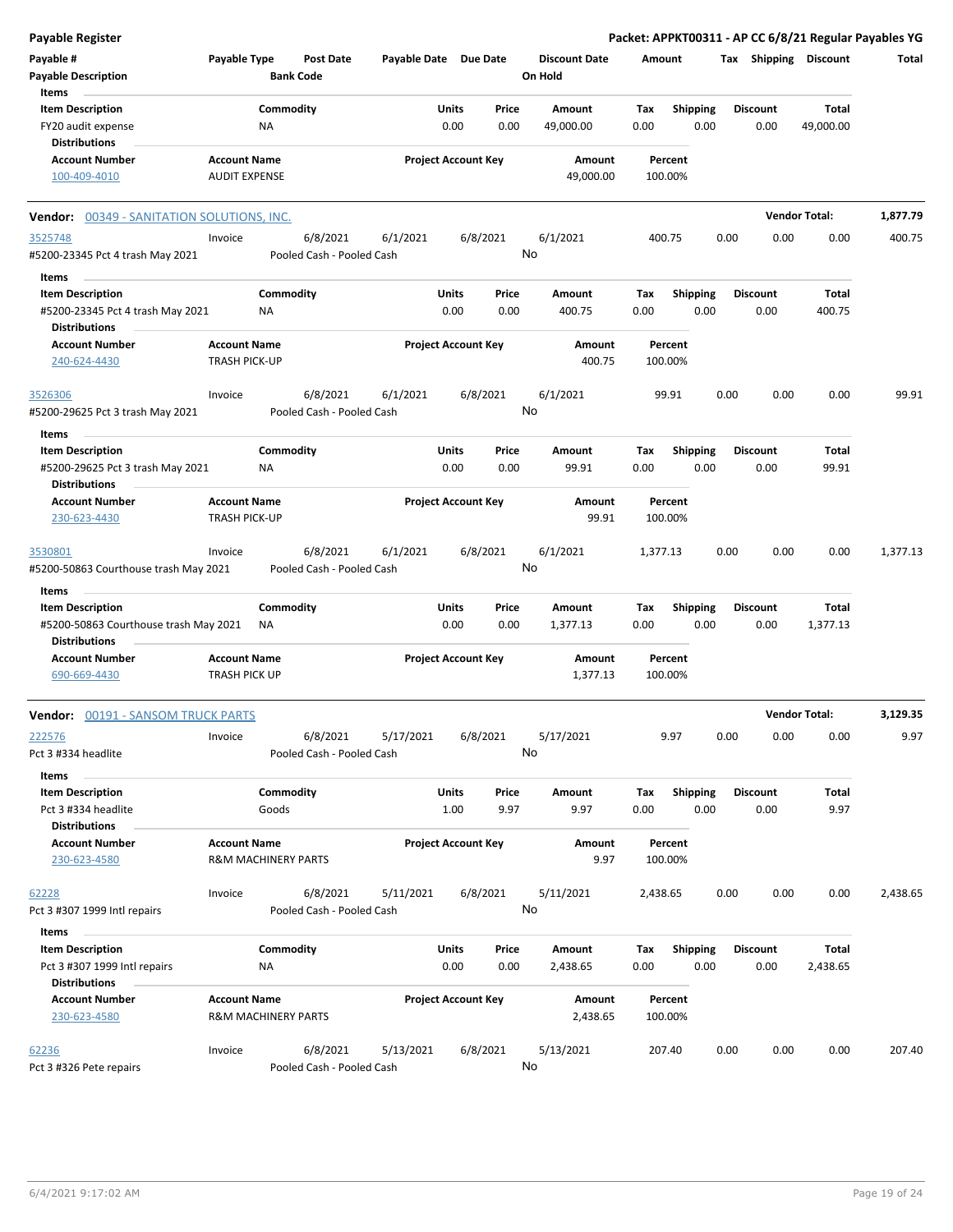| Payable Register                                                                         |                                                       |                                                    |                                |                                 | Packet: APPKT00311 - AP CC 6/8/21 Regular Payables YG |                         |                       |            |
|------------------------------------------------------------------------------------------|-------------------------------------------------------|----------------------------------------------------|--------------------------------|---------------------------------|-------------------------------------------------------|-------------------------|-----------------------|------------|
| Payable #<br><b>Payable Description</b>                                                  | Payable Type<br><b>Bank Code</b>                      | <b>Post Date</b>                                   | Payable Date Due Date          | <b>Discount Date</b><br>On Hold | Amount                                                |                         | Tax Shipping Discount | Total      |
| Items<br><b>Item Description</b><br>Pct 3 #326 Pete repairs<br><b>Distributions</b>      | Commodity<br>ΝA                                       |                                                    | Units<br>Price<br>0.00<br>0.00 | Amount<br>207.40                | Shipping<br>Tax<br>0.00<br>0.00                       | <b>Discount</b><br>0.00 | Total<br>207.40       |            |
| <b>Account Number</b><br>230-623-4580                                                    | <b>Account Name</b><br><b>R&amp;M MACHINERY PARTS</b> |                                                    | <b>Project Account Key</b>     | Amount<br>207.40                | Percent<br>100.00%                                    |                         |                       |            |
| 62263<br>Pct 3 #306 Pete repair                                                          | Invoice                                               | 6/8/2021<br>5/20/2021<br>Pooled Cash - Pooled Cash | 6/8/2021                       | 5/20/2021<br>No                 | 121.00                                                | 0.00                    | 0.00<br>0.00          | 121.00     |
| Items<br><b>Item Description</b><br>Pct 3 #306 Pete repair<br><b>Distributions</b>       | Commodity<br>ΝA                                       |                                                    | Units<br>Price<br>0.00<br>0.00 | Amount<br>121.00                | <b>Shipping</b><br>Tax<br>0.00<br>0.00                | <b>Discount</b><br>0.00 | Total<br>121.00       |            |
| <b>Account Number</b><br>230-623-4580                                                    | <b>Account Name</b><br><b>R&amp;M MACHINERY PARTS</b> |                                                    | <b>Project Account Key</b>     | Amount<br>121.00                | Percent<br>100.00%                                    |                         |                       |            |
| 62275<br>Pct 3 #306 Pete full service                                                    | Invoice                                               | 6/8/2021<br>5/24/2021<br>Pooled Cash - Pooled Cash | 6/8/2021                       | 5/24/2021<br>No                 | 352.33                                                | 0.00                    | 0.00<br>0.00          | 352.33     |
| Items<br><b>Item Description</b><br>Pct 3 #306 Pete full service<br><b>Distributions</b> | Commodity<br>NA                                       |                                                    | Units<br>Price<br>0.00<br>0.00 | Amount<br>352.33                | <b>Shipping</b><br>Tax<br>0.00<br>0.00                | Discount<br>0.00        | Total<br>352.33       |            |
| <b>Account Number</b><br>230-623-4580                                                    | <b>Account Name</b><br><b>R&amp;M MACHINERY PARTS</b> |                                                    | <b>Project Account Key</b>     | Amount<br>352.33                | Percent<br>100.00%                                    |                         |                       |            |
| Vendor: 00265 - TEXHOMA LIMESTONE, INC.                                                  |                                                       |                                                    |                                |                                 |                                                       |                         | <b>Vendor Total:</b>  | 269.89     |
| 8429<br>Pct 4 Rock & gravel-hauling 5/24-29/21                                           | Invoice                                               | 6/8/2021<br>6/2/2021<br>Pooled Cash - Pooled Cash  | 6/8/2021                       | 6/2/2021<br>No                  | 269.89                                                | 0.00                    | 0.00<br>0.00          | 269.89     |
| Items<br><b>Item Description</b><br>Pct 4 Rock & gravel-hauling 5/24-29/21               | Commodity<br>ΝA                                       |                                                    | Units<br>Price<br>0.00<br>0.00 | Amount<br>269.89                | <b>Shipping</b><br>Tax<br>0.00<br>0.00                | <b>Discount</b><br>0.00 | Total<br>269.89       |            |
| <b>Distributions</b><br><b>Account Number</b><br>240-624-3410                            | <b>Account Name</b><br>R&B MAT. ROCK & GRAVEL         |                                                    | <b>Project Account Key</b>     | Amount<br>269.89                | Percent<br>100.00%                                    |                         |                       |            |
| Vendor: 00498 - TOWN OF WINDOM                                                           |                                                       |                                                    |                                |                                 |                                                       |                         | <b>Vendor Total:</b>  | 41.50      |
| INV0002165<br>Windom water 4/29-5/15/21                                                  | Invoice                                               | 6/8/2021<br>6/1/2021<br>Pooled Cash - Pooled Cash  | 6/8/2021                       | 6/1/2021<br>No                  | 41.50                                                 | 0.00                    | 0.00<br>0.00          | 41.50      |
| Items<br><b>Item Description</b><br>Windom water 4/29-5/15/21<br><b>Distributions</b>    | Commodity<br>ΝA                                       |                                                    | Units<br>Price<br>0.00<br>0.00 | Amount<br>41.50                 | <b>Shipping</b><br>Tax<br>0.00<br>0.00                | Discount<br>0.00        | Total<br>41.50        |            |
| <b>Account Number</b><br>100-515-4420                                                    | <b>Account Name</b><br>UTILITIES WATER                |                                                    | <b>Project Account Key</b>     | Amount<br>41.50                 | Percent<br>100.00%                                    |                         |                       |            |
| Vendor: VEN02486 - Tredway, Nicholas                                                     |                                                       |                                                    |                                |                                 |                                                       |                         | <b>Vendor Total:</b>  | 160.00     |
| INV0002149<br>6/14-18/21 training meals                                                  | Invoice                                               | 6/8/2021<br>5/3/2021<br>Pooled Cash - Pooled Cash  | 6/8/2021                       | 5/3/2021<br>No                  | 160.00                                                | 0.00                    | 0.00<br>0.00          | 160.00     |
| Items<br><b>Item Description</b><br>6/14-18/21 training meals<br><b>Distributions</b>    | Commodity<br>ΝA                                       |                                                    | Units<br>Price<br>0.00<br>0.00 | Amount<br>160.00                | Tax<br><b>Shipping</b><br>0.00<br>0.00                | Discount<br>0.00        | Total<br>160.00       |            |
| <b>Account Number</b><br>310-560-4270                                                    | <b>Account Name</b><br>OUT OF COUNTY TRAVEL/TRAINING  |                                                    | <b>Project Account Key</b>     | Amount<br>160.00                | Percent<br>100.00%                                    |                         |                       |            |
| <b>Vendor: 00539 - U.S. BANK CORPORATE TRUST</b>                                         |                                                       |                                                    |                                |                                 |                                                       |                         | <b>Vendor Total:</b>  | 188,379.14 |
| <b>FAN210503FCMJ</b><br>May 2021 Main jail housing                                       | Invoice                                               | 6/8/2021<br>6/1/2021<br>Pooled Cash - Pooled Cash  | 6/8/2021                       | 6/1/2021<br>No                  | 67,285.87                                             | 0.00                    | 0.00<br>0.00          | 67,285.87  |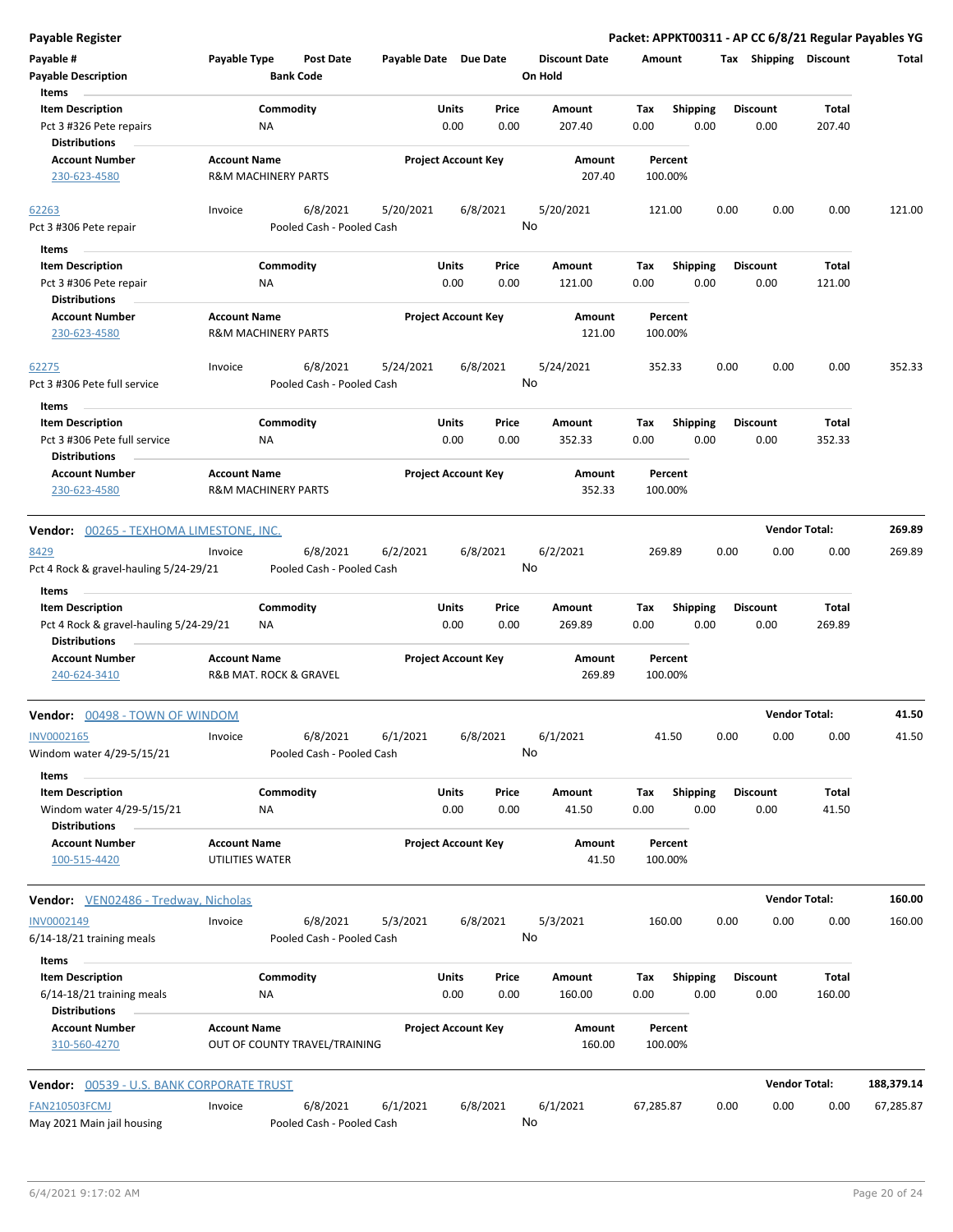| <b>Payable Register</b>                                                       |                                         |                                       |                       |                            |               |                                 |             |                         |      |                         |                       | Packet: APPKT00311 - AP CC 6/8/21 Regular Payables YG |
|-------------------------------------------------------------------------------|-----------------------------------------|---------------------------------------|-----------------------|----------------------------|---------------|---------------------------------|-------------|-------------------------|------|-------------------------|-----------------------|-------------------------------------------------------|
| Payable #<br><b>Payable Description</b>                                       | Payable Type                            | <b>Post Date</b><br><b>Bank Code</b>  | Payable Date Due Date |                            |               | <b>Discount Date</b><br>On Hold | Amount      |                         |      |                         | Tax Shipping Discount | Total                                                 |
| Items                                                                         |                                         |                                       |                       |                            |               |                                 |             |                         |      |                         |                       |                                                       |
| <b>Item Description</b>                                                       |                                         | Commodity                             |                       | Units                      | Price         | Amount                          | Tax         | <b>Shipping</b>         |      | <b>Discount</b>         | <b>Total</b>          |                                                       |
| May 2021 Main jail housing<br><b>Distributions</b>                            | ΝA                                      |                                       |                       | 0.00                       | 0.00          | 67,285.87                       | 0.00        | 0.00                    |      | 0.00                    | 67,285.87             |                                                       |
| <b>Account Number</b><br>100-565-3800                                         | <b>Account Name</b><br>PRISONER HOUSING |                                       |                       | <b>Project Account Key</b> |               | Amount<br>67,285.87             |             | Percent<br>100.00%      |      |                         |                       |                                                       |
|                                                                               |                                         |                                       |                       |                            |               |                                 |             |                         |      |                         |                       |                                                       |
| FAN210504FCSA                                                                 | Invoice                                 | 6/8/2021                              | 6/1/2021              | 6/8/2021                   |               | 6/1/2021                        | 120,766.47  |                         | 0.00 | 0.00                    | 0.00                  | 120,766.47                                            |
| May 2021 S Annex housing                                                      |                                         | Pooled Cash - Pooled Cash             |                       |                            |               | No                              |             |                         |      |                         |                       |                                                       |
| Items                                                                         |                                         |                                       |                       |                            |               |                                 |             |                         |      |                         |                       |                                                       |
| <b>Item Description</b><br>May 2021 S Annex housing<br><b>Distributions</b>   | ΝA                                      | Commodity                             |                       | Units<br>0.00              | Price<br>0.00 | Amount<br>120,766.47            | Tax<br>0.00 | <b>Shipping</b><br>0.00 |      | <b>Discount</b><br>0.00 | Total<br>120,766.47   |                                                       |
| <b>Account Number</b><br>100-565-3800                                         | <b>Account Name</b><br>PRISONER HOUSING |                                       |                       | <b>Project Account Key</b> |               | Amount<br>120,766.47            |             | Percent<br>100.00%      |      |                         |                       |                                                       |
| <b>FAN210514FCMT</b>                                                          | Invoice                                 | 6/8/2021                              | 6/1/2021              | 6/8/2021                   |               | 6/1/2021                        |             | 86.80                   | 0.00 | 0.00                    | 0.00                  | 86.80                                                 |
| May 2021 Medical transport                                                    |                                         | Pooled Cash - Pooled Cash             |                       |                            |               | No                              |             |                         |      |                         |                       |                                                       |
| Items                                                                         |                                         |                                       |                       |                            |               |                                 |             |                         |      |                         |                       |                                                       |
| <b>Item Description</b><br>May 2021 Medical transport<br><b>Distributions</b> | <b>NA</b>                               | Commodity                             |                       | Units<br>0.00              | Price<br>0.00 | Amount<br>86.80                 | Tax<br>0.00 | <b>Shipping</b><br>0.00 |      | <b>Discount</b><br>0.00 | Total<br>86.80        |                                                       |
| <b>Account Number</b><br>100-565-4000                                         | <b>Account Name</b>                     | PRISONER TRANSPORT/GUARD              |                       | <b>Project Account Key</b> |               | Amount<br>86.80                 |             | Percent<br>100.00%      |      |                         |                       |                                                       |
| <b>FAN210515FCGT</b>                                                          | Invoice                                 | 6/8/2021                              | 6/1/2021              | 6/8/2021                   |               | 6/1/2021                        | 240.00      |                         | 0.00 | 0.00                    | 0.00                  | 240.00                                                |
| May 2021 guard hours                                                          |                                         | Pooled Cash - Pooled Cash             |                       |                            |               | No                              |             |                         |      |                         |                       |                                                       |
| Items                                                                         |                                         |                                       |                       |                            |               |                                 |             |                         |      |                         |                       |                                                       |
| <b>Item Description</b><br>May 2021 guard hours<br><b>Distributions</b>       | <b>NA</b>                               | Commodity                             |                       | Units<br>0.00              | Price<br>0.00 | Amount<br>240.00                | Tax<br>0.00 | <b>Shipping</b><br>0.00 |      | <b>Discount</b><br>0.00 | Total<br>240.00       |                                                       |
| <b>Account Number</b><br>100-565-4000                                         | <b>Account Name</b>                     | PRISONER TRANSPORT/GUARD              |                       | <b>Project Account Key</b> |               | Amount<br>240.00                |             | Percent<br>100.00%      |      |                         |                       |                                                       |
| Vendor: 00104 - WEX BANK                                                      |                                         |                                       |                       |                            |               |                                 |             |                         |      |                         | <b>Vendor Total:</b>  | 179.31                                                |
| 72105639<br>May 2021 Sheriff auto gas/transport                               | Invoice                                 | 6/8/2021<br>Pooled Cash - Pooled Cash | 5/31/2021             | 6/8/2021                   |               | 5/31/2021<br>No                 | 179.31      |                         | 0.00 | 0.00                    | 0.00                  | 179.31                                                |
| Items<br><b>Item Description</b>                                              |                                         | Commodity                             |                       | Units                      | Price         |                                 |             |                         |      | <b>Discount</b>         | Total                 |                                                       |
| May 2021 Sheriff auto gas/transport                                           | NA                                      |                                       |                       | 0.00                       | 0.00          | Amount<br>179.31                | Tax<br>0.00 | <b>Shipping</b><br>0.00 |      | 0.00                    | 179.31                |                                                       |
| <b>Distributions</b><br><b>Account Number</b>                                 | <b>Account Name</b>                     |                                       |                       | <b>Project Account Key</b> |               | Amount                          |             | Percent                 |      |                         |                       |                                                       |
| 100-560-4280                                                                  | PRISONER TRANSPORT                      |                                       |                       |                            |               | 138.23                          |             | 77.09%                  |      |                         |                       |                                                       |
| 100-560-3300                                                                  | AUTO EXPENSE GAS & OIL                  |                                       |                       |                            |               | 41.08                           |             | 22.91%                  |      |                         |                       |                                                       |
| Vendor: 00447 - WHITE SHED WATER SUPPLY CORP.                                 |                                         |                                       |                       |                            |               |                                 |             |                         |      |                         | <b>Vendor Total:</b>  | 35.94                                                 |
| INV0002145                                                                    | Invoice                                 | 6/8/2021                              | 5/24/2021             | 6/8/2021                   |               | 5/24/2021                       |             | 35.94                   | 0.00 | 0.00                    | 0.00                  | 35.94                                                 |
| Lake Fannin water May 2021                                                    |                                         | Pooled Cash - Pooled Cash             |                       |                            |               | No                              |             |                         |      |                         |                       |                                                       |
| Items                                                                         |                                         |                                       |                       |                            |               |                                 |             |                         |      |                         |                       |                                                       |
| <b>Item Description</b>                                                       |                                         | Commodity                             |                       | Units                      | Price         | Amount                          | Tax         | <b>Shipping</b>         |      | <b>Discount</b>         | Total                 |                                                       |
| Lake Fannin water<br><b>Distributions</b>                                     | NA                                      |                                       |                       | 0.00                       | 0.00          | 35.94                           | 0.00        | 0.00                    |      | 0.00                    | 35.94                 |                                                       |
| <b>Account Number</b>                                                         | <b>Account Name</b>                     |                                       |                       | <b>Project Account Key</b> |               | Amount                          |             | Percent                 |      |                         |                       |                                                       |
| 850-520-4420                                                                  | UTILITIES WATER                         |                                       |                       |                            |               | 35.94                           |             | 100.00%                 |      |                         |                       |                                                       |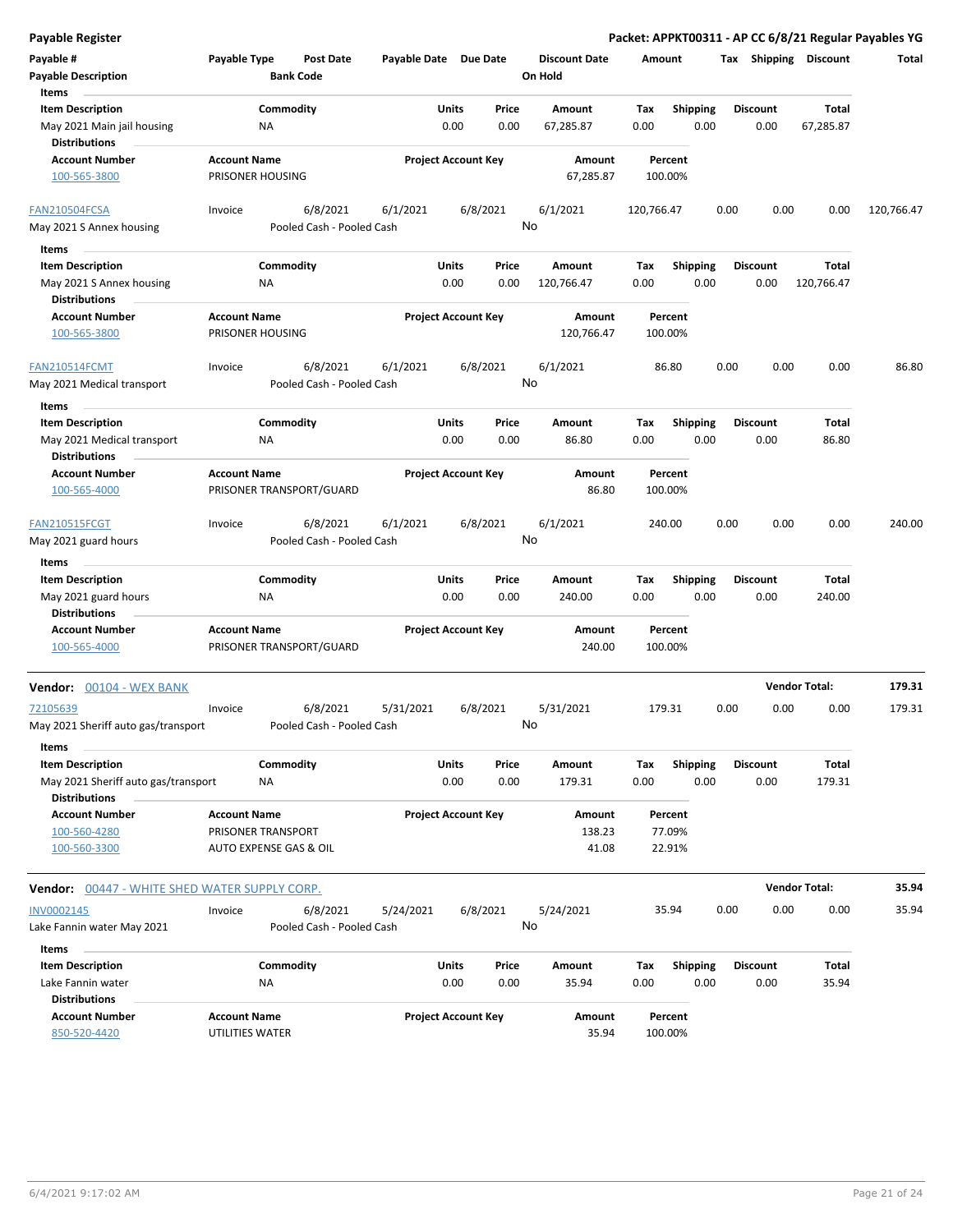## Payable Summary

| <b>Type</b> | Count               | Gross      | Tax  | Shipping | <b>Discount</b> | Total      | <b>Manual Payment</b> | <b>Balance</b> |
|-------------|---------------------|------------|------|----------|-----------------|------------|-----------------------|----------------|
| Credit Memo |                     | $-4.02$    | 0.00 | 0.00     | 0.00            | $-4.02$    | 0.00                  | $-4.02$        |
| Invoice     | 125                 | 300.721.24 | 0.00 | 0.00     | 0.00            | 300.721.24 | 0.00                  | 300,721.24     |
|             | <b>Grand Total:</b> | 300,717.22 | 0.00 | 0.00     | 0.00            | 300,717.22 | 0.00                  | 300,717.22     |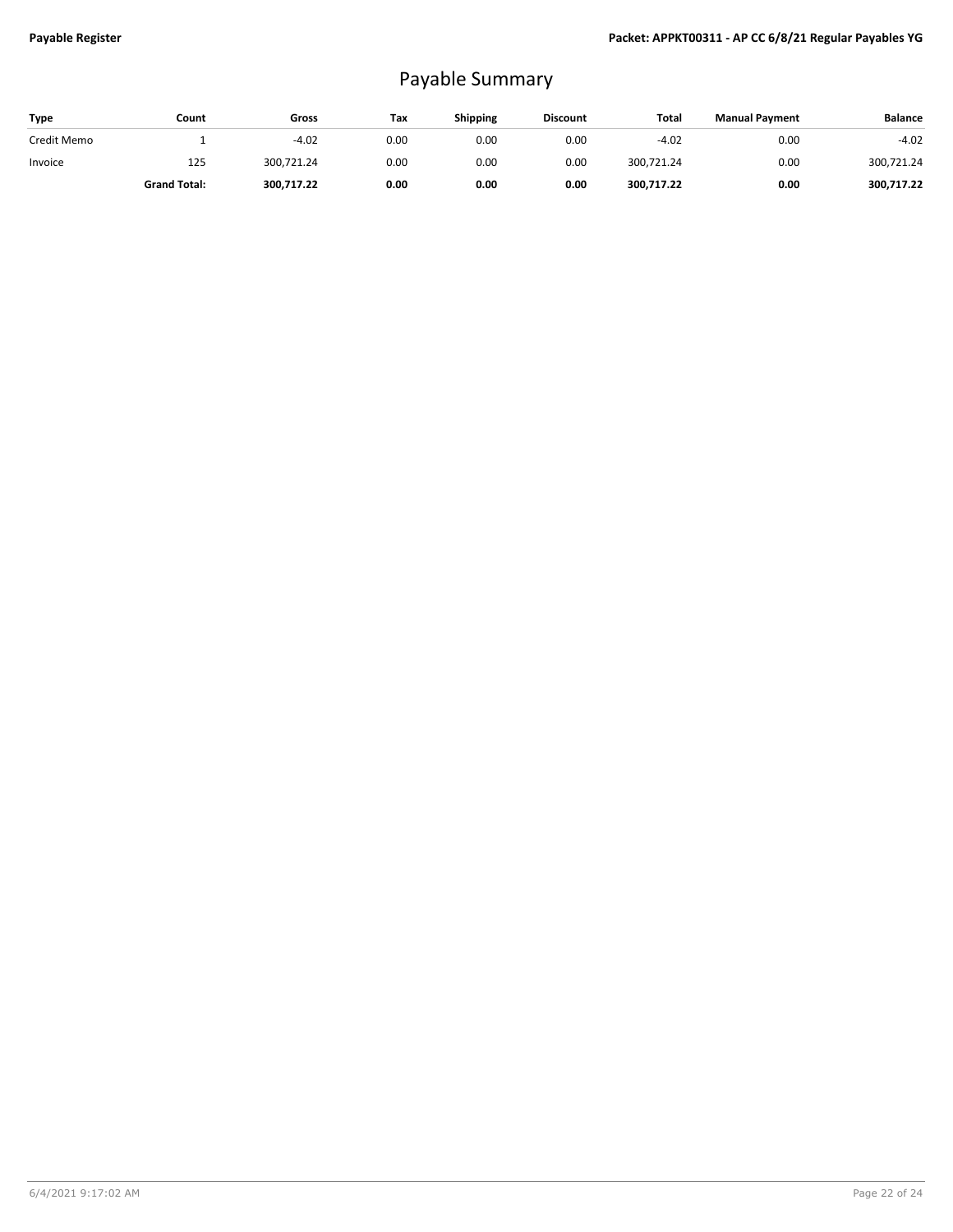### **Account Summary**

| Account      | Name                             |        | Amount     |
|--------------|----------------------------------|--------|------------|
| 100-403-3100 | <b>OFFICE SUPPLIES</b>           |        | 9.97       |
| 100-409-4010 | <b>AUDIT EXPENSE</b>             |        | 49,000.00  |
| 100-410-4240 | <b>INDIGENT ATTORNEY FEES</b>    |        | 1,475.00   |
| 100-410-4800 | <b>BONDS</b>                     |        | 102.50     |
| 100-435-3100 | <b>OFFICE SUPPLIES</b>           |        | 7.98       |
| 100-435-4370 | <b>ATTORNEY FEES</b>             |        | 2,584.00   |
| 100-456-4210 | <b>INTERNET</b>                  |        | 81.95      |
| 100-475-5910 | <b>ONLINE RESEARCH</b>           |        | 384.00     |
| 100-510-3110 | <b>POSTAGE</b>                   |        | 165.26     |
| 100-511-4420 | UTILITIES WATER                  |        | 57.58      |
| 100-511-4430 | <b>TRASH PICK-UP SERVICE</b>     |        | 43.78      |
| 100-511-4500 | R & M BUILDING                   |        | 13.99      |
| 100-513-3110 | POSTAGE                          |        | 77.75      |
| 100-513-4420 | UTILITIES WATER                  |        | 92.75      |
| 100-513-4430 | <b>TRASH PICKUP SERVICE</b>      |        | 87.56      |
| 100-513-4500 | <b>R&amp;M BUILDING</b>          |        | 9.94       |
| 100-515-4210 | <b>INTERNET</b>                  |        | 46.95      |
| 100-515-4410 | UTILITIES GAS                    |        | 68.23      |
| 100-515-4420 | UTILITIES WATER                  |        | 41.50      |
| 100-515-4502 | <b>LAWN MAINTENANCE</b>          |        | 60.00      |
| 100-516-4420 | UTILITIES WATER                  |        | 57.58      |
| 100-518-4420 | UTILITIES WATER                  |        | 194.85     |
| 100-518-4430 | <b>TRASH PICKUP SERVICE</b>      |        | 116.27     |
| 100-518-4700 | <b>OFFICE SPACE LEASE</b>        |        | 2,350.00   |
| 100-551-3300 | AUTO EXPENSE-GAS AND OIL         |        | 47.44      |
| 100-551-5910 | <b>ONLINE RESEARCH</b>           |        | 50.00      |
| 100-560-3300 | AUTO EXPENSE GAS & OIL           |        | 41.08      |
| 100-560-4270 | OUT OF COUNTY TRAVEL/TRAINING    |        | 89.25      |
| 100-560-4280 | PRISONER TRANSPORT               |        | 138.23     |
| 100-560-4420 | UTILITIES WATER                  |        | 274.55     |
| 100-560-4430 | <b>SHERIFF TRASH PICKUP</b>      |        | 120.84     |
| 100-560-4500 | <b>R &amp; M BUILDING</b>        |        | 78.46      |
| 100-560-4540 | R & M AUTOMOBILES                |        | 990.50     |
| 100-565-3800 | PRISONER HOUSING                 |        | 188,052.34 |
| 100-565-4000 | PRISONER TRANSPORT/GUARD         |        | 326.80     |
| 100-640-4420 | UTILITIES WATER                  |        | 302.17     |
| 100-640-4430 | <b>TRASH PICK-UP</b>             |        | 43.78      |
| 100-645-4530 | <b>COMPUTER SOFTWARE</b>         |        | 1,059.00   |
| 100-665-4280 | IN/OUT CO.TRAVEL/TRAINING-F.C.S. |        | 235.00     |
|              |                                  | Total: | 248,978.83 |

| Account      | Name                           |        | Amount |
|--------------|--------------------------------|--------|--------|
| 210-621-3400 | <b>SHOP SUPPLIES</b>           |        | 5.79   |
| 210-621-4210 | <b>INTERNET</b>                |        | 56.90  |
| 210-621-4580 | <b>R&amp;M MACHINERY PARTS</b> |        | 307.39 |
|              |                                | Total: | 370.08 |

| Account      | Name                           | Amount    |
|--------------|--------------------------------|-----------|
| 220-622-3400 | <b>SHOP SUPPLIES</b>           | 22.63     |
| 220-622-3410 | R&B MAT, ROCK & GRAVEL         | 16,829.22 |
| 220-622-3430 | R&B MAT, HARDWARE & LUMBER     | 233.98    |
| 220-622-3440 | R&B MAT. ASPHALT/RD OIL        | 1,405.95  |
| 220-622-4210 | <b>INTERNET</b>                | 81.95     |
| 220-622-4420 | UTILITY WATER                  | 89.00     |
| 220-622-4580 | <b>R&amp;M MACHINERY PARTS</b> | 219.67    |